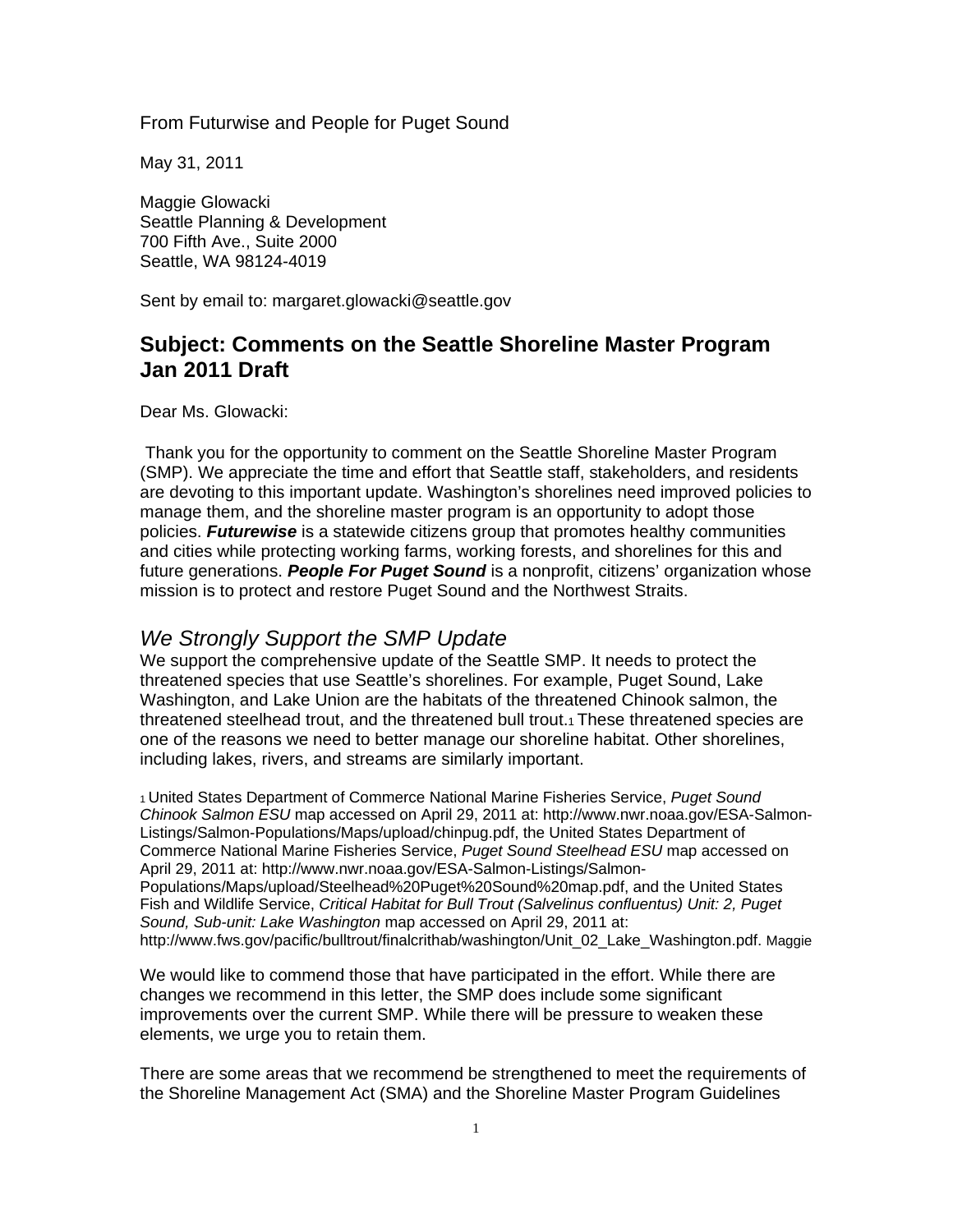(SMP Guidelines).2 We have attached three of our guidance documents that we hope can inform the update effort. Our comments for improvements reference the information in these guidance documents.

2 While the SMP Guidelines are called "Guidelines," they are actually binding rules that provide standards that SMPs must meet although local governments have flexibility to meet local circumstances. WAC 173-26-171(3)(a).

3 Accessed on August 27, 2010 through: http://www.nwr.noaa.gov/Salmon-Habitat/ESA-Consultations/FEMA-BO.cfm

**Futurewise's Guidance on No-Net-Loss of Ecological Function, Cumulative Impact Analysis and Restoration Planning.** This document focuses on the SMA and SMP Guidelines requirements for a framework that accomplishes no-net-loss, including the need to build mitigation sequencing into the structure of the SMP. It also discusses the pitfalls in actually making it happen, including erroneous assumptions about accounting for impacts allowed by the SMP that have no logical basis in science or the practice of assessing development impacts. Of particular importance is the SMA preference that control uses that cause degradation. Lastly it describes the jurisdiction's responsibility to compensate for impacts allowed by the SMP.

**Futurewise's Guidance on Establishing Shoreline Environments.** This document focuses on the SMA and SMP Guidelines requirements for protecting the remaining areas of intact shorelines using protective environments, and their importance in accomplishing mitigation sequencing. It also discusses the pitfalls in actually making it happen, including erroneous assumptions about accounting for impacts allowed by the SMP that have no logical basis in science or the practice of assessing development impacts. Lastly it describes the jurisdiction's responsibility to compensate for the impacts allowed by the SMP.

**Futurewise's Guidance on Buffer Options Using Science.** This document describes the SMA and SMP Guidelines requirements, and the pitfalls in establishing a buffer system that is compatible with buffer science. It includes methods for dealing with the range of different buffer conditions from intact areas to heavily developed areas, and covers using small buffers for heavily developed locations. It explains why small buffers don't work to protect ecological functions unless they are accompanied by built-in mitigation in the form of enhancement requirements to offset the built-in impacts that come with small buffers. We understand that small buffers are not consistent with the buffers in the National Marine Fisheries Service - Northwest Region's *Endangered Species Act Section 7 Consultation Final Biological Opinion for Implementation of the National Flood Insurance Program in the State of Washington, Phase One Document – Puget Sound Region*.3 The city will need to carefully consider the potential consequences of using such small buffers.

## *Uses That Damage the Environment Must be Prohibited or Include Special Protections*

A number of our comments in this letter are based on the incorporating the SMA preference of water-dependency in both use limits and the vegetation management system. The origins of SMA preferences are found in the policy statements of RCW 90.58.020. Paragraphs 2 and 3 are described in our guidance documents. Paragraph 4 -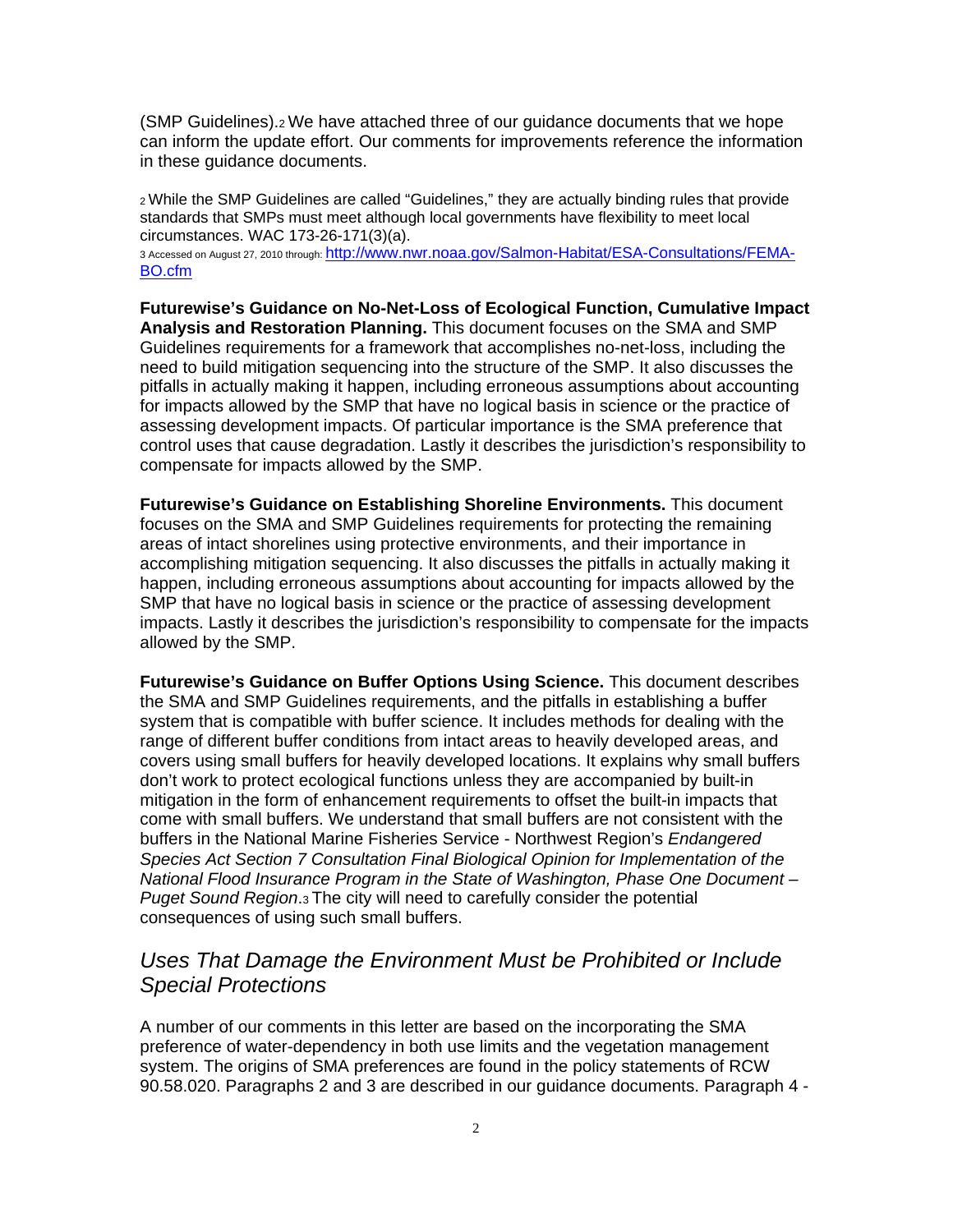the implementation paragraph – is discussed below and provides specifics for how to use preferences. Additional requirements dealing with preferences are provided in the SMP Guidelines. Both the SMA and the SMP Guidelines have explicit requirements establishing ecological protection, water-dependency, and public enjoyment preferences. They are based on the fourth paragraph of the SMA policy section, which is the implementation statement [with emphasis added]:

"In the implementation of this policy *the public's opportunity to enjoy the physical and aesthetic qualities of natural shorelines* of the state shall be preserved to the greatest extent feasible consistent with the overall best interest of the state and the people generally. To this end uses shall be *preferred* which are consistent with *control of pollution* and *prevention of damage to the natural environment*, or are unique to or *dependent upon use of the state's shoreline*."

The SMP Guidelines principles for general use provisions (in WAC 173-26-241(2)(a)) further provide that [with emphasis added]:

Shoreline master programs shall implement the following principles:

(i) Establish a system of use regulations and environment designation provisions consistent with WAC 173-26-201(2)(d) and 173-26-211 that gives preference to those uses that are consistent with the control of pollution and prevention of damage to the natural environment, or are unique to or dependent upon uses of the state's shoreline areas. ….

(iii) Reduce use conflicts by including provisions to prohibit or apply special conditions to those uses which are not consistent with the control of pollution and prevention of damage to the natural environment or are not unique to or dependent upon use of the state's shoreline. In implementing this provision, preference shall be given first to waterdependent uses, then to water-related uses and water-enjoyment uses. …

The two preferences for water-dependency and protection from pollution and environmental damage incorporate the understanding that uses needing to be in or near the water are preferred but inherently can damage the environment. Of course, like all development, the SMA and SMP Guidelines require that they must minimize the damage and compensate for their impacts. Conversely, uses that don't need to be in or near the water must control pollution and avoid damage to the environment to be considered preferred uses. Otherwise they are non-preferred, because the damage they cause to shoreline resources is the opposite of the SMA Policy. Such uses must be prohibited or carefully controlled with special requirements. They cannot be treated the same as preferred uses are treated, otherwise there is no effect to the preference.

Since the majority of ecological functions come from native intact vegetation, degrading that vegetation (including further degrading already degraded vegetation) causes damage to the environment. Uses and development that meet a science-based buffer go far in preventing damage. If such a buffer is not applied, the development will harm the environment - so there must be a good reason to allow it. This is why the SMA establishes the preference for water-dependency, and establishes the Shoreline Variance and Conditional Use Permit processes – they ensure there is a hardship or other good reason for not meeting a buffer (or other regulation). And of course, like all development, the SMA and SMP Guidelines require that the impacts be compensated for.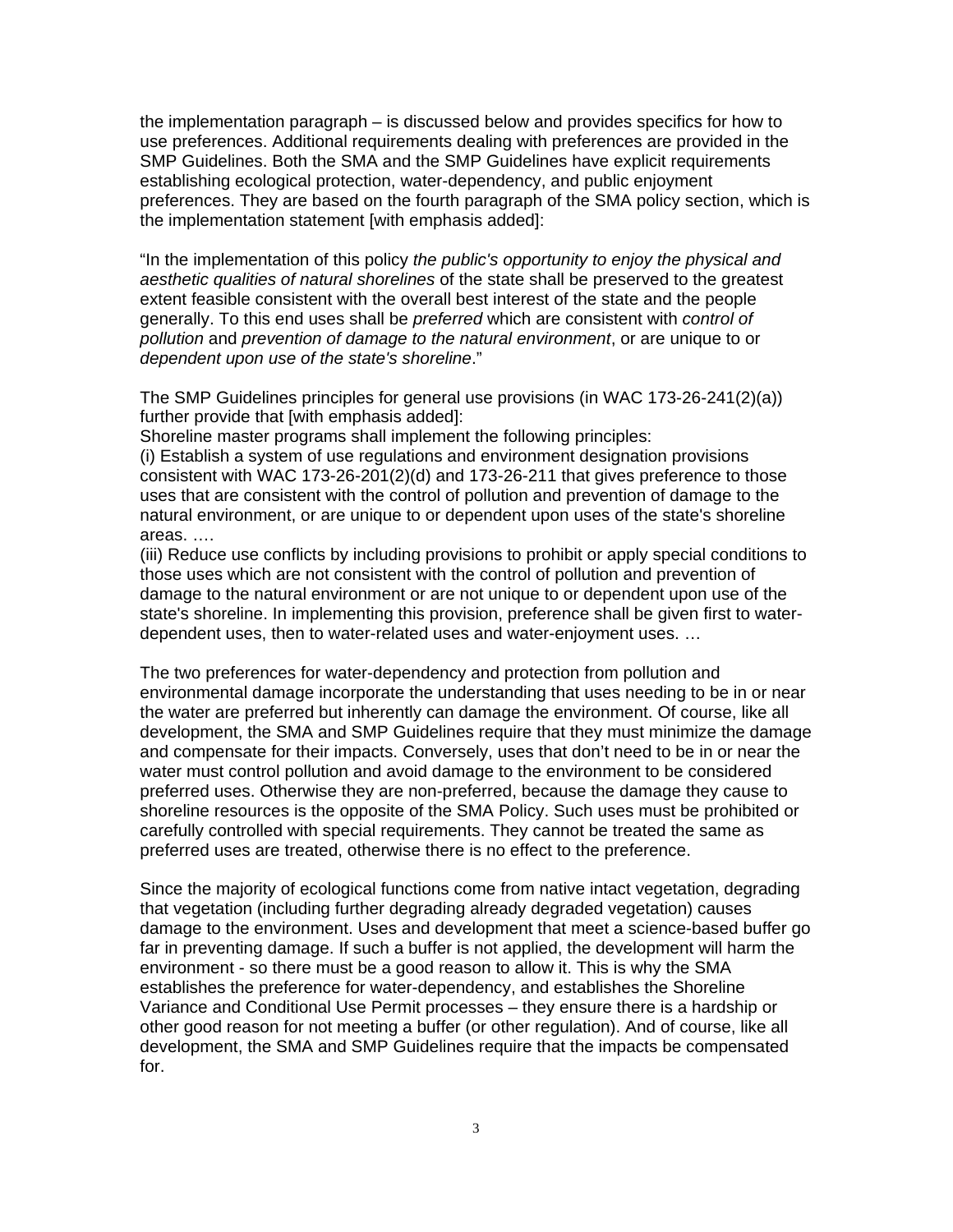*This makes water-dependency criteria a critical factor in accomplishing mitigation sequencing for two reasons.* First, if a development has no need to be near the water, it should not be allowed in shoreline jurisdiction, unless limited to specific instances. For example, commercial and industrial development have SMP Guideline requirements that carefully get at these limited instances. Hardship conditions, such as for a Variance in situations of existing development, would also be such an instance. And the SMA and the SMP Guidelines give a priority to single family residences that control pollution and prevent damage. In general, allowed uses should be limited to water-oriented uses and single family residences.

Second, for any development that is allowed in shoreline jurisdiction, if a development has no need to be in the water or providing access to the water, it should be outside an intact, science-based buffer, where it will cause the least amount of damage. Development within a science-based intact buffer that is not water-dependent or waterrelated development would cause damage, is the opposite of the SMA policy, and is non-preferred. It must be prohibited or somehow carefully limited, as the Guidelines require. Thus, water-dependent and water-related uses need to be in the buffer and are preferred. But water-enjoyment and non-water-oriented development can meet the buffer while still maintaining their function. They must prevent harm to the environment, and the primary means of doing this is to meet the buffer. Of course degraded buffers, whether small or science-based, cannot work to mitigate development impacts. As an extreme example, even a completely concreted shoreland area that is converted from a use with low human presence to intense human presence will have new impacts, because the human presence will drive off or disturb sea life.

Because of the high level of competition for Seattle's very valuable, but limited, shorelines; shorelines need to be reserved for water-dependent uses, such as ports, shipyards, fish and shellfish processing plants, and marinas. These businesses, both historically and currently, play important roles in the economies of Seattle and Washington State and provide valuable family wage jobs. Our organizations support this. Our guidance document dealing with buffers provides a detailed discussion of this issue. Our guidance documents dealing with both buffers and no-net-loss both provide a detailed discussion of the impacts of development, including many incorrect assumptions that some development has no impacts. At least one of these is apparent in the Seattle buffer system.

| # | comment                                                                                                                                                                                  | response                                                                                                                                                                                                     |
|---|------------------------------------------------------------------------------------------------------------------------------------------------------------------------------------------|--------------------------------------------------------------------------------------------------------------------------------------------------------------------------------------------------------------|
|   | There is one assumption that a 15, or 35, or<br>50 foot buffer, regardless of whether it is<br>intact, will prevent impacts of new<br>development as if it is a science-based<br>buffer. | DPD Mitigation sequencing still<br>applies, so that if the buffer is not<br>sufficient, other mitigation will still be<br>required. Sec. 23.60.152.A & B and<br>158.B. Also vegetation regulations<br>apply. |
| 2 | Another assumption is that by meeting the<br>small setback width (again regardless of<br>whether it is intact), unlimited new<br>development outside that width will have no<br>impacts. | DPD See response to #1                                                                                                                                                                                       |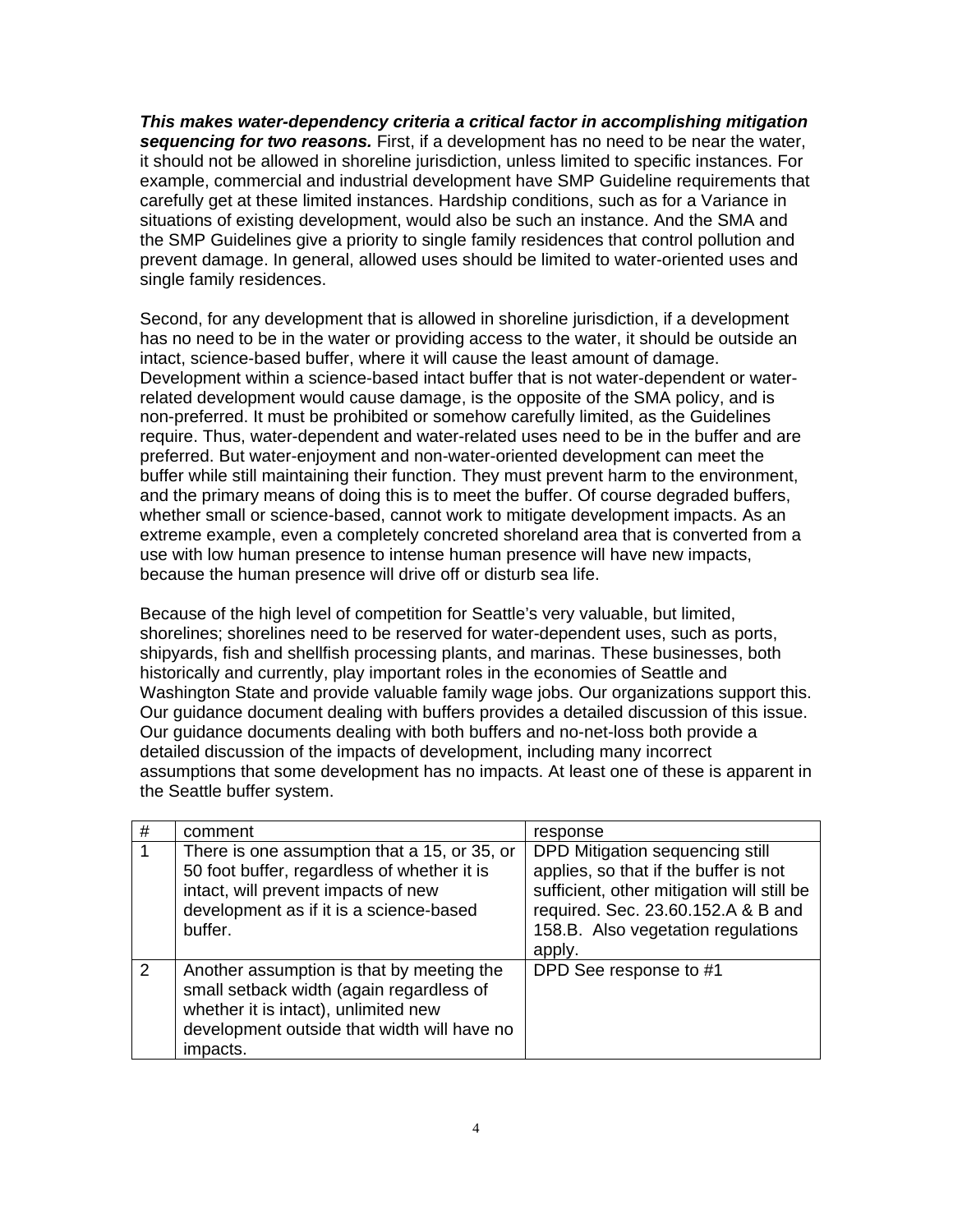As you are aware, the terms mitigation and mitigation sequencing encompass a broad range of actions that are focused on avoidance, minimization (multiple sequence steps are forms of minimization), and compensation.

| #<br>comment                                   | response                             |
|------------------------------------------------|--------------------------------------|
| 3                                              | DPD The WAC's description of         |
| We have noticed that the usage of the term     | mandatory "mitigation sequencing"    |
| mitigation is often used to describe           | includes a range of actions. The     |
| compensatory mitigation exclusively. We        | SMP requires "mitigation             |
| recommend that in these cases the term         | sequencing." Subsection              |
| "compensation" be accurately used to           | 23.60.152.A and Section 23.60.158    |
| clearly indicate that some form of             | of the proposed regulations describe |
| enhancement/replacement work is                | mitigation sequencing in the same    |
| expected. We have observed a very              | way as the WAC, requires mitigation  |
| common misconception in the practical          | for the specific environmental       |
| application of "mitigation" that seems to skip | function affected, and requires NNL. |
| the step of compensatory mitigation, so        | Also note the requirements of        |
| correct usage of terms is important. It is     | Section 23.60.152.B, which allow     |
| especially common for road and street          | DPD to consider the need for         |
| projects.                                      | modifying the action.                |

# *Shoreline Alternative Mitigation Plan not described*

The Proposal Summary that was issued with the draft regulations describes the Shoreline Alternative Mitigation Plan (SAMP), which appears to be a means of establishing compensatory mitigation.

| #<br>Comment                                                                                                                                                                                                                                                                                                 | response                                                                                                                                                                                                                                                                                                                                                                                                          |
|--------------------------------------------------------------------------------------------------------------------------------------------------------------------------------------------------------------------------------------------------------------------------------------------------------------|-------------------------------------------------------------------------------------------------------------------------------------------------------------------------------------------------------------------------------------------------------------------------------------------------------------------------------------------------------------------------------------------------------------------|
| $\overline{4}$<br>The name implies that this is an alternative to<br>conventional compensatory mitigation. However, it is not<br>clear in the regulations that it is required to be used. In<br>the absences of such a requirement, conventional<br>compensatory mitigation provisions are needed.<br>works. | <b>DPD Sections</b><br>23.60.152 and<br>23.60.158 require<br>conventional mitigation<br>sequencing in all<br>cases, regardless of<br>the program described<br>in Section 23.60.027.<br>Also, that section has<br>been revised to clarify<br>the "shoreline"<br>alternative mitigation<br>program". Part of<br>clarifying this program<br>was to rename it to<br>more accurately reflect<br>its purpose and how it |

Our recommendations on these are provided in more detail in the Vegetation Conservation section below.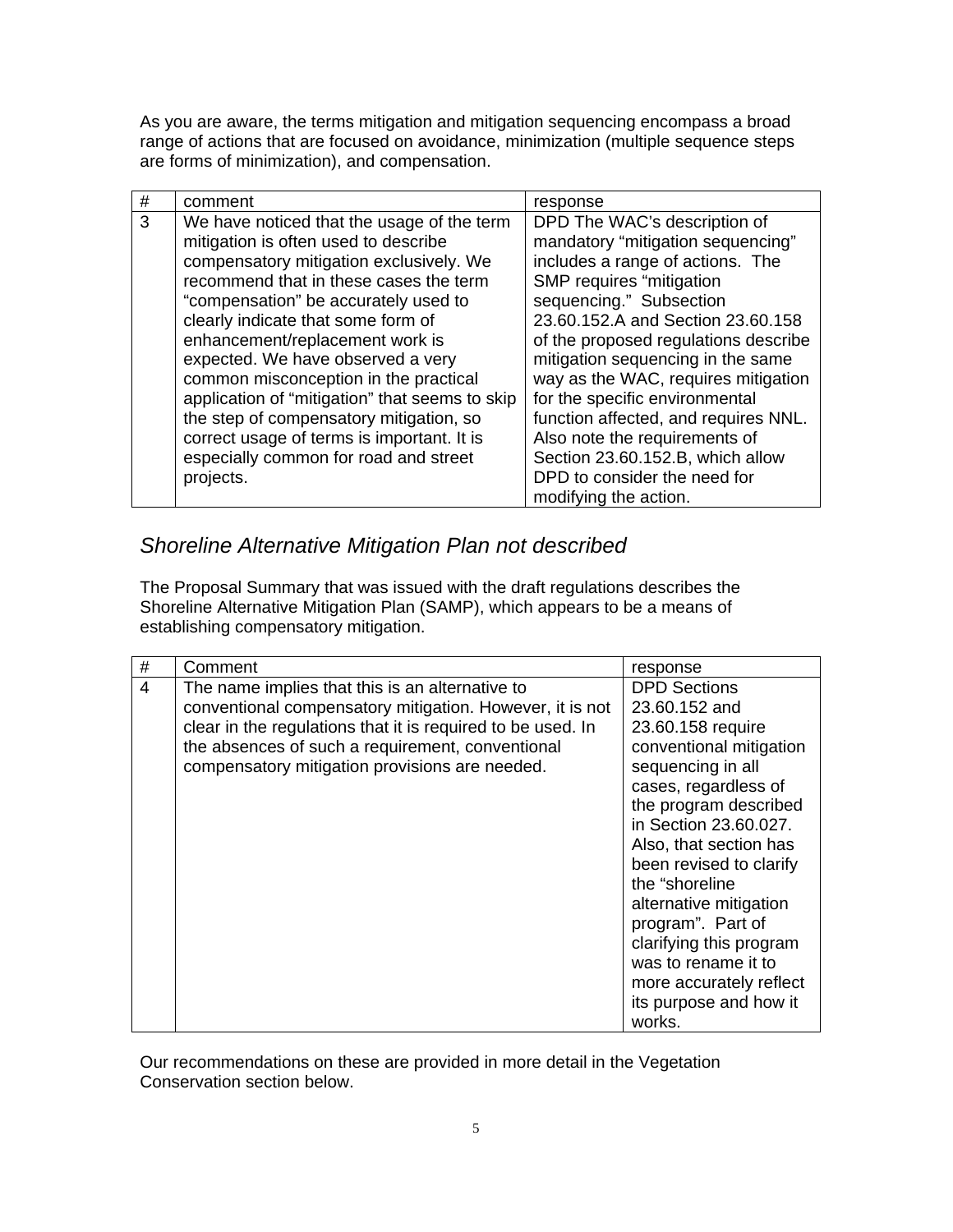# *Vegetation Conservation*

For Seattle, where only a small part of the shoreline is still intact, the above issues have ramifications in the buffer system.

| # | comment                                                                                                                                                                                  | response                                                                                                                                                                                                                                                   |
|---|------------------------------------------------------------------------------------------------------------------------------------------------------------------------------------------|------------------------------------------------------------------------------------------------------------------------------------------------------------------------------------------------------------------------------------------------------------|
| 5 | The lightly developed and intact areas -<br>mainly the Conservancy environments -<br>need science-based buffers and<br>vegetation management to protect these<br>remaining intact areas. | DPD The environment that has intact<br>or mostly intact ecological functions<br>and areas is CP. Few uses are<br>allowed in this environment and the<br>setback standards, mitigation<br>sequencing and vegetation<br>requirements will protect this area. |

Heavily developed areas, however, must deal with the issues discussed above.

| $\#$           | comment                                  | Response                                                                              |
|----------------|------------------------------------------|---------------------------------------------------------------------------------------|
| $\overline{6}$ | Specifically, almost all development     | DPD SMA policies and the WAC require                                                  |
|                | allowed by the SMP is allowed very       | allowing use of the shoreline for                                                     |
|                | close to or in the water, and will cause | appropriate uses, not just hardship cases.                                            |
|                | damage. Such instances must be           | Overwater uses are severely restricted                                                |
|                | limited to hardship situations where     | (e.g., SMC 23.60.090 and SMC 23.60.384                                                |
|                | alternatives are not available (existing | in the UC and 23,60,504 in the UM for                                                 |
|                | developed sites),                        | property with little or no dry land.) Where                                           |
|                |                                          | there is sufficient environmental value to                                            |
|                |                                          | justify more protective shoreline                                                     |
|                |                                          | environment designations, those have                                                  |
|                |                                          | been adopted. Conditioning location                                                   |
|                |                                          | under 23.60.152.B, setback standards,                                                 |
|                |                                          | vegetation requirements and mitigation                                                |
| $\overline{7}$ | then mitigation sequencing must be       | sequencing will protect existing function.<br>DPD In addition to setback requirements |
|                | used (especially avoidance and           | for each environment, SMC 23.60.152 B                                                 |
|                | minimization), and then the remaining    | allows additional consideration of                                                    |
|                | impacts must have compensation.          | locational adjustments. Vegetation                                                    |
|                |                                          | regulations apply, and mitigation                                                     |
|                |                                          | sequencing, which includes avoidance                                                  |
|                |                                          | and minimization apply.                                                               |
| 8              | Even with the extensive minimization     | DPD The development standards for                                                     |
|                | regulations found throughout the         | specific uses identify impacts to consider,                                           |
|                | SMP, there will be remaining impacts.    | where they can be identified in advance.                                              |
|                | The regulations must specify how the     | Section 23.60.158 requires NNL and full                                               |
|                | compensation will be provided.           | mitigation for each type of impact                                                    |
|                |                                          | affected. Additional language has been                                                |
|                |                                          | added to specify that a mitigation plan for                                           |
|                |                                          | impacts to ecological function is required.                                           |

There are some specifics about compensatory mitigation described in many cases, and are well done and well thought out. All other situations, however, also need such attention. Our guidance document dealing with buffers discusses in detail the different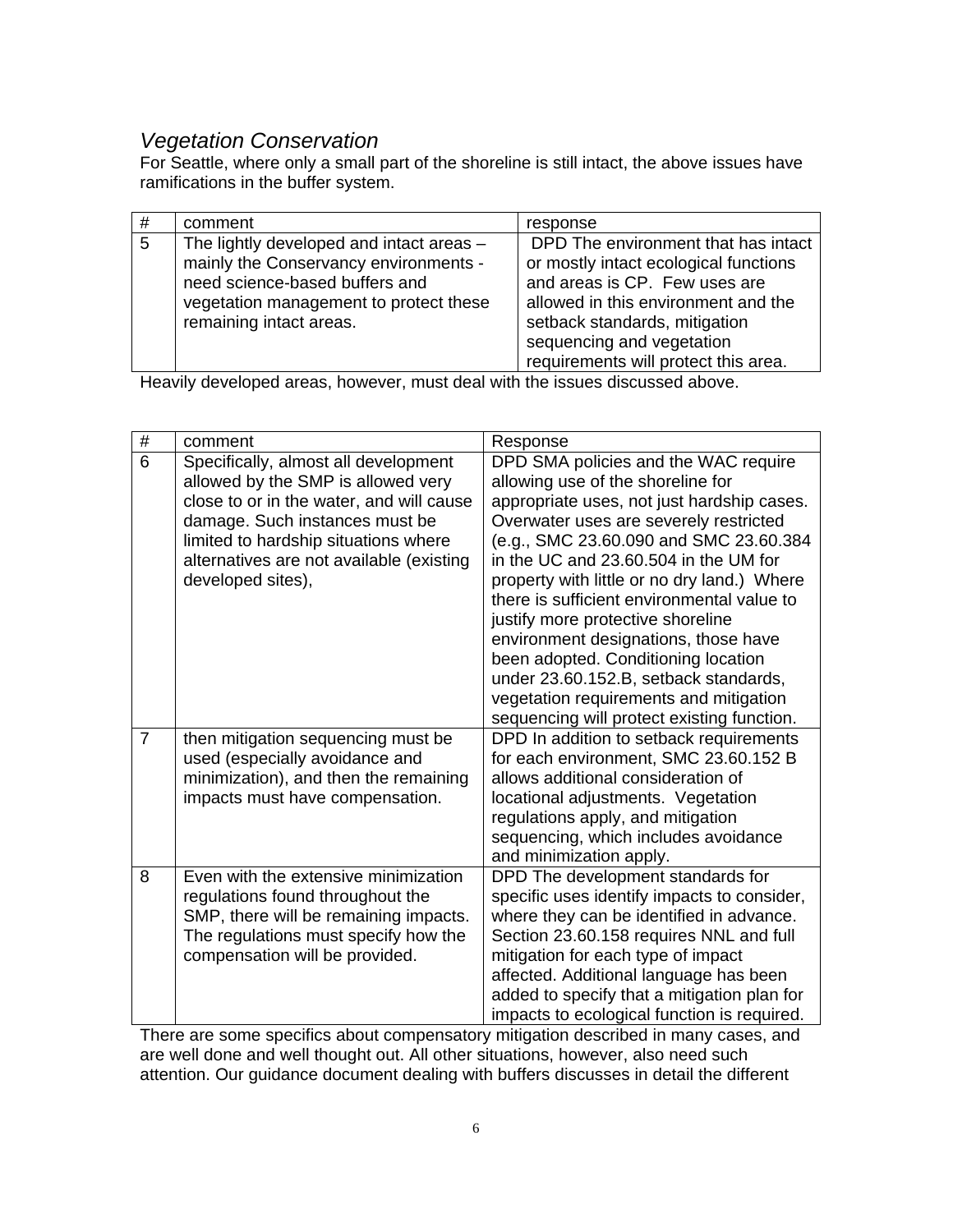situations that need to be addressed in a buffer system - ranging from intact to heavily developed areas.

DPD requirements regarding mitigation requirements for development allowed in smaller degraded buffers have been included in a new Section 23.60.169.

The buffer system is well thought out and nuanced. It covers many instances; however, there are still gaps that need to be plugged - most specifically, vegetation management in well vegetated areas, and vegetation management outside the established setback.

| #              | comment                                               | response                  |
|----------------|-------------------------------------------------------|---------------------------|
| $\overline{9}$ | Since the buffer system is based on environment       | DPD - Adjustments were    |
|                | designations it is critical that the environments     | made to the environmental |
|                | actually match the actual vegetation characteristics. | designations based on the |
|                | It may be necessary to adjust or change some of the   | results of the shoreline  |
|                | currently proposed environment designations.          | characterization report,  |
|                |                                                       | which included riparian   |
|                |                                                       | vegetation conditions.    |

The proposed small buffers need to better match more intact vegetation conditions found in the Conservancy environments.

| #  | comment                                                                                    | response                                                                                                                                                                                                                                                                           |
|----|--------------------------------------------------------------------------------------------|------------------------------------------------------------------------------------------------------------------------------------------------------------------------------------------------------------------------------------------------------------------------------------|
| 10 | In the proposed system, the intact vegetation<br>outside the small setbacks is unprotected | <b>DPD See Section</b><br>23.60.190.E. Vegetation is<br>protected outside the<br>setbacks, and mitigation<br>sequencing (23.60.158) is<br>required with the intent to<br>direct the placement of<br>development to avoid<br>removing vegetation. Also<br>see subection 23.60.152.B |

 - including from additional park development, which can be very intense. As the most extreme example, the SMP description for the Conservancy Preservation environment is a rough equivalent to the Natural environment in the SMP Guidelines, which is appropriate.

| #  | Comment                                                                                                     | Response                                                                                                                                                                                                                                                                                                                                             |
|----|-------------------------------------------------------------------------------------------------------------|------------------------------------------------------------------------------------------------------------------------------------------------------------------------------------------------------------------------------------------------------------------------------------------------------------------------------------------------------|
| 11 | However, the 50-foot buffer is completely<br>inappropriate given the science for buffers of intact<br>areas | The purpose of a buffer is<br>to establish a starting point<br>for protection that is a<br>consistent minimum<br>standard. The proposed<br>50-ft buffer, plus the limited<br>uses allowed in the<br><b>Conservancy Preservation</b><br>shoreline environment, the<br>vegetation standards, and<br>the requirement to apply<br>mitigation sequencing, |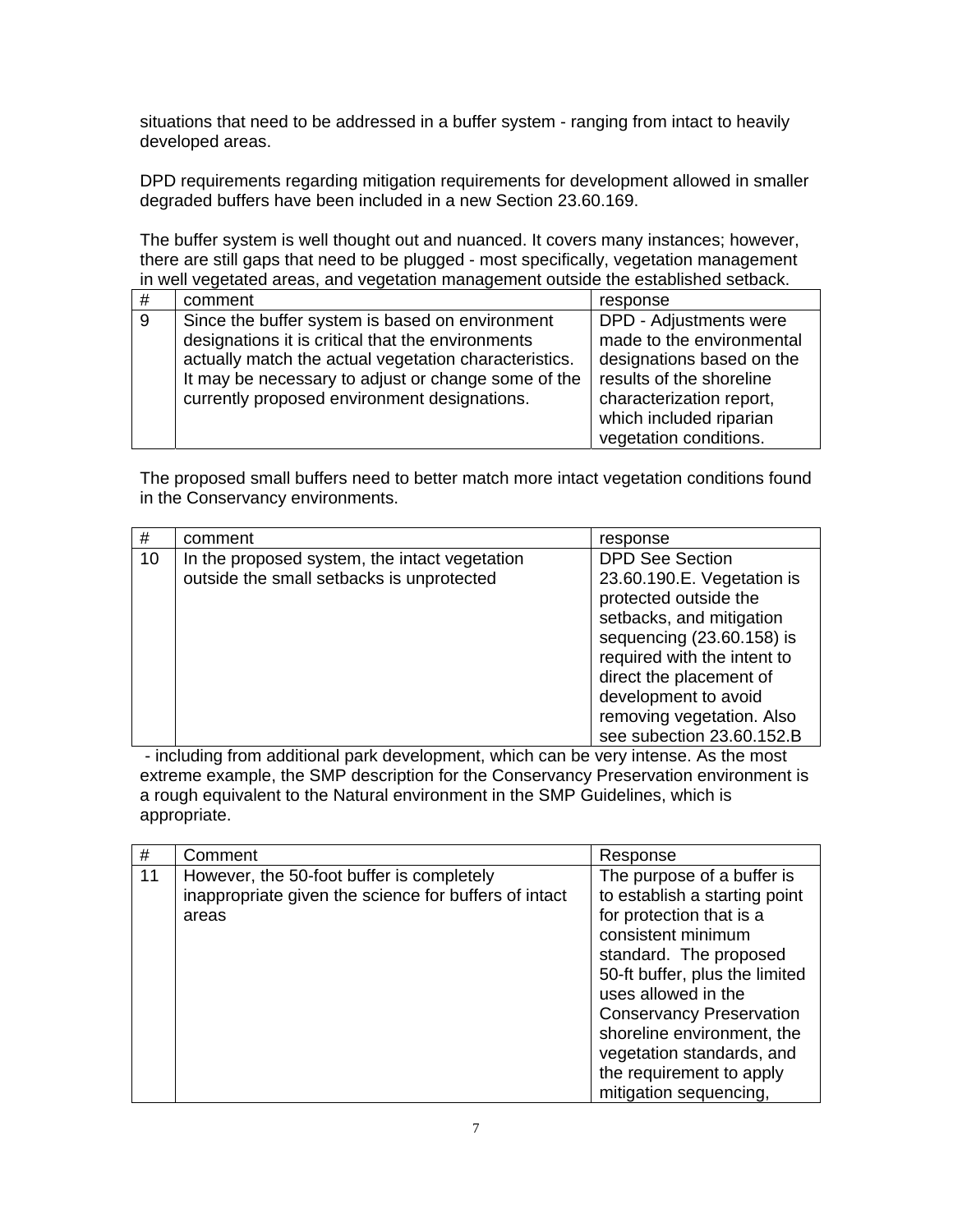|  | which includes avoidance<br>and is directed toward<br>planting native vegetation<br>close to the shoreline, will<br>ultimately protect the<br>function of riparian areas<br>within the CP shoreline<br>environment. Additionally<br>the vegetation management<br>section |
|--|--------------------------------------------------------------------------------------------------------------------------------------------------------------------------------------------------------------------------------------------------------------------------|
|  | See response to 1                                                                                                                                                                                                                                                        |

. Our buffers guidance document recommends buffers of at least 150-feet for such highly functioning locations.

| #  | comment                                                                                                                                                                                                                                           | Response                                                                                                                                                                                          |
|----|---------------------------------------------------------------------------------------------------------------------------------------------------------------------------------------------------------------------------------------------------|---------------------------------------------------------------------------------------------------------------------------------------------------------------------------------------------------|
| 12 | The details of the buffer system are individually<br>established for each of the 11 shoreline<br>environments, and seem to be customized to some<br>extent, making it very hard to determine what parts<br>are systematic and what parts are not. | DPD The buffers were<br>based on a combination of<br>science, existing<br>development patterns, and<br>the purpose and intended<br>use allowances of the<br>environment. See response<br>to $1$ . |

| #  | Comment                                                                                                                                                                                                                                                              | Response                                                                                                                                                                                 |
|----|----------------------------------------------------------------------------------------------------------------------------------------------------------------------------------------------------------------------------------------------------------------------|------------------------------------------------------------------------------------------------------------------------------------------------------------------------------------------|
| 13 | However, we have some general<br>observations about all of them that can be<br>summarized using one example below,<br>which we provide as notes in the body of<br>the regulatory text. Other environments<br>seem to use similar format, but are less<br>protective. | Setback sections revised, and in the<br>CW environment pathways and<br>viewpoints are allowed 15-ft from the<br>shoreline but no other shoreline parks<br>and open space use is allowed. |

#### **23.60. 332 Shoreline setbacks in the CW Environment** - Shoreline setback requirements are as follows:

A. Development within 15 feet landward of the OHW mark is limited to the minimum necessary to construct and provide access to overwater or water dependent parks and open space uses and to shoreline modifications that are allowed, or allowed as a special use or a shoreline conditional use in the CW Environment.

B. Development in the area within 35 feet landward of the OHW mark and more than 15 feet landward of the OHW mark is limited to the type of development allowed in subsection 23.60.332.A and to pathways and viewpoints accessory to a parks and open space use allowed, or allowed as a special use or as a shoreline conditional use in this shoreline environment or for required public access.

#### [*Note: Encroachment into all of the setback areas should be limited to waterdependent and water-related uses (as is proposed in some SMP environments), except for linear facility crossings, hardship situations, and approved shore*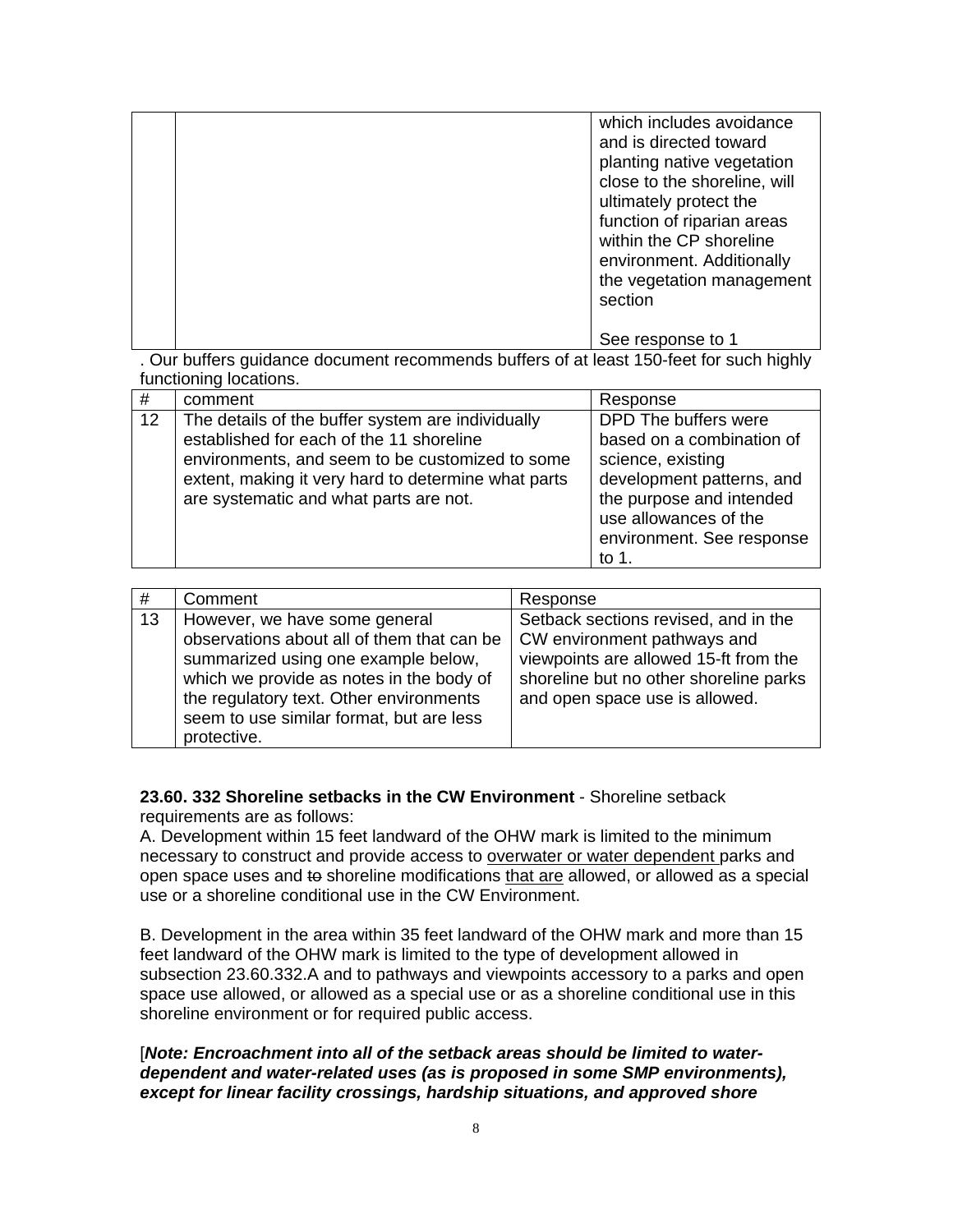#### *stabilization. The examples above allow recreation and public access facilities that may have no water-dependency, and those should meet the setback. Those that do have water-dependency would be allowed.*]

C. All development allowed in the shoreline setback shall be designed to:

- 1. avoid reducing vegetation coverage;
- 2. avoid adverse impacts to habitat;
- 3. minimize disturbance to natural topography;
- 4. minimize impervious surface; and
- 5. prevent the need for shoreline stabilization to protect these structures.

[*Note: For development that is allowed, these are good criteria.*]

D. Vegetation and impervious surface management and restoration and enhancement projects within shoreline setbacks are regulated pursuant to Section 23.60.190 and this shoreline environment.

#### [*Note: Also see our comments on section -.190, which covers vegetation conservation.*]

Section 23.60.190 establishes the overall vegetation conservation provisions (providing the details in the environments). It is nuanced and detailed. Paragraph A requires the submittal of a vegetation plan.

| #  | Comment                                                                                                                                                                                                                                                                 | response                                                                          |
|----|-------------------------------------------------------------------------------------------------------------------------------------------------------------------------------------------------------------------------------------------------------------------------|-----------------------------------------------------------------------------------|
| 14 | We recommend that the plan<br>components include consideration of<br>compensatory mitigation, but adding an<br>item (6) stating: "Plans shall display the<br>vegetation areas and improvements<br>that are provided as compensatory<br>mitigation for project impacts." | DPD subsection 23.60.190.C.3 was<br>revised to include the suggested<br>language. |

Paragraph B and C address vegetation management both waterward and landward of the OHWM. Paragraph B includes a provision describing how to apply mitigation sequencing.

| #               | Comment                                                                                        | response                                                                                                                                                                                                                                                                                                                                                                                                         |
|-----------------|------------------------------------------------------------------------------------------------|------------------------------------------------------------------------------------------------------------------------------------------------------------------------------------------------------------------------------------------------------------------------------------------------------------------------------------------------------------------------------------------------------------------|
| 15a             | Paragraph C does not have a similar<br>paragraph [re mitigation sequencing],<br>but it should. | DPD The purpose of C1 is to allow<br>continued maintenance of vegetation<br>allowed under permits approved under<br>prior critical area regulations, etc.<br>Adding the proposed language would be<br>contrary to that intention. That said, if<br>these actions contribute to NNL, then the<br>SMA anticipates that the City's non-<br>regulatory restoration/enhancement<br>policy will address these impacts. |
| 15 <sub>b</sub> | It may be that paragraph F is intended<br>to do this, and perhaps should be<br>moved.]         | No, F does not apply to C1.                                                                                                                                                                                                                                                                                                                                                                                      |
| 16              | The provision (for in-water mitigation<br>sequencing in paragraph B) includes a                | DPD This provision already includes loss<br>of habitat and therefore the suggested                                                                                                                                                                                                                                                                                                                               |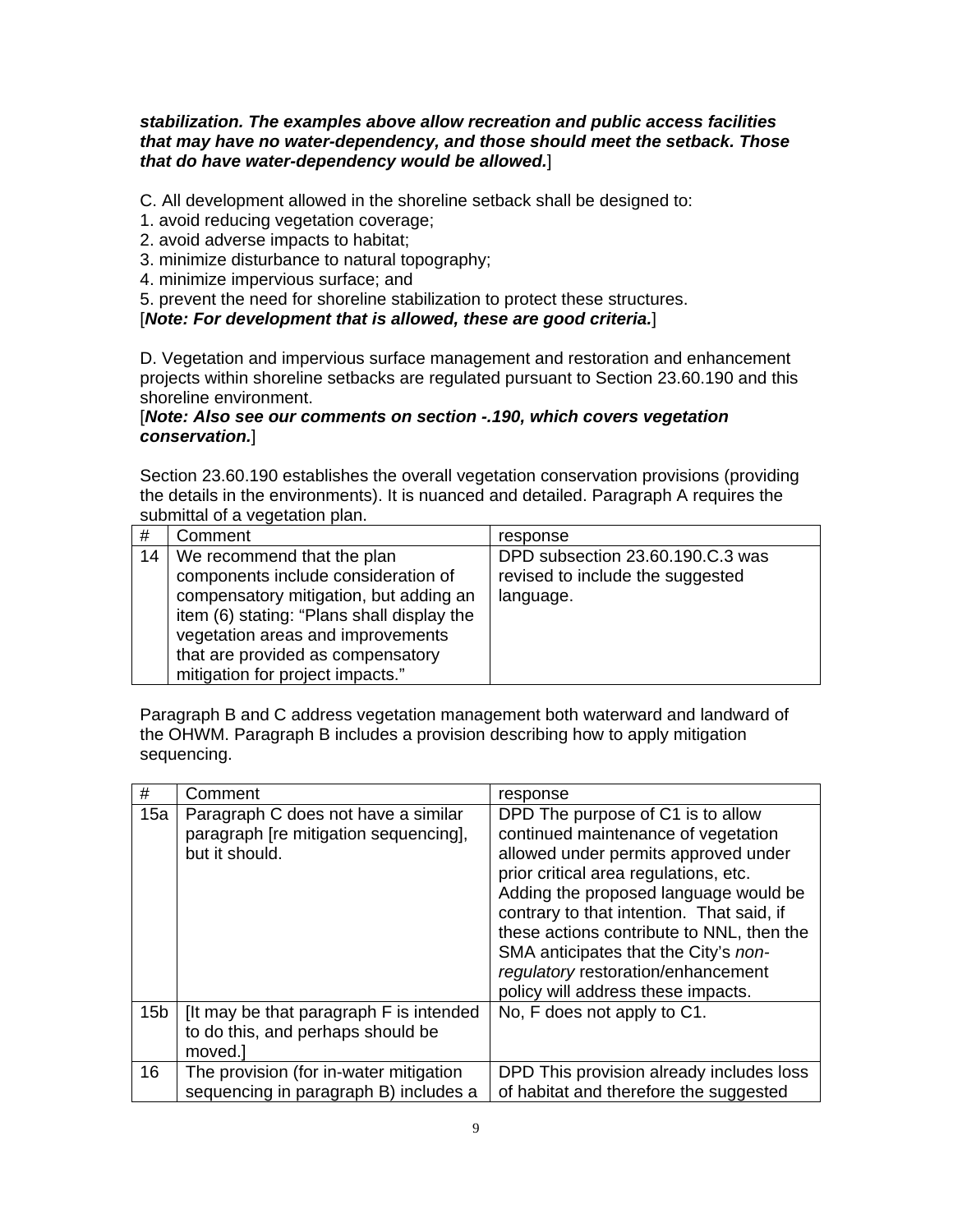|    | list of potential impacts that should be<br>supplemented to include "incidental<br>loss of habitat during weed control,"<br>and "differences between mature and<br>replacement vegetation features."                                                                                                                                         | change to include loss of habitat is not<br>needed. Regarding mitigation for the<br>difference between mature and<br>replacement vegetation, we do not<br>consider the loss of the noxious weed as<br>an impact.                                                                                                                                                                                                                                                                                                                                                                  |
|----|----------------------------------------------------------------------------------------------------------------------------------------------------------------------------------------------------------------------------------------------------------------------------------------------------------------------------------------------|-----------------------------------------------------------------------------------------------------------------------------------------------------------------------------------------------------------------------------------------------------------------------------------------------------------------------------------------------------------------------------------------------------------------------------------------------------------------------------------------------------------------------------------------------------------------------------------|
| 17 | Both paragraph B and C should<br>include a provision that "no existing<br>native vegetation may be eliminated<br>unless there is no feasible alternative."<br>This establishes an avoidance<br>provision throughout shoreline<br>jurisdiction.                                                                                               | DPD Re B - This provision is for noxious<br>weed removal. Removal of native in-<br>water vegetation is required to go<br>through mitigation sequencing. In<br>addition the eelgrass and kelp beds and<br>intertidal habitat with vascular plants are<br>priority salt water habitat and are<br>required to follow the provisions set out<br>in Section 23.60.160.B                                                                                                                                                                                                                |
|    |                                                                                                                                                                                                                                                                                                                                              | Regarding C:<br>C1 should not contain the proposed<br>condition because it refers to actions<br>allowed under permits issued under<br>former ECA regulations.                                                                                                                                                                                                                                                                                                                                                                                                                     |
|    |                                                                                                                                                                                                                                                                                                                                              | C2 allows removal of a native tree only if<br>it is a hazard tree.                                                                                                                                                                                                                                                                                                                                                                                                                                                                                                                |
|    |                                                                                                                                                                                                                                                                                                                                              | C3 sets standards for minimizing the loss<br>of vegetation at a site, which essentially,<br>achieves your suggested "no feasible<br>alternative" language.                                                                                                                                                                                                                                                                                                                                                                                                                        |
| 18 | Note that there currently does not<br>appear to be a statement protecting<br>vegetation, except within the setback<br>area.                                                                                                                                                                                                                  | DPD Vegetation protection is required<br>see subsection C, which applies "both<br>within and outside the shoreline<br>setback."                                                                                                                                                                                                                                                                                                                                                                                                                                                   |
| 19 | The above two mitigation sequencing<br>provision in paragraphs B and C<br>should also include ratios that capture<br>the greater importance of vegetation in<br>different areas, the failure rate of<br>compensatory mitigation, increased<br>human activity, and losses due to<br>differences between mature and<br>replacement vegetation. | DPD Subsection 23.60.158 A states<br>"Mitigation shall achieve the equivalent<br>ecological functions" and 23.60.152 A<br>says NNL. This is repeated in<br>23.60.190.F. Additionally F captures the<br>vegetation function in different areas. A<br>new requirement is included in 3.d.2 that<br>captures ecological functional difference<br>between mature and new vegetation. A<br>new requirement that states<br>maintenance and monitoring is required<br>for vegetation management is included in<br>23.60.190.F.3.d.6. This new requirement<br>addresses the failure rate. |
| 20 | It may be that the SAMP includes<br>ratios. Whether it does or not, we<br>recommend incorporating the following                                                                                                                                                                                                                              | DPD A new Section 23.60.169 was<br>added to the setback section to require<br>vegetation planting in the setback to                                                                                                                                                                                                                                                                                                                                                                                                                                                               |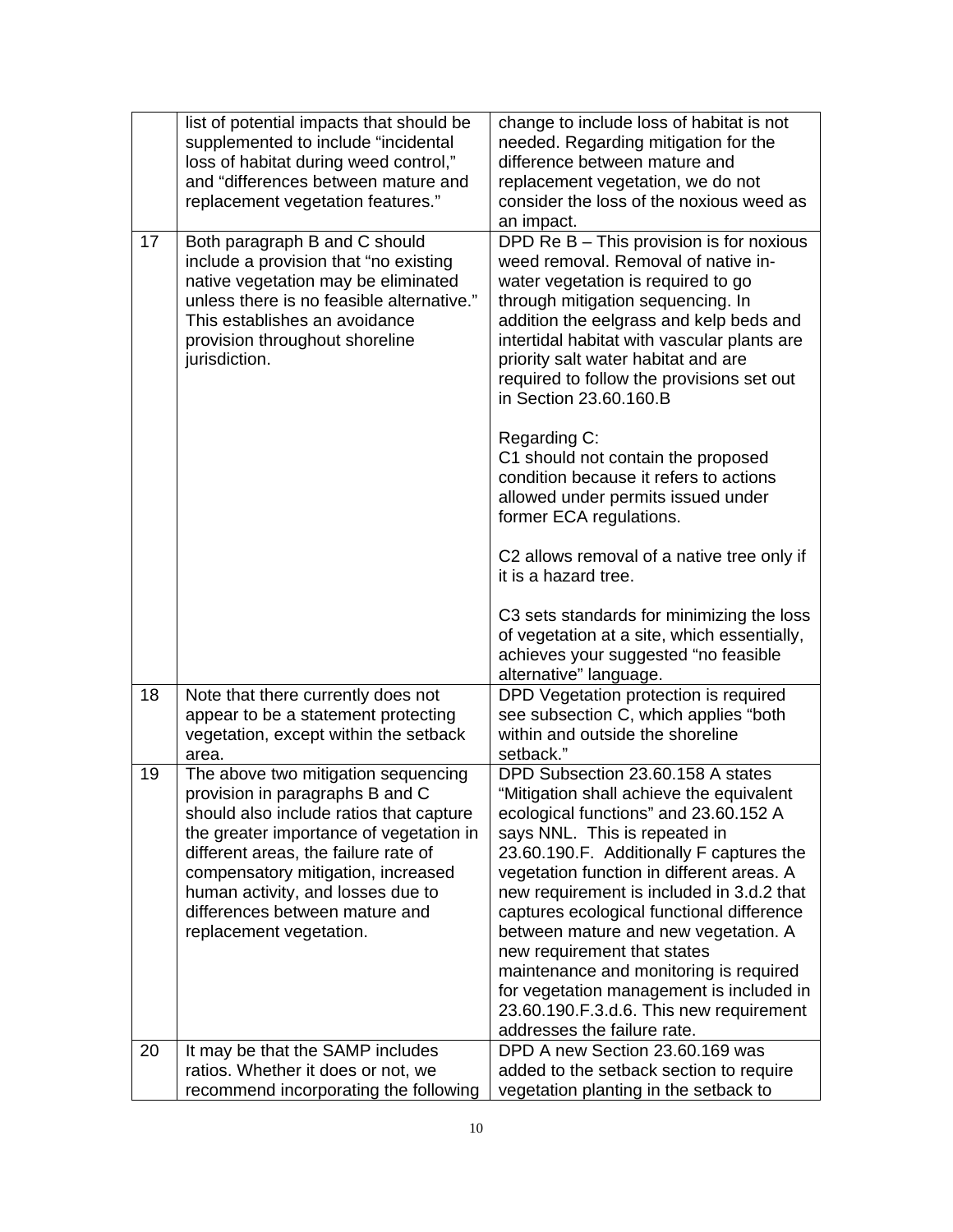| ratios. | compensate for smaller setback and for   |
|---------|------------------------------------------|
|         | the allowance to rebuild some structures |
|         | in setbacks per State Legislative        |
|         | changes to the SMP. No net loss of       |
|         | ecological function standard needs to be |
|         | used to determine the correct ratios and |
|         | will be established on a case by case    |
|         | basis, or by a later rule that is        |
|         | scientifically based.                    |

New development above a de minimus level of approximately 100-200 sq. ft. cumulatively, should compensate for impacts by re-establishing a certain percentage of the setback vegetation so it can actually function to buffer and mitigate impacts. Examples we have seen include the Kirkland SMP (75% of the water frontage), and the draft Issaquah SMP (a complex enhancement provision), and the draft Bellevue SMP (60% of area). The remaining non-vegetated areas are to be focused on access and existing use areas.

Removal of existing native vegetation outside the setback should be compensated at  $2:1.$ 

DPD: See response to comment #20

Development inside the setback should compensate for impacts at a ratio of 2:1 for all new use areas, and areas of new impervious surface.

DPD: See response to comment #20

Removal of existing native vegetation inside the setback should be compensated at 3:1. Development in the water should compensate for impacts at a ratio of 3:1 for all new use areas – including areas occupied by boats, swim areas, and similar use areas.

DPD: See response to comment #20

Lastly, paragraph C includes hazard tree removal. This also needs a replacement ratio of 3 new trees when a hazard tree is removed, which is in line with Seattle's current tree policy.

DPD - Mitigation is required to achieve NNL see Subsection 23.60.190.F.

Paragraphs D and E both include a pair of provisions, one for replacing vegetation, and one for restoring and improving vegetation. Replacing vegetation is allowed without a permit, and

| #  | comment                                       | response                            |
|----|-----------------------------------------------|-------------------------------------|
| 21 | does not include provisions preventing native | DPD Native vegetation can be        |
|    | vegetation from being eliminated and          | replaced with native vegetation for |
|    | replaced.                                     | areas 300 s.f. or less within the   |
|    |                                               | shoreline setback and 750 s.f or    |
|    |                                               | less outside of the setback or for  |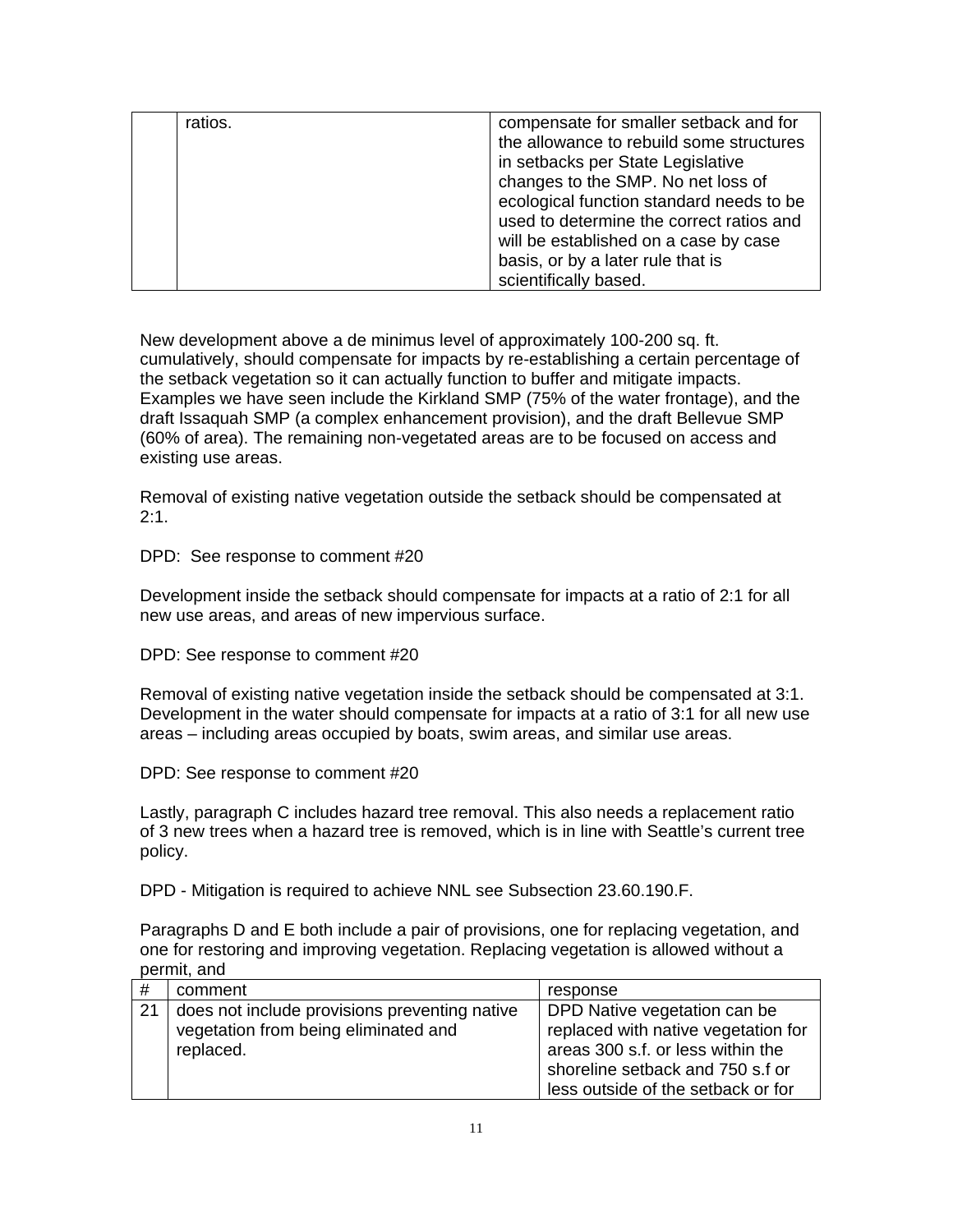| dead native if the project<br>"promotes maintenance or<br>creation of a naturally functioning<br>condition that prevents erosion,<br>protects water quality, or provides                                                         |
|----------------------------------------------------------------------------------------------------------------------------------------------------------------------------------------------------------------------------------|
| diverse habitat".<br>Additionally the section was<br>revised to remove the word dying<br>so only dead native trees, shrubs<br>and ground cover can be removed<br>and they are required to be<br>replaced with native vegetation. |
| Added the word only in subsection<br>D.2.b.1 and E.2.b.1 to clarify that<br>there are requirements for this<br>provision.                                                                                                        |

Such a provision establishes substantial cumulative impacts, unless it is limited to replacement of "non-native" vegetation. We recommend that change. Restoring or improving vegetation also can cause losses of functions. It specifically allows removal of "dead and dying native vegetation." But since many people equate mature vegetation that looks old with dying vegetation, there is great room for unintended abuse. In addition, mature vegetation is where you find "dead and dying" plants, but it is also the vegetation with the greatest habitat value for insects and small animals, as well as medium and large animals. We recommend eliminating this provision, unless there is at least a 3:1 replacement ratio.

DPD revised to allow removal only of dead not dying vegetation and see response to Comment #20 regarding replacement ratios. Additionally, these projects will be reviewed and if they do not meet the intent of the section, meaning if the native vegetation that is proposed to be removed is not dead then the project will not be approved.

Our recommended changes to the existing detailed system will ensure that all instances of development impacts will be compensated for by the SMP, and that existing native vegetation will be protected as much as possible.

DPD see above responses.

### *Environments*

We have the following recommendations on the environments: The environment descriptions have a Purpose and designation criteria, but they are

|    | Comment                              | Response                                     |
|----|--------------------------------------|----------------------------------------------|
| 22 | missing the management policies,     | DPD Management Goals and Policies for        |
|    | all of which are required by the SMP | each environment are included in the Seattle |
|    | Guidelines.                          | Comprehensive Plan and are provided in a     |
|    |                                      | separate document. See Shoreline             |
|    |                                      | Comprehensive Plan found on the SMP          |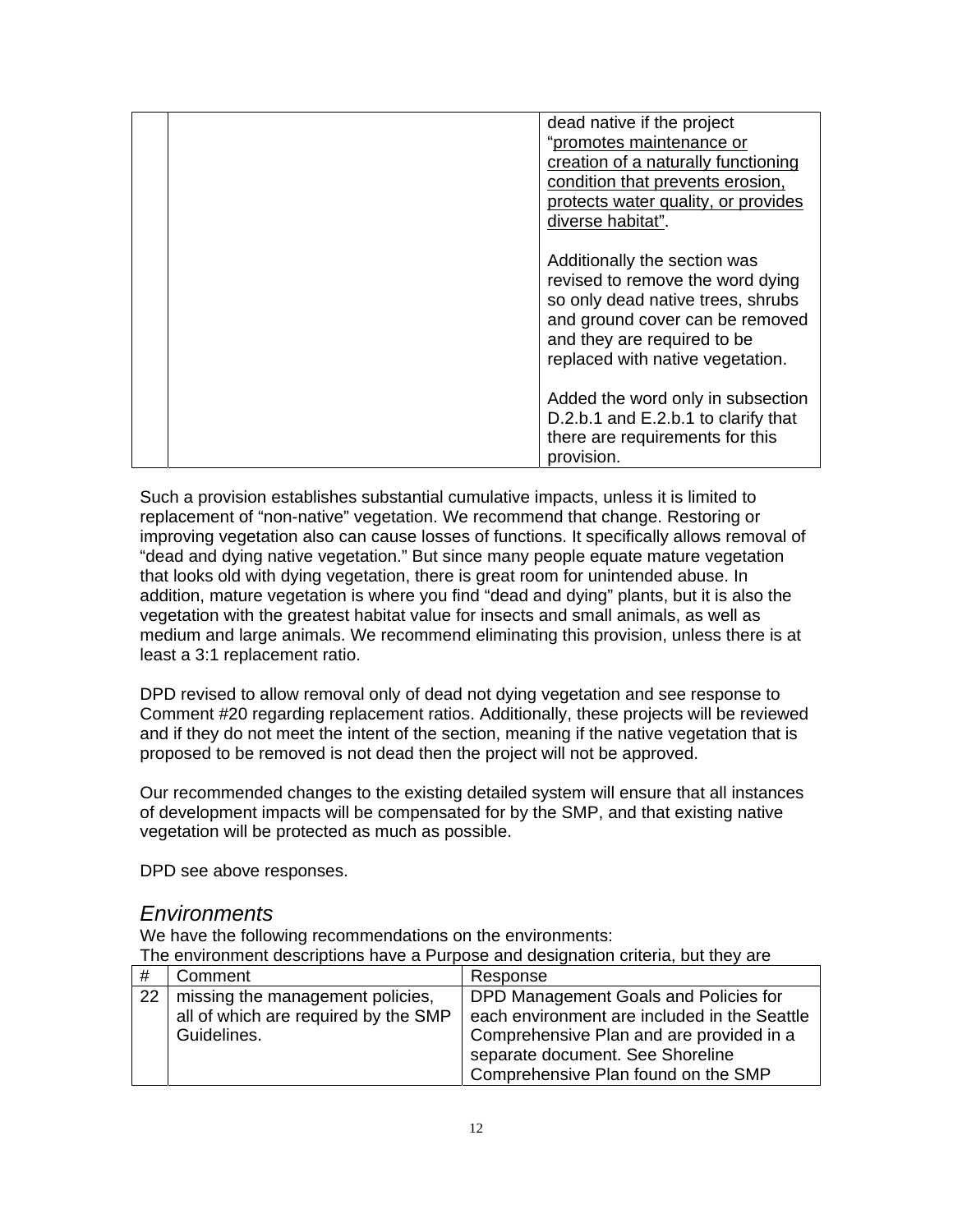| <sup>1</sup> update website in the Draft SMP and |
|--------------------------------------------------|
| Supporting Materials section.                    |

The Conservancy Preservation environment is described as very similar the SMP Guidelines Natural environment, which is appropriate.

| #  | Comment                                                                                                                                   | Response                                                                                                                                                                                                                               |
|----|-------------------------------------------------------------------------------------------------------------------------------------------|----------------------------------------------------------------------------------------------------------------------------------------------------------------------------------------------------------------------------------------|
| 23 | However, the purpose and<br>designation criteria to not<br>capture the Guidelines<br>requirement for "very-low-<br>intensity" development | DPD general response to all comments re<br>environments, WAC 173-26-221(2), and $(4)(c)(1)$<br>recognize that alternative designations are allowed if<br>they are consistent with the purposes of the WAC and<br>are equal to the WAC. |
|    |                                                                                                                                           | Included in a separate document are the analyses for<br>each shoreline designation and the WAC<br>requirements. See "Shoreline Environments and<br>WAC" document                                                                       |
|    |                                                                                                                                           | Many uses are conditional uses and the criteria for<br>CU take into account significant impacts:<br>"That the proposed use will cause no significant<br>adverse effects to the shoreline environment in which<br>it is to be located;" |

.4 In addition, several uses in the Conservancy Preservation table allow intense development – especially parks and opens space uses, public facilities, research uses, aquaculture, and institutional uses,

DPD Parks and open space uses and institutional uses are limited to "low intensity" types of shoreline parks and open space uses.

Public facilities are limited to public facilities that are similar to the uses allowed, allowed as a conditional use or special use in shoreline environment in which it is proposed. Research uses standards were revised to restrict this use to no structures are erected.

| #  | Comment                              | Response                                                                                                                                                                                                                                                                                                                            |
|----|--------------------------------------|-------------------------------------------------------------------------------------------------------------------------------------------------------------------------------------------------------------------------------------------------------------------------------------------------------------------------------------|
| 24 | which are allowed without limitation | DPD Parks and open space uses and                                                                                                                                                                                                                                                                                                   |
|    | by use intensity                     | institutional uses are limited to "low intensity"<br>types of shoreline parks and open space<br>uses.<br>Standards for research uses were revised to<br>restrict this use to no structures are erected.                                                                                                                             |
|    |                                      | Public Facilities – Section 23.60.207 covers<br>this by stating that a public facility either is<br>regulated as a named use or is regulated<br>similarly to the most similar named use. So,<br>it is not a use by itself and can only be<br>allowed if a named use or a similar use is<br>allowed or allowed as a special use or a |

|  | Aquaculture is now a prohibited use in the Conservancy shoreline environments. |
|--|--------------------------------------------------------------------------------|
|--|--------------------------------------------------------------------------------|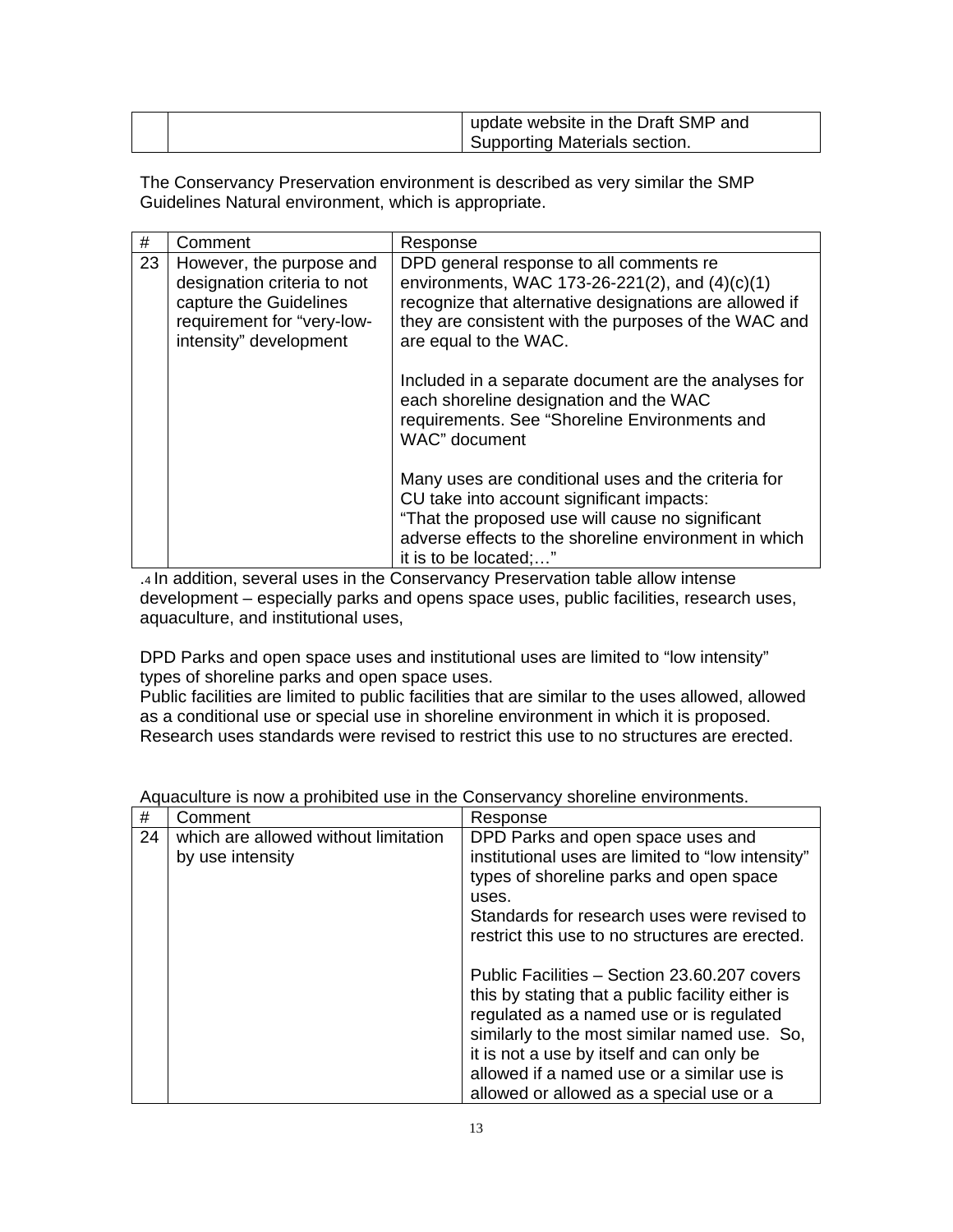| ov. |  |  |
|-----|--|--|
|     |  |  |

Other Conservancy environments are intended to protect ecological functions, but also allow intense uses that are incompatible with such a purpose.5 Use intensity is described in our guidance documents dealing with no-net-loss and shoreline environments. We recommend incorporating use-intensity as use categories or in table notes

| #  | Comment                                                                                                             | Response                                                                                                                                                                                                                                                                                                                                                                                                                   |
|----|---------------------------------------------------------------------------------------------------------------------|----------------------------------------------------------------------------------------------------------------------------------------------------------------------------------------------------------------------------------------------------------------------------------------------------------------------------------------------------------------------------------------------------------------------------|
| 25 | to prohibit the more intense versions<br>of different uses that are allowed in<br>these low intensity environments. | DPD The types of uses that are allowed are<br>more restrictive based on the shoreline<br>environment in which it is proposed.<br>Shoreline parks and open space uses are<br>less intensive than general parks and open<br>space uses and included in the use tables<br>are special provisions as needed to limit the<br>type of use when appropriate in the<br>environment it is proposed to meet the use<br>requirements. |

Further, the urban conservancy environment also provides that "[u]ses that preserve the natural character of the area or promote preservation of open space, flood plain or sensitive lands either directly or over the long term should be the primary allowed uses."<sup>6</sup>

| #  | Comment                                                    | Response                                                                                                                                                                                                                                                                                                                                                                                                              |
|----|------------------------------------------------------------|-----------------------------------------------------------------------------------------------------------------------------------------------------------------------------------------------------------------------------------------------------------------------------------------------------------------------------------------------------------------------------------------------------------------------|
| 26 | This necessarily limits the uses to<br>low intensity uses. | DPD Please see the provisions in WAC<br>173-26-211(5)(e) allowing " a variety of<br>compatible uses" (5)(e)(i); requiring<br>standards for vegetation, and shoreline<br>stabilization etc. so that "new development<br>does not result in net loss" $(5)(e)(ii)(B)$ ; and<br>allowing not only public recreation but also<br>"water oriented uses" $(5)(e)(ii)(D)$ . The<br>uses can be conditioned to be compatible. |

The Conservancy Recreation environment's Purpose statement includes recreation.

| #   | Comment                                                                                                                                                                                                                                                                     | Response                                                                                                                                                                                                                                                                                                                                                                                                                                                                                                                                                                                                                                                             |
|-----|-----------------------------------------------------------------------------------------------------------------------------------------------------------------------------------------------------------------------------------------------------------------------------|----------------------------------------------------------------------------------------------------------------------------------------------------------------------------------------------------------------------------------------------------------------------------------------------------------------------------------------------------------------------------------------------------------------------------------------------------------------------------------------------------------------------------------------------------------------------------------------------------------------------------------------------------------------------|
| 27a | However, like all environments,<br>recreation should follow the<br>SMA policy's implementation<br>statement, which gives priority<br>to "shoreline recreational uses<br>facilitating <b>public access</b> to<br>shorelines of the state" - not<br>just any recreation uses. | DPD: The intent of the SMA is not to say that all<br>land within the shoreline district should be used<br>only for recreation that is similar to piers and<br>marinas. Public access includes areas that<br>provide the public the opportunity to enjoy the<br>physical and aesthetic qualities of shorelines of<br>the state, including views of the water.<br>Therefore allowing some types of recreational<br>uses on waterfront lots that allow for views and<br>the enjoyment of the aesthetic qualities of the<br>shoreline can be allowed. Depending on the<br>shoreline environment, limitations may be more<br>appropriate, depending on the quality of the |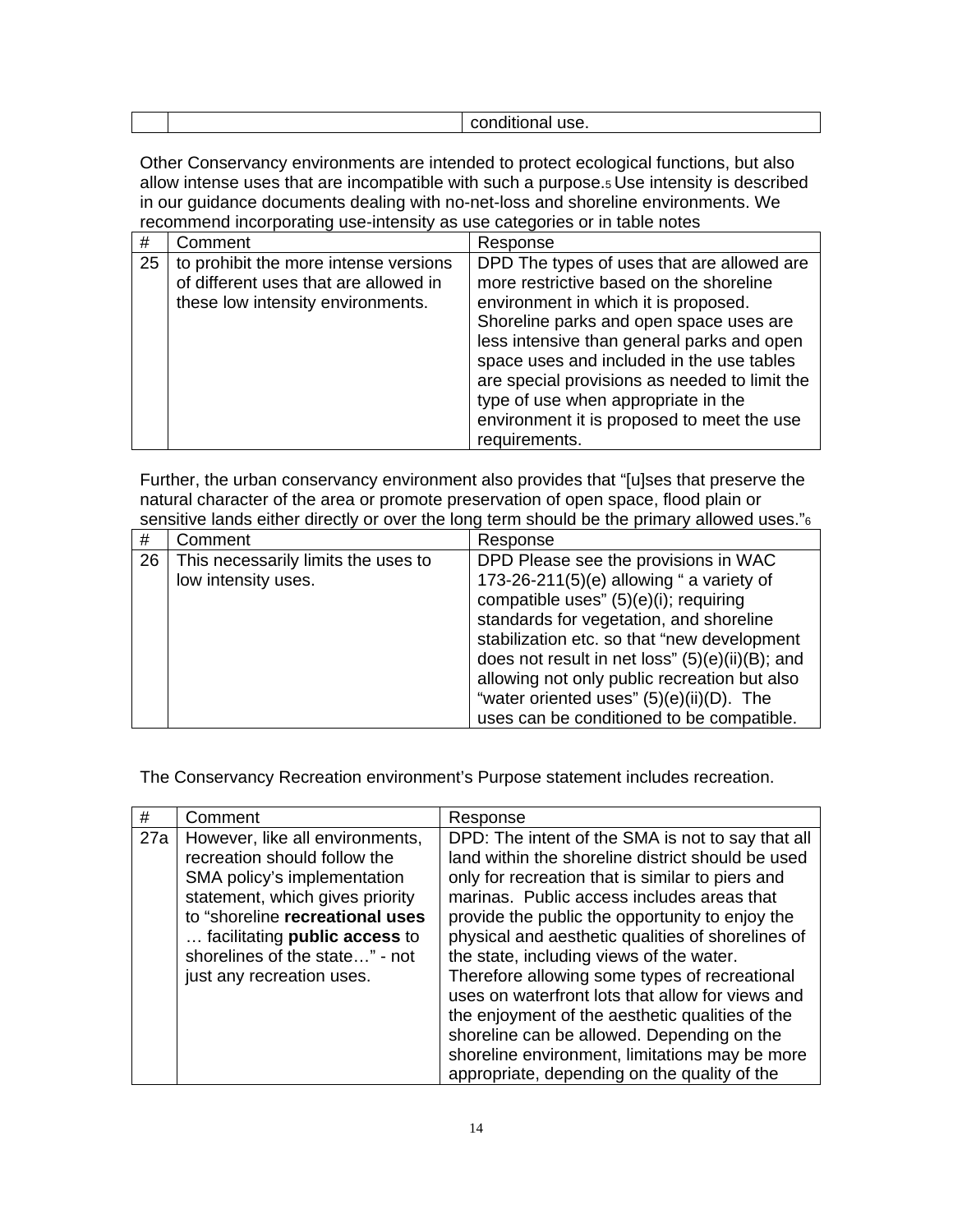|                 |                             | natural functions. In the CR environment parks<br>and open space uses in the form of natural<br>athletic fields and concessions have been<br>revised to require a 50-ft shoreline setback, and<br>pavilions are required to have a 35-ft shoreline<br>setback. |
|-----------------|-----------------------------|----------------------------------------------------------------------------------------------------------------------------------------------------------------------------------------------------------------------------------------------------------------|
| 27 <sub>b</sub> | We recommend limiting the   | DPD "Water oriented" recreation as defined by                                                                                                                                                                                                                  |
|                 | purpose to "water-oriented" | the WAC is what is allowed in the proposed                                                                                                                                                                                                                     |
|                 | recreation.                 | regulations. See response to comment #27.                                                                                                                                                                                                                      |

4 WAC 173-26-211(5)(a)(i).

5 WAC 173-26-211(5)(e)(i) provides that "[t]he purpose of the "urban conservancy" environment is to protect and restore ecological functions of open space, flood plain and other sensitive lands where they exist in urban and developed settings, while allowing a variety of compatible uses." 6 WAC 173-26-211(5)(e)(ii)(a).

| #  | Comment                                                                                                                                               | Response                                                                                                                                                                                                                                                                                                                                          |
|----|-------------------------------------------------------------------------------------------------------------------------------------------------------|---------------------------------------------------------------------------------------------------------------------------------------------------------------------------------------------------------------------------------------------------------------------------------------------------------------------------------------------------|
| 28 | Green Lake is designated Conservancy Management<br>for reasons that are not clear. It more closely<br>matches the Conservancy Recreation environment. | DPD Green Lake is a highly<br>developed lake with no<br>surface water connection to<br>salmonid bearing or other<br>fish bearing systems;<br>therefore, it is more<br>appropriate to continue to<br>be designated as<br>Conservancy Management,<br>which will continue to allow<br>the path close to the water<br>and other more intense<br>uses. |

There are areas of the SMP (detailed in our attachment) where we would like to see better resolution of the environment designations. The ship canal has good resolution but the Duwamish River lacks this.

| #  | Comment                                                                                                                                                                                             | Response                                                                                                                                                                                                                                                                                                       |
|----|-----------------------------------------------------------------------------------------------------------------------------------------------------------------------------------------------------|----------------------------------------------------------------------------------------------------------------------------------------------------------------------------------------------------------------------------------------------------------------------------------------------------------------|
| 29 | Given the importance of the Duwamish for the<br>recovery of the WRIA 9 salmon run, we would like to<br>see parity (especially for the existing park areas and<br>larger habitat restoration areas). | <b>DPD Shoreline</b><br>designations were changed<br>based on the results of the<br>shoreline characterization<br>report. Please provide<br>specific information<br>regarding the areas that<br>you would like to see re-<br>designated based on the<br>use or ecological conditions<br>of the shoreline area. |
| 30 | The center of the Duwamish River (the navigation<br>channel) should be designated as Conservancy<br>Navigation.                                                                                     | DPD is researching this<br>request.                                                                                                                                                                                                                                                                            |
| 31 | There are areas of intact vegetation on the Puget<br>Sound shoreline of Seattle (see attachment for                                                                                                 | DPD The shoreline<br>designation along Puget                                                                                                                                                                                                                                                                   |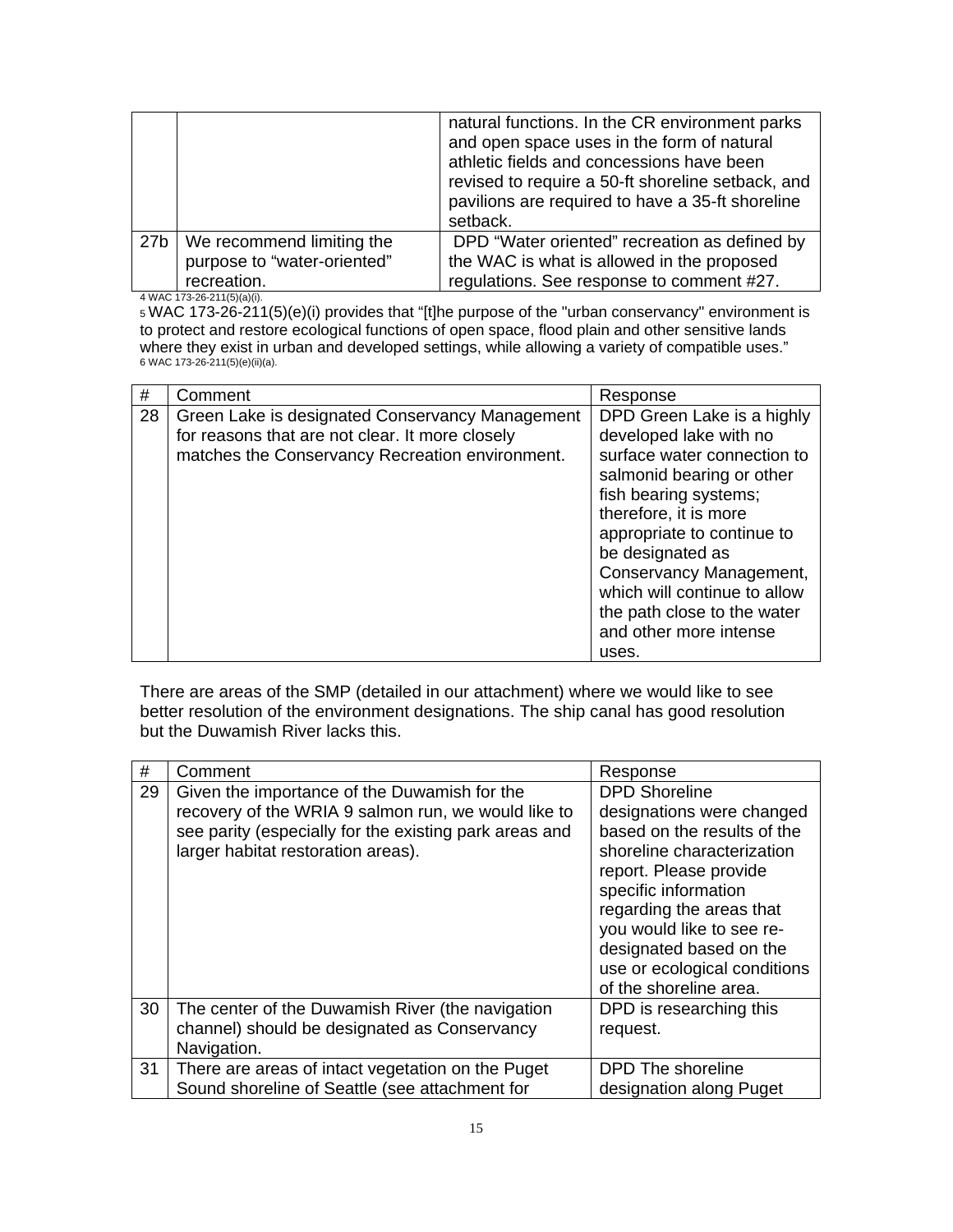|  | details). We would like to see these areas designated<br>with a protective environment. | Sound were re-designated<br>based on the results of the<br>shoreline characterization<br>report. If there are<br>additional areas that should<br>be protected please provide<br>the specific information,<br>beyond what is in your<br>attachment. |
|--|-----------------------------------------------------------------------------------------|----------------------------------------------------------------------------------------------------------------------------------------------------------------------------------------------------------------------------------------------------|
|--|-----------------------------------------------------------------------------------------|----------------------------------------------------------------------------------------------------------------------------------------------------------------------------------------------------------------------------------------------------|

### *Uses and Modifications*

We have the following recommendations on the use and modification limits:

| #  | Comment                                                                                                                                                                                                                                                              | Response                                                                                                                                                                                                                                                                                                            |
|----|----------------------------------------------------------------------------------------------------------------------------------------------------------------------------------------------------------------------------------------------------------------------|---------------------------------------------------------------------------------------------------------------------------------------------------------------------------------------------------------------------------------------------------------------------------------------------------------------------|
| 32 | In the Conservancy Preservation environment,<br>intense and structural uses and modifications<br>should be prohibited, including those described in<br>our environments comments. This would include<br>many recreational, boating, and public access<br>structures. | DPD The allowed uses are not<br>intense. Boating is limited to<br>landing areas with design<br>restrictions; public facilities are<br>regulated the same as the<br>non-public uses in the use<br>table under 23.60.207                                                                                              |
| 33 | Park facilities should be limited to pervious trails of<br>limited width within shoreline jurisdiction.                                                                                                                                                              | DPD Park facilities are limited<br>to non-motorized boat landing<br>areas, and the code was<br>revised to only allow pervious<br>paths and trails and<br>viewpoints. Trails are required<br>to be 50-ft from the shoreline<br>and viewpoints can be located<br>20-ft from the shoreline<br>accessed by spur trails. |
| 34 | Other protective conservancy environments<br>should get similar treatment                                                                                                                                                                                            | DPD The CR shoreline<br>environment was revised to<br>provide larger shoreline<br>setbacks.                                                                                                                                                                                                                         |

The use tables include a broad category for Institutional uses. However, there is no equivalent in the SMP Guidelines. In addition, most of the institutional uses are distinctly commercial in nature. Even those that are more government-related have commercial use equivalents. Private clubs are even listed as institutional uses. The problem is that the SMP does not impose any of the SMP Guidelines very specific requirements for commercial uses on institutional uses – specifically those relating to water-dependency. Jurisdictions cannot create new use categories or make new names to avoid the SMP Guideline requirements.

| # | Comment                                       | Response                            |
|---|-----------------------------------------------|-------------------------------------|
|   | 35   We recommend that all institutional uses | DPD The institutional uses are      |
|   | I be subject to regulation that meets the     | I regulated using the SMP guideline |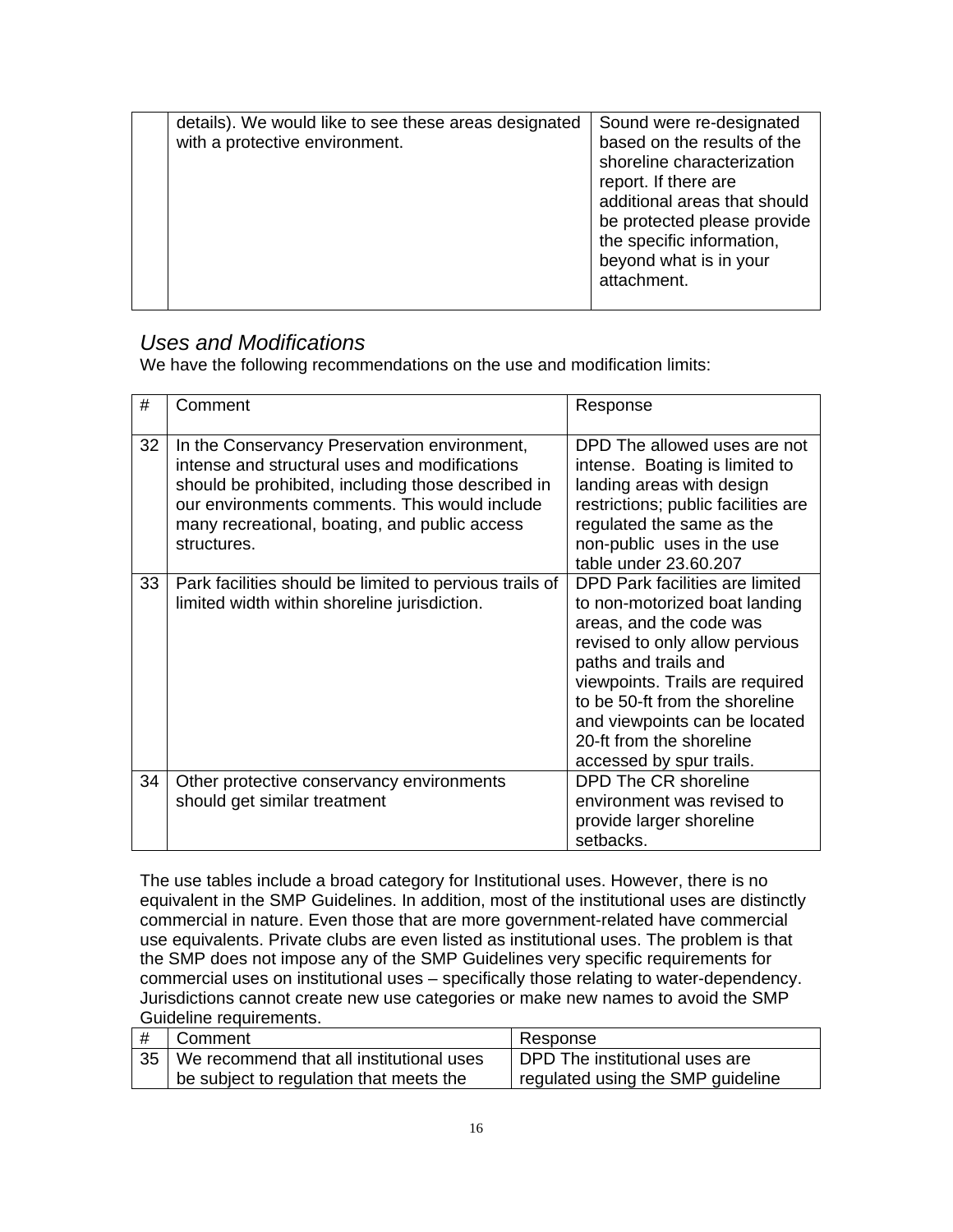|    | <b>SMP Guidelines requirements for</b><br>commercial uses.         | requirements. WD and WR<br>institutional uses are given<br>preference, and institutional uses that<br>are not water-dependent or water-<br>related are regulated like non-water-<br>oriented commercial uses and there<br>are restrictions.        |
|----|--------------------------------------------------------------------|----------------------------------------------------------------------------------------------------------------------------------------------------------------------------------------------------------------------------------------------------|
| 36 | Preferably, they should be folded into the<br>commercial category. | DPD Because institutional uses are<br>regulated like commercial uses, this is<br>not needed. The reason that<br>institutional uses are a separate<br>category is b/c of the structure of the<br>uses in Title 23 of the Seattle<br>Municipal Code. |

In addition, only a limited number of institutional uses are listed. This cannot encompass all institutional uses, and those would be allowed as a conditional use, without built in policies and standards. If they are retained as a separate category,

| #  | Comment                                      | Response                   |
|----|----------------------------------------------|----------------------------|
| 38 | we recommend that a catch-all entry be       | Code revised as requested. |
|    | added for "all other institutional uses" and |                            |
|    | that they be prohibited in each table.       |                            |

In some environments, residential uses also include commercial use (assisted living, congregate care, nursing homes, shelters, etc.) that are similar to many of the institutional uses.

| #  | Comment                                                                                                          | Response                                                                                                                                                                                                                                                                       |
|----|------------------------------------------------------------------------------------------------------------------|--------------------------------------------------------------------------------------------------------------------------------------------------------------------------------------------------------------------------------------------------------------------------------|
| 39 | Similarly, they [assisted living etc] should<br>also meet the SMP Guideline<br>requirements for commercial uses. | DPD These uses are not allowed on<br>water front lots and on upland lots are<br>allowed in only a few environments.<br>UR uses revised to only allow single<br>and multi-family dwelling units and<br>included another category of "other<br>residential uses" are prohibited. |

Public Facilities and Essential Public Facilities are both widely allowed in all or almost all environments. This may stem from a misunderstanding of a Growth Management Act provision that these uses have to be allowed everywhere. This is not the case. The law only requires that they cannot be prohibited everywhere in the jurisdiction. Indeed, the Washington State Supreme Court has upheld prohibitions of these uses in specific areas.7

| #  | Comment                             | Response                                     |  |
|----|-------------------------------------|----------------------------------------------|--|
| 40 | We recommend that these uses be     | DPD The use tables say that Public           |  |
|    | prohibited in the more ecologically | facilities are allowed under 23.60.207. That |  |
|    | intact Conservancy environments,    | section says such uses are authorized only   |  |
|    | and their appropriateness should be | to the same extent the proposed activity is  |  |
|    | re-evaluated in all environments.   | allowed in the environment when it is not a  |  |
|    |                                     | public facility. If the use is prohibited it |  |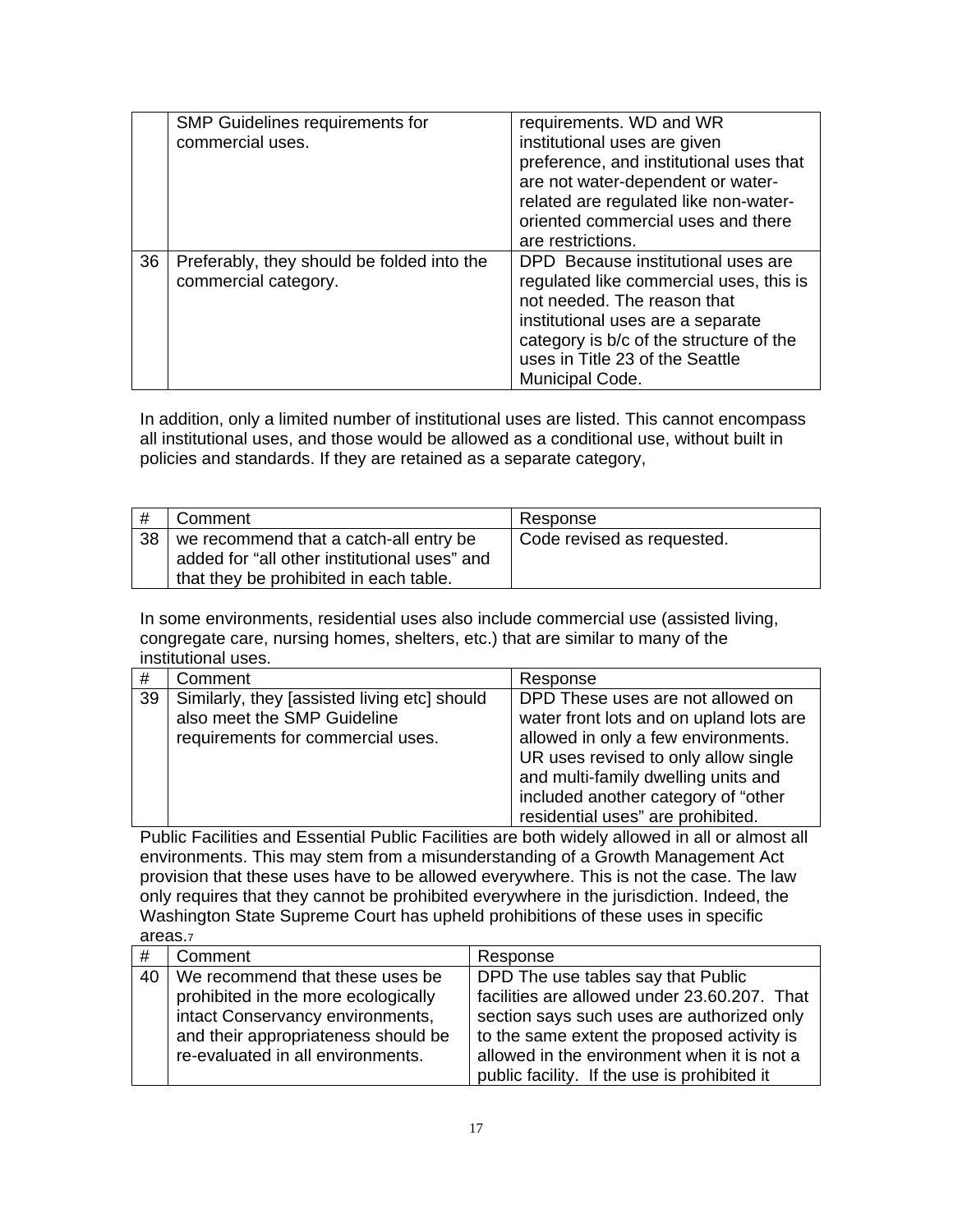|    |                                                                                          | cannot be allowed under any process. If<br>conditions are modified it can only be done<br>by the Council and requires Ecology's<br>approval. This is no change from current<br>code. |  |  |
|----|------------------------------------------------------------------------------------------|--------------------------------------------------------------------------------------------------------------------------------------------------------------------------------------|--|--|
| 41 | Of particular concern is Section                                                         | DPD See revised Section 23.60.157                                                                                                                                                    |  |  |
|    | 23.60.207, which allows Essential                                                        | regarding Essential Public Facilities. The                                                                                                                                           |  |  |
|    | Public Facilities to simply waive a                                                      | revised regulations comply with GMA RCW                                                                                                                                              |  |  |
|    | broad array of requirements,                                                             | 36.70A.200 (5).                                                                                                                                                                      |  |  |
|    | including prohibitions.                                                                  |                                                                                                                                                                                      |  |  |
| 42 | If these uses are allowed, they                                                          | DPD see Section 23.60.157, that is the way                                                                                                                                           |  |  |
|    | should be reviewed as their similar                                                      | they are regulated.                                                                                                                                                                  |  |  |
|    | components in the use table, be they                                                     |                                                                                                                                                                                      |  |  |
|    | commercial (offices), industrial                                                         |                                                                                                                                                                                      |  |  |
|    | (maintenance yards), utility (water                                                      |                                                                                                                                                                                      |  |  |
|    | treatment plants), transportation                                                        |                                                                                                                                                                                      |  |  |
|    | (terminal facilities), etc.                                                              |                                                                                                                                                                                      |  |  |
|    | In some environments, commercial uses are strictly limited in the use table and notes to |                                                                                                                                                                                      |  |  |
|    | meet the SMP Guideline water-dependency standards.                                       |                                                                                                                                                                                      |  |  |

|    | moot mo Onin Calaomio mator apportacito; ctariaarao.                                                                       |                                                                                                                                                                                                                                                                                                                                                                           |
|----|----------------------------------------------------------------------------------------------------------------------------|---------------------------------------------------------------------------------------------------------------------------------------------------------------------------------------------------------------------------------------------------------------------------------------------------------------------------------------------------------------------------|
| #  | Comment                                                                                                                    | Response                                                                                                                                                                                                                                                                                                                                                                  |
| 43 | However, in other environments,<br>it is unclear that commercial<br>uses are limited as required in<br>the SMP Guidelines. | DPD – The WAC allows for non-water oriented<br>uses in existing buildings. In the shoreline<br>environments where there are many existing<br>structures over-water, such as in the UC and UH<br>shoreline environments, provisions have been<br>added that allow for some non-water-oriented<br>uses as allowed by WAC 173-26-241(3)(d)(i).<br>See also, response to #45. |
| 44 | Some environments have almost<br>no limits on commercial uses,<br>and water-dependency is hardly<br>mentioned              | DPD One of the locational criteria for the UG<br>shoreline environment is that there is no or very<br>limited direct shoreline access; therefore, water-<br>dependent uses are not possible.<br>The UH environment has many existing<br>buildings overwater; therefore WAC 173-26-<br>241(3)(d)(i) is followed when regulating non-<br>water-oriented uses allowed.       |

<sup>7</sup>*Lewis County v. Western Washington Growth Management Hearings Bd.*, 157 Wn.2d 488, 508 – 09, 139 P.3d 1096, 1106 (2006). The dissent/concurrence makes it clear the court upheld the limitation on essential public facilities. *Id.* at 519, 139 P.3d at 1112.

| #   | Comment                         | Response                                         |
|-----|---------------------------------|--------------------------------------------------|
| 45a | We recommend carefully          | DPD - WAC 173-26-241(3)(d)(i) states that        |
|     | comparing all environment       | non-water dependent commercial uses can          |
|     | regulations for commercial uses | be allowed in existing over-water structures     |
|     | to the SMP Guidelines for       | and as part of a mixed use of water-             |
|     | consistency. Some environments  | dependent and water-related uses and when        |
|     | may need a descriptive text to  | a significant public benefit with respect to the |
|     | explain deviations and to guide | objectives of the Shoreline Management Act       |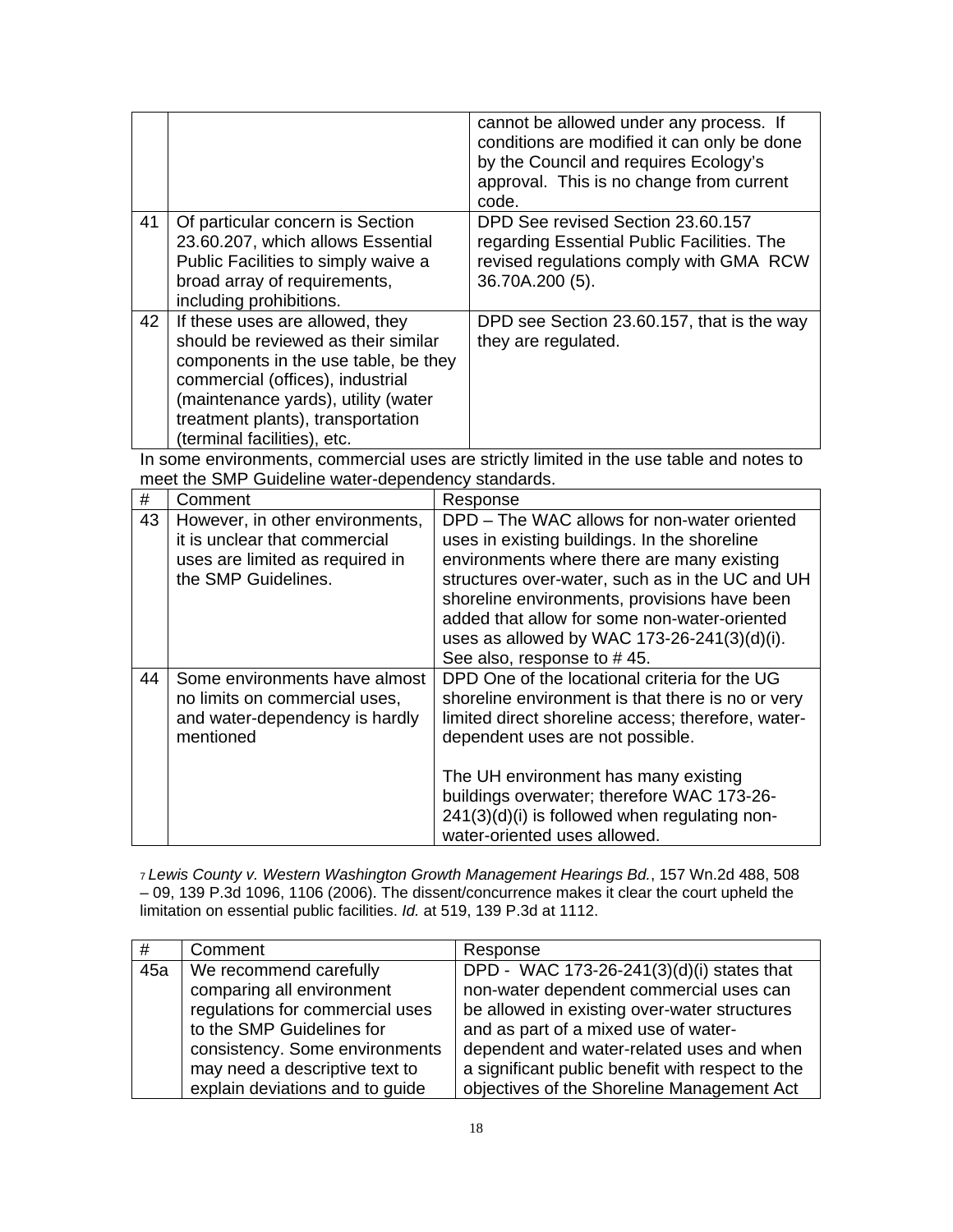|     | permit review so it stays within<br>the reasons for the deviation.                                                                                                                                            | such as providing public access or ecological<br>restoration. Therefore, DPD is proposing to<br>allow non-water dependent commercial<br>development in buildings overwater when<br>ecological restoration is provided.<br>Additionally, some non-water dependent uses<br>are being allowed as part of mixed uses non-<br>water dependent and water-related uses on<br>dry land when ecological restoration is<br>provided.                                                                                                               |
|-----|---------------------------------------------------------------------------------------------------------------------------------------------------------------------------------------------------------------|------------------------------------------------------------------------------------------------------------------------------------------------------------------------------------------------------------------------------------------------------------------------------------------------------------------------------------------------------------------------------------------------------------------------------------------------------------------------------------------------------------------------------------------|
| 45b | Similar to commercial uses,<br>industrial or manufacturing uses<br>also have detailed water-<br>dependency requirements in the<br><b>SMP Guidelines that are not</b><br>clearly met for some<br>environments. | DPD Identical standards exists for industrial<br>uses that are not water dependent or water-<br>related as exist for commercial development.<br>WAC 173-26-241 $(3)(f)(i)$ allows for non-water<br>dependent industrial uses when included as<br>part of mixed-use of water-dependent and<br>water-related uses and when significant<br>public benefit with respect to the Shoreline<br>Management Act's objectives such as<br>providing public access and ecological<br>restoration; or if there is no or very limited<br>water access. |

Modifications are not consistently handled in the different environments.

| #  | Comment                           | Response                                     |
|----|-----------------------------------|----------------------------------------------|
| 46 | Some modifications are listed     | DPD See new section 23.60.172, which         |
|    | consistently in all environments, | contains a new shoreline modifications table |
|    | while others are only in some     | and addresses concerns raised in this        |
|    | environments.                     | comment.                                     |

This raises the question of their status when they are not addressed, and what development standards apply. We recommend that all the modifications be addressed consistently for all environments.

| #  | Comment                                                                                                                                                                                                                                                                                                            | Response                                                                                                                                                                                                                                   |
|----|--------------------------------------------------------------------------------------------------------------------------------------------------------------------------------------------------------------------------------------------------------------------------------------------------------------------|--------------------------------------------------------------------------------------------------------------------------------------------------------------------------------------------------------------------------------------------|
| 47 | Surface water heating and cooling<br>pumps are allowed in many<br>environments. However, such<br>development is fraught with<br>inherent impacts that cannot be<br>understood at the cumulative<br>impacts level. We recommend that<br>they be prohibited at this time,<br>until they can be better<br>understood. | DPD Because of the potential benefits of<br>using this alternative energy and the potential<br>benefits to mitigating climate change issues,<br>DPD believes that regulating heating and<br>cooling pumps as a CU is a good<br>compromise. |

| #  | Comment | Response                                                                   |
|----|---------|----------------------------------------------------------------------------|
| 48 |         | Animal husbandry is incompatible   DPD Animal husbandry use was changed to |
|    |         | with most urban environments and   a prohibited use in the Urban General   |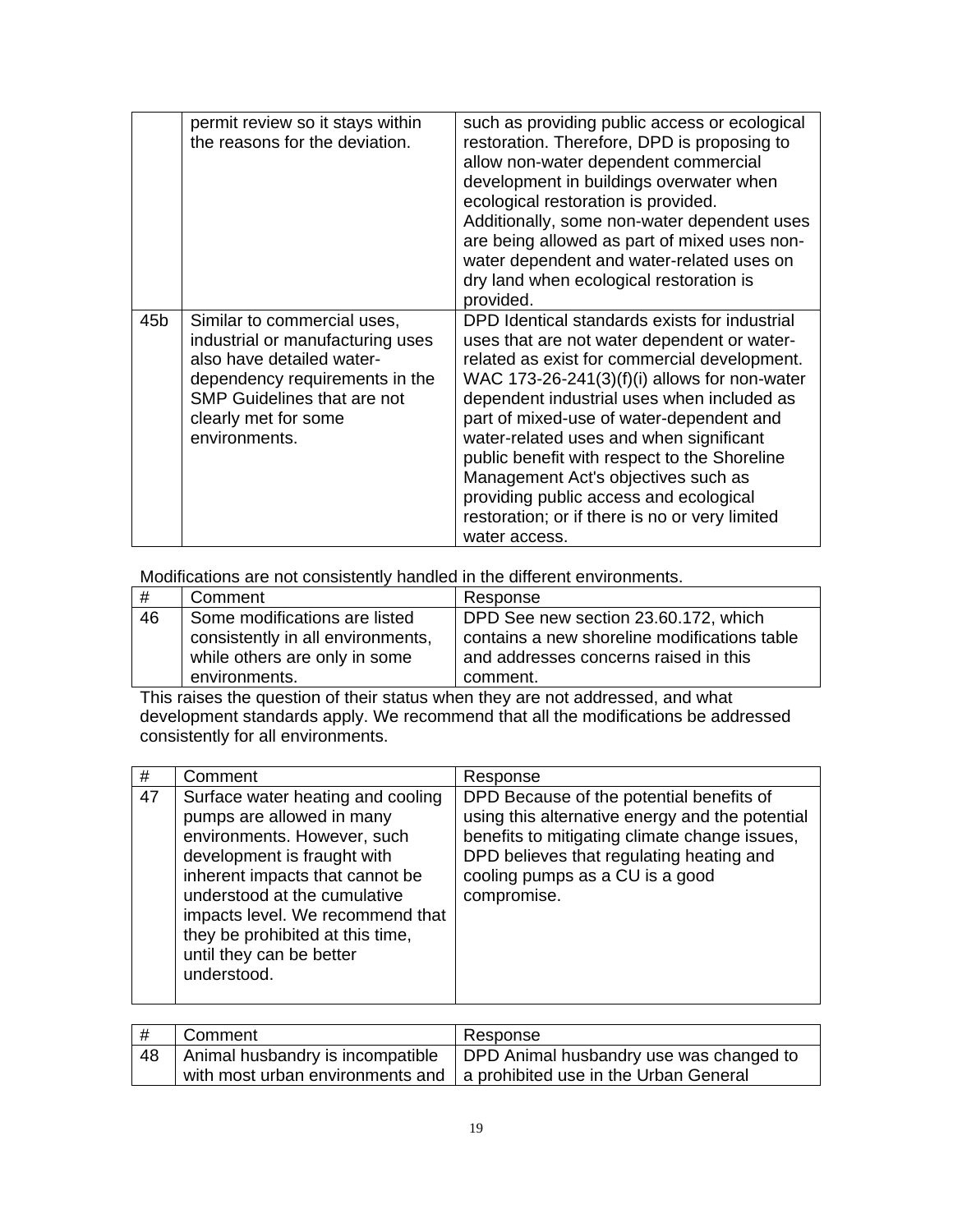| should be prohibited. | shoreline environment and was not an<br>allowed use in any other shoreline |
|-----------------------|----------------------------------------------------------------------------|
|                       | environment.                                                               |

# *Organization of Modifications*

| #  | Comment                                                                                         | Response                    |
|----|-------------------------------------------------------------------------------------------------|-----------------------------|
| 49 | The SMP includes a wide variety of general                                                      | DPD The                     |
|    | regulations, uses, and modifications, each in its own                                           | organization/categorization |
|    | section. However, we have noticed that some seem                                                | of activities/uses in the   |
|    | to be incorrectly categorized. This is mostly the case                                          | SMP does not affect how     |
|    | for modifications. Part 3 includes sections for general                                         | the activity or use is      |
|    | regulations.                                                                                    | regulated. The issue is     |
|    | Essential Public Facilities are grouped with general                                            | whether the SMP             |
|    | regulations but should be grouped as a use.                                                     | regulates the activity/use  |
|    | Parking standards are grouped with general                                                      | as required by the WAC.     |
|    | regulations, but should be in modifications, or                                                 | The SMP regulations         |
|    | possibly with uses.                                                                             | comply with the WAC         |
|    | Public access development standards are grouped                                                 | principle for modifications |
|    | with general regulations, but should be in                                                      | (of all types) set out in   |
|    | modifications. It may be appropriate to place<br>requirements for what uses must provide public | 173-26-241(2).              |
|    | access here, but the actual construction standards                                              |                             |
|    | should be in modifications.                                                                     |                             |
|    | Construction standards for development in rights-of-                                            |                             |
|    | way are grouped with general regulations, but should                                            |                             |
|    | be in modifications.                                                                            |                             |
|    | Bridges and tunnels are grouped with uses, but                                                  |                             |
|    | should be with modifications. The use would be                                                  |                             |
|    | transportation uses (streets, railway, airports, etc.),                                         |                             |
|    | or utility uses (mains, plants, etc.), but the bridge or                                        |                             |
|    | tunnel is not a separate use, but rather a                                                      |                             |
|    | modification for the use.                                                                       |                             |
|    | Signs are grouped with uses, but they are rarely                                                |                             |
|    | individual uses (billboards). They should be grouped                                            |                             |
|    | with modifications.                                                                             |                             |

| #  | Comment                                                                                                                                                                                                                                                                                                                                                                                                                                                                  | Response                                                                                                                                                                                                    |
|----|--------------------------------------------------------------------------------------------------------------------------------------------------------------------------------------------------------------------------------------------------------------------------------------------------------------------------------------------------------------------------------------------------------------------------------------------------------------------------|-------------------------------------------------------------------------------------------------------------------------------------------------------------------------------------------------------------|
| 50 | There are two groups of regulations for<br>"boating facilities" as described in the SMP<br>Guidelines One for marinas, which<br>includes the requirements in the SMP<br>Guidelines. One for yacht clubs, etc. which<br>have almost no standards, even though<br>they would be considered as boating<br>facilities. We recommend that yacht clubs<br>(and similar facilities) be folded into<br>boating facilities, or that it be expanded to<br>meet the SMP Guidelines. | DPD Section 23.60.219.B - A new<br>provision was added to clarify that<br>moorage facilities associated with<br>YBBCs are required to comply with<br>the standards for recreational<br>marinas (23.60.200). |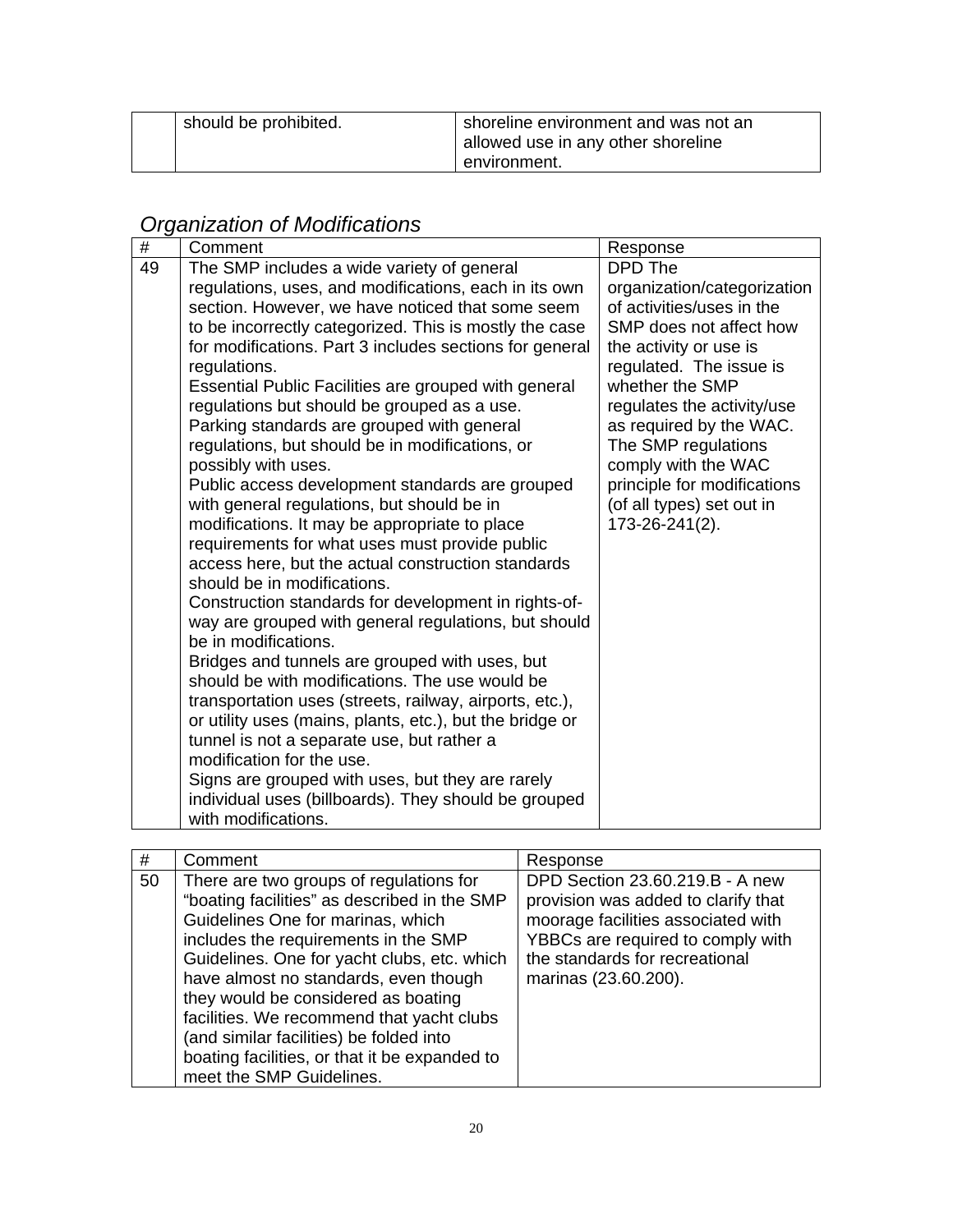The reason that correctly grouping development together is important is that the SMP Guidelines applies general standards to each grouping. Modifications are subject to WAC 173-26-231. Paragraph (1) states [with emphasis added]: "Shoreline modifications are generally related to construction of a physical element such as a dike, breakwater, dredged basin, or fill, but they can include other actions such as clearing, grading, application of chemicals, or significant vegetation removal. Shoreline modifications usually are undertaken in support of or in preparation for a shoreline use; for example, fill (shoreline modification) required for a cargo terminal (industrial use) or dredging (shoreline modification) to allow for a marina (boating facility use)."

| #               | Comment                                                                                                                                                                                                                                                                                    | Response                                                                                                                                                                                                                                                                                                                                                          |
|-----------------|--------------------------------------------------------------------------------------------------------------------------------------------------------------------------------------------------------------------------------------------------------------------------------------------|-------------------------------------------------------------------------------------------------------------------------------------------------------------------------------------------------------------------------------------------------------------------------------------------------------------------------------------------------------------------|
| 51              | (1) Modifications are not limited to only the<br>seven specific groups listed in Paragraph (3),<br>but include other modifications too - most<br>explicitly structures and hardscaping for the<br>use.                                                                                     | DPD Hardscaping in the form of<br>increase in impervious surface is<br>requlated as a shoreline<br>modification. Section 23.60.190.F.<br>The regulations for structures are<br>addressed in the development<br>standards for the use, use table<br>setbacks and mitigation<br>sequencing. The shoreline<br>modifications section complies<br>with WAC 173-26-231. |
| 52              | (2) Modifications are subject to the same use<br>limits as the use that they support, including<br>water-dependency and allowance within<br>buffers. As pointed out previously, only uses<br>that need to be in or near the water can<br>cause pollution and damage to the<br>environment. | DPD The City's regulations for<br>modifications in each environment<br>address this. A modification is only<br>allowed if the use it is associated<br>with is allowed.                                                                                                                                                                                            |
| 53              | All other uses must control pollution and<br>prevent damage to the environment, or else<br>they must be prohibited or have special<br>criteria.                                                                                                                                            | DPD This is addressed in the use<br>standards and tables, the<br>modification standards, and<br>general development standards in<br>23.60.152.                                                                                                                                                                                                                    |
| 54a             | Modifications for uses not needing to be in or<br>near the water that are placed in the buffer or<br>setback will cause damage and should not be<br>allowed except for special instances.                                                                                                  | See response to comments 51, 52<br>and 53.                                                                                                                                                                                                                                                                                                                        |
| 54 <sub>b</sub> | Paragraph (2) in the Guidelines includes a<br>page of general requirements that all<br>modifications must meet, generally focused<br>on accomplishing the above paragraph. We<br>recommend that these requirements be<br>incorporated into a general section for all<br>modifications.     | DPD The proposed SMP<br>accomplishes the requirements in<br>WAC 173-26-231(2) through<br>limiting where and when shoreline<br>modifications are allowed,<br>providing guidance on the<br>potential ecological impacts<br>caused by each shoreline<br>modification and through the<br>requirements of Section 23.60.158                                            |

There are two important consequences.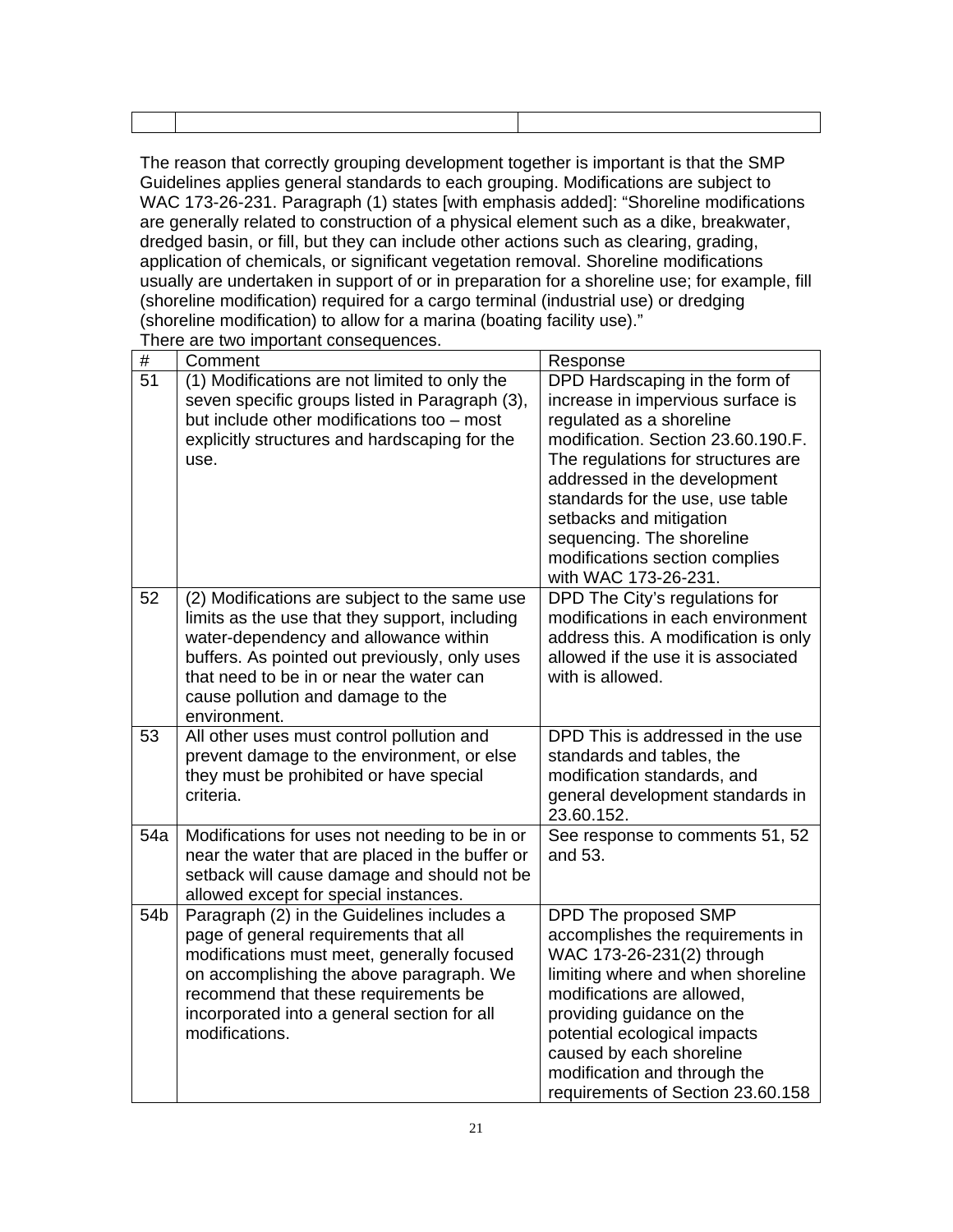|     |                                                                                                                                                                                                                                                                                                                                                                                                                                                                                                                                                            | Mitigation sequencing. See also<br>response to comment 51.                                                    |
|-----|------------------------------------------------------------------------------------------------------------------------------------------------------------------------------------------------------------------------------------------------------------------------------------------------------------------------------------------------------------------------------------------------------------------------------------------------------------------------------------------------------------------------------------------------------------|---------------------------------------------------------------------------------------------------------------|
| 54c | For the modifications currently grouped<br>together, we noticed an excellent practice of<br>including a regulation that describes impacts<br>that mitigation sequencing should address,<br>and sometimes includes specific guidance on<br>how to accomplish mitigation sequencing.<br>We strongly support this approach, as the<br>SMP Guidelines requires such specificity, as<br>does the protection of shoreline<br>environments. We recommend that the other<br>sections that we identified as modifications<br>also be provided with such a paragraph | DPD reviewed other sections and<br>included additional appropriate<br>standards for mitigation<br>sequencing. |

# *Docks, Piers, and Boating Facilities*

The dock regulations are very detailed. We support the regulations for marinas and boating facilities – they are detailed and thorough. The replacement and repair regulations are well thought out.

| #               | Comment                                                                                                                                                                                                                                                                                                                                                                                                                                                                                                                                                                                                                                                                                                                                                | Response                                                                                                                                                                                                                                                                  |
|-----------------|--------------------------------------------------------------------------------------------------------------------------------------------------------------------------------------------------------------------------------------------------------------------------------------------------------------------------------------------------------------------------------------------------------------------------------------------------------------------------------------------------------------------------------------------------------------------------------------------------------------------------------------------------------------------------------------------------------------------------------------------------------|---------------------------------------------------------------------------------------------------------------------------------------------------------------------------------------------------------------------------------------------------------------------------|
| 55a             | However, the basic dock regulations for dimensional<br>standards appear to use maximization rather than<br>minimization – specifically longer dock length is<br>allowed even if not needed. We recommend<br>consulting with Ecology on the issue, and reviewing<br>the recent Sammamish SMP decision. In addition, the<br>dock section doesn't really address associated<br>facilities such as launch facilities (ramps and rails),<br>alternative mooring options (buoys and moorage<br>pilings), etc. Pierce County is developing an excellent<br>method of dealing with docks and associated facilities<br>in relation to mitigation sequencing. For example, if<br>an excessive length dock is needed, then alternative<br>mooring should be used. | DPD This section was<br>revised to use the water<br>depth of 8-ft as the<br>determining feature for the<br>length of the pier unless<br>the water depth 100-ft<br>from the OHW mark is<br>less than 6-ft then the pier<br>can extend to where the<br>water depth is 6-ft. |
| 55 <sub>b</sub> | As previously described, we recommend that yacht<br>clubs (and similar facilities) be folded into boating<br>facilities or marinas, or that it be expanded to meet<br>the SMP Guidelines.                                                                                                                                                                                                                                                                                                                                                                                                                                                                                                                                                              | DPD suggested edit<br>included in Section<br>23.60.219.B                                                                                                                                                                                                                  |

| #  | Comment                                                                                                                                                                                                                                    | Response                                                                                                                                                                                                               |
|----|--------------------------------------------------------------------------------------------------------------------------------------------------------------------------------------------------------------------------------------------|------------------------------------------------------------------------------------------------------------------------------------------------------------------------------------------------------------------------|
| 56 | The dock regulations need to require a<br>compensatory mitigation plan for the impacts<br>that are inherent with them, which could<br>include vegetation enhancement, armoring<br>removal, removal of redundant boating<br>facilities, etc | DPD Section 23.69.152 requires<br>mitigation sequencing for all<br>development/modifications. And a<br>new section was added that<br>clarifies that a mitigation plan is<br>required see revised Section<br>23.60.158. |
| 57 | The mitigation sequencing paragraph (E) can                                                                                                                                                                                                | DPD Suggested language was                                                                                                                                                                                             |
|    | help with this recommendation. However, we                                                                                                                                                                                                 | added to subsection 23.60.187. E                                                                                                                                                                                       |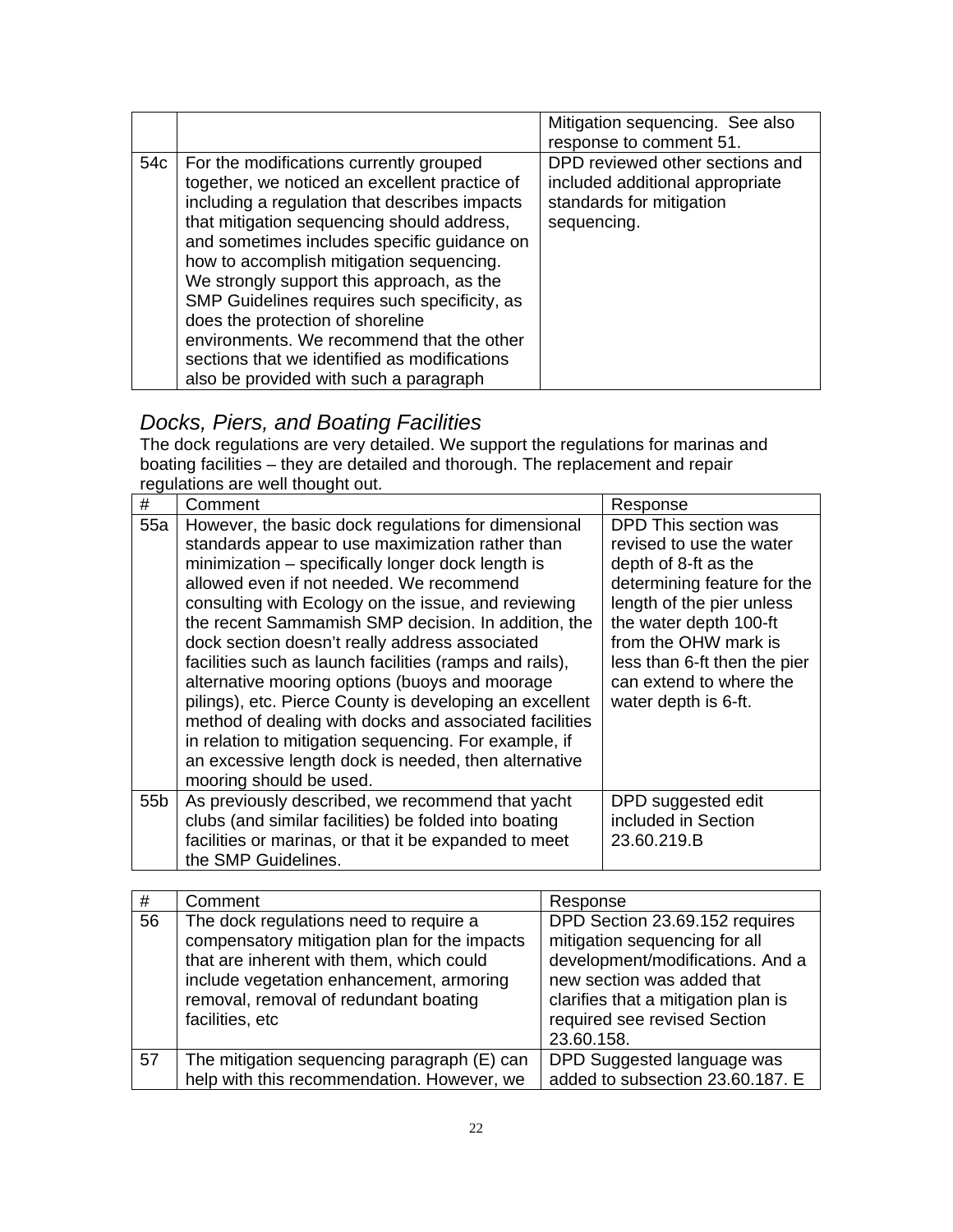|     | recommend adding additional potential<br>impacts to the list, including: "changes to<br>wave and flow power or patterns, alteration of<br>growing conditions and aquatic productivity,<br>pollution resulting from boat and other uses<br>(including maintenance of facilities and<br>ancillary recreation uses), periodic or<br>continual disturbance by human activity, and<br>remaining shading of habitat after installation<br>of grating." |                                                                                                                                                                                                                                                                                       |
|-----|--------------------------------------------------------------------------------------------------------------------------------------------------------------------------------------------------------------------------------------------------------------------------------------------------------------------------------------------------------------------------------------------------------------------------------------------------|---------------------------------------------------------------------------------------------------------------------------------------------------------------------------------------------------------------------------------------------------------------------------------------|
| 58  | The SMP should clearly state that non-<br>waterfront lots may not have moorage<br>facilities that are not approved as boating<br>facilities (marina, etc.). Such situations are<br>the epitome of non-water-dependent uses                                                                                                                                                                                                                       | DPD 23.60.187.B.5 clarifies that<br>residential piers are limited to<br>waterfront lots. Therefore all other<br>development with moorage would<br>be regulated as a recreational or<br>as commercial marina or as<br>accessory moorage to a water-<br>dependent or water-related use. |
| 59  | One major problem with the dock regulations<br>is that multi-family residential uses are<br>considered to be entitled to a dock. This is<br>explicitly contrary to the SMA policy (as<br>previously described), and the SMP<br>Guidelines for Piers and Docks, 8 which<br>states: "New piers and docks shall be allowed<br>only for water-dependent uses or public<br>access                                                                     | DPD WAC 176-26-241(3)(j) says<br>new multi-family development<br>should provide community and or<br>public access. Therefore allowing<br>multi-family to have a pier for<br>public access is consistent with<br>the WACs for piers.                                                   |
| 59a | As used here, a dock associated with a single<br>family residence is a water dependent use<br>provided that it is designed and intended as a<br>facility for access to watercraft"                                                                                                                                                                                                                                                               | This provision is in 23.60.187.B.3,<br>standards for piers and floats.                                                                                                                                                                                                                |

So docks and piers are only allowed for water dependent uses and single-family residences, unless they meet the stricter requirements for Boating Facility uses, as described in the Guidelines.

| #               | comment                                                         | Response       |
|-----------------|-----------------------------------------------------------------|----------------|
| 59 <sub>b</sub> | Specifically non-water-dependent uses, such as multi-family     | <b>DPD</b> See |
|                 | residential, cannot have an associated dock. Changes related to | response to    |
|                 | multi-family uses will be needed in several places. We also     | comment #58    |
|                 | recommend a regulation stating the above requirement,           |                |
|                 | including the provision that the pier/dock/float is only water- |                |
|                 | dependent if it is designed for access to watercraft            |                |

8 WAC 173-26-231(3)(b).

# *Review Processes and Exemption Review*

We are impressed with the description of the different processes. All parts are covered and correctly described. We only have a few comments on specific items.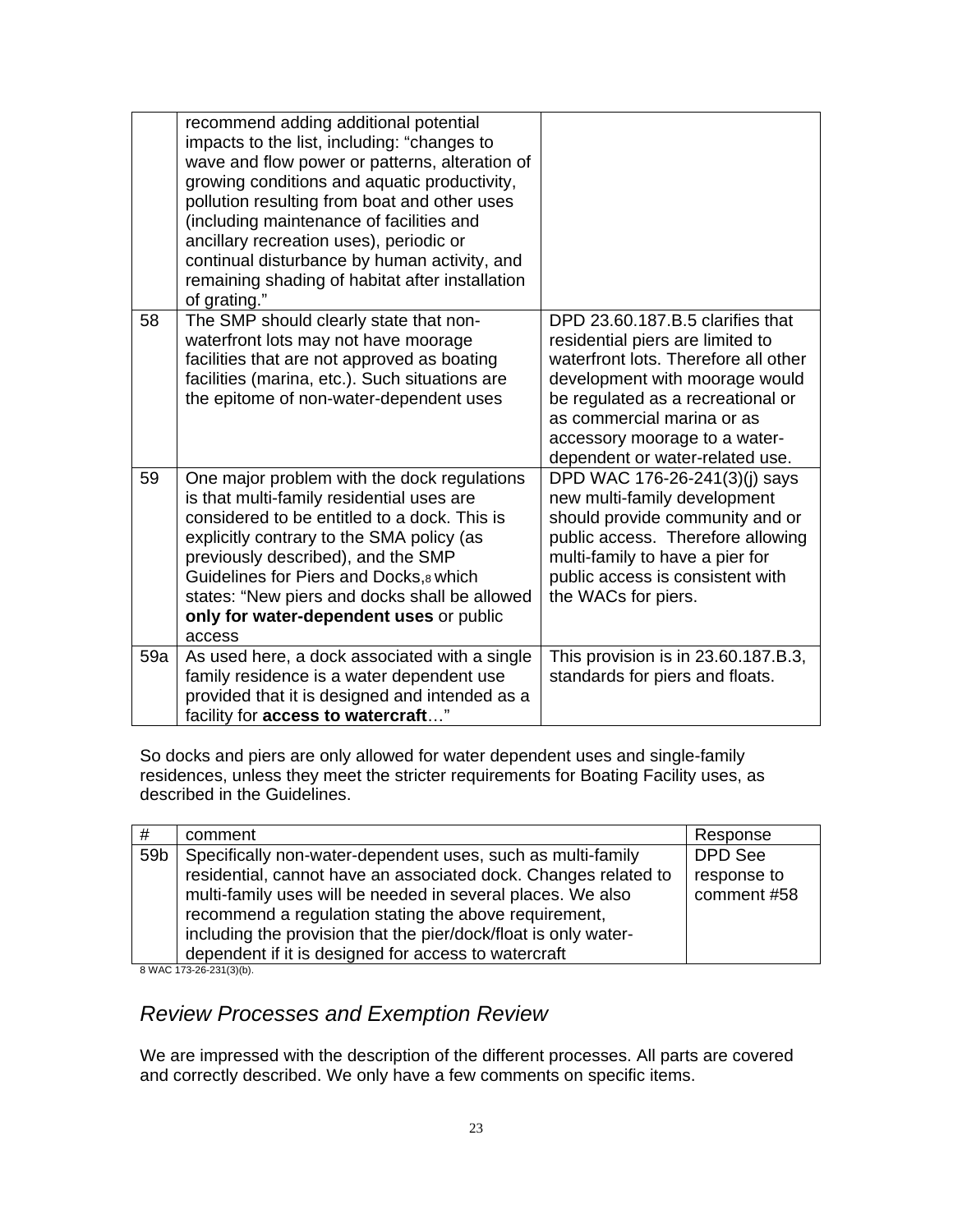| #  | Comment                                                                                                                        | Response                                                                                                                                                                                                                          |
|----|--------------------------------------------------------------------------------------------------------------------------------|-----------------------------------------------------------------------------------------------------------------------------------------------------------------------------------------------------------------------------------|
| 60 | The pier/dock exemption does not<br>match the SMA exemption,<br>especially in allowing community<br>piers under the exemption. | DPD 23.60.020.C.7 is identical to WAC<br>173-27-040(2)(h) except that the City says<br>pier and the WAC says dock. A dock is the<br>area in the water which is usually created<br>by piers. City definition adds that a dock is a |
|    |                                                                                                                                | landing and moorage facility. Therefore this<br>is consistent with the intent of the WAC.                                                                                                                                         |

In fact, some community piers are actually "boating facilities" under the SMP Guidelines and subject to many more requirements than a residential dock.

| $\#$ | Comment                                                                                                                                                                                                                                                                                                                                                                                                                                                                                                                                                    | Response                                                                                                                                                                                                                                                                                                          |
|------|------------------------------------------------------------------------------------------------------------------------------------------------------------------------------------------------------------------------------------------------------------------------------------------------------------------------------------------------------------------------------------------------------------------------------------------------------------------------------------------------------------------------------------------------------------|-------------------------------------------------------------------------------------------------------------------------------------------------------------------------------------------------------------------------------------------------------------------------------------------------------------------|
| 61   | In reviewing the exemptions, it                                                                                                                                                                                                                                                                                                                                                                                                                                                                                                                            | DPD All the WAC and RCW provisions are                                                                                                                                                                                                                                                                            |
|      | appears that some WAC provisions                                                                                                                                                                                                                                                                                                                                                                                                                                                                                                                           | included.                                                                                                                                                                                                                                                                                                         |
|      | are included and some are not. We                                                                                                                                                                                                                                                                                                                                                                                                                                                                                                                          |                                                                                                                                                                                                                                                                                                                   |
|      | recommend that all the WAC                                                                                                                                                                                                                                                                                                                                                                                                                                                                                                                                 |                                                                                                                                                                                                                                                                                                                   |
|      | requirements be included.                                                                                                                                                                                                                                                                                                                                                                                                                                                                                                                                  |                                                                                                                                                                                                                                                                                                                   |
| 62   | Development on land brought under                                                                                                                                                                                                                                                                                                                                                                                                                                                                                                                          | DPD HB 2199 (2009 Session) subsection 3                                                                                                                                                                                                                                                                           |
|      | shoreline jurisdiction by a project that                                                                                                                                                                                                                                                                                                                                                                                                                                                                                                                   | says that the property is exempt from a                                                                                                                                                                                                                                                                           |
|      | moves the waterline is listed as an                                                                                                                                                                                                                                                                                                                                                                                                                                                                                                                        | SSDP; the "more complex process" applies                                                                                                                                                                                                                                                                          |
|      | exemption. However, this is not an                                                                                                                                                                                                                                                                                                                                                                                                                                                                                                                         | to relief from the actual SMA development                                                                                                                                                                                                                                                                         |
|      | actual exemption under the SMA or                                                                                                                                                                                                                                                                                                                                                                                                                                                                                                                          | standards. So this exemption is correct and                                                                                                                                                                                                                                                                       |
|      | SMP Guidelines. It has a separate                                                                                                                                                                                                                                                                                                                                                                                                                                                                                                                          | should not be deleted.                                                                                                                                                                                                                                                                                            |
|      | process that is much more complex.                                                                                                                                                                                                                                                                                                                                                                                                                                                                                                                         |                                                                                                                                                                                                                                                                                                                   |
| 63   | Part of this process is described in                                                                                                                                                                                                                                                                                                                                                                                                                                                                                                                       | DPD Using the City's standard format, all                                                                                                                                                                                                                                                                         |
|      | the SMP in different locations, but                                                                                                                                                                                                                                                                                                                                                                                                                                                                                                                        | the requirements in HB 2199 that apply to                                                                                                                                                                                                                                                                         |
|      | still seems to be missing the                                                                                                                                                                                                                                                                                                                                                                                                                                                                                                                              | the City are in Section 23.60.041 (criteria                                                                                                                                                                                                                                                                       |
|      | requirements of the recent                                                                                                                                                                                                                                                                                                                                                                                                                                                                                                                                 | for relief) and Section 23.60.065                                                                                                                                                                                                                                                                                 |
|      | legislation. We recommend deleting                                                                                                                                                                                                                                                                                                                                                                                                                                                                                                                         | (procedure.) Seattle's SMP does not                                                                                                                                                                                                                                                                               |
|      | the exemption and consulting with                                                                                                                                                                                                                                                                                                                                                                                                                                                                                                                          | include the legislature's directives to                                                                                                                                                                                                                                                                           |
|      | Ecology on the language for such                                                                                                                                                                                                                                                                                                                                                                                                                                                                                                                           | Ecology, because the City does not                                                                                                                                                                                                                                                                                |
|      | instances.                                                                                                                                                                                                                                                                                                                                                                                                                                                                                                                                                 | regulate Ecology.                                                                                                                                                                                                                                                                                                 |
| 63   | Section 23.60.180 discusses non-                                                                                                                                                                                                                                                                                                                                                                                                                                                                                                                           | DPD Structures that are unsafe or a public                                                                                                                                                                                                                                                                        |
|      | regulated actions. This list includes                                                                                                                                                                                                                                                                                                                                                                                                                                                                                                                      | nuisance should be quickly abated outside                                                                                                                                                                                                                                                                         |
|      |                                                                                                                                                                                                                                                                                                                                                                                                                                                                                                                                                            |                                                                                                                                                                                                                                                                                                                   |
|      |                                                                                                                                                                                                                                                                                                                                                                                                                                                                                                                                                            |                                                                                                                                                                                                                                                                                                                   |
|      |                                                                                                                                                                                                                                                                                                                                                                                                                                                                                                                                                            |                                                                                                                                                                                                                                                                                                                   |
|      |                                                                                                                                                                                                                                                                                                                                                                                                                                                                                                                                                            |                                                                                                                                                                                                                                                                                                                   |
|      |                                                                                                                                                                                                                                                                                                                                                                                                                                                                                                                                                            |                                                                                                                                                                                                                                                                                                                   |
|      |                                                                                                                                                                                                                                                                                                                                                                                                                                                                                                                                                            |                                                                                                                                                                                                                                                                                                                   |
|      |                                                                                                                                                                                                                                                                                                                                                                                                                                                                                                                                                            |                                                                                                                                                                                                                                                                                                                   |
|      |                                                                                                                                                                                                                                                                                                                                                                                                                                                                                                                                                            |                                                                                                                                                                                                                                                                                                                   |
|      |                                                                                                                                                                                                                                                                                                                                                                                                                                                                                                                                                            |                                                                                                                                                                                                                                                                                                                   |
|      |                                                                                                                                                                                                                                                                                                                                                                                                                                                                                                                                                            |                                                                                                                                                                                                                                                                                                                   |
|      |                                                                                                                                                                                                                                                                                                                                                                                                                                                                                                                                                            |                                                                                                                                                                                                                                                                                                                   |
|      |                                                                                                                                                                                                                                                                                                                                                                                                                                                                                                                                                            |                                                                                                                                                                                                                                                                                                                   |
|      |                                                                                                                                                                                                                                                                                                                                                                                                                                                                                                                                                            |                                                                                                                                                                                                                                                                                                                   |
| 64   | demolition, which often is not<br>regulated. However, if the demolition<br>project includes regulated activities<br>(such as construction of structures,<br>stabilization, fill, dredging, etc.) they<br>would be subject to the SMP. Such a<br>caveat is needed before waiving the<br><b>SMP</b> requirements<br>Section 23.60.041 describes criteria<br>for the term "reasonable" as used in<br>the regulations instead of "feasible."<br>Use of this term may be acceptable,<br>but not if used in place of the term<br>feasible for instances that are | the permit process, which is recognized in<br>RCW 90.58.270(3) and similar to RCW<br>90.58.355. If stabilization fill or dredging is<br>proposed this would be outside the scope of<br>demolition and would require a separate<br>shoreline review process.<br>DPD Feasible was used when required by<br>the WAC. |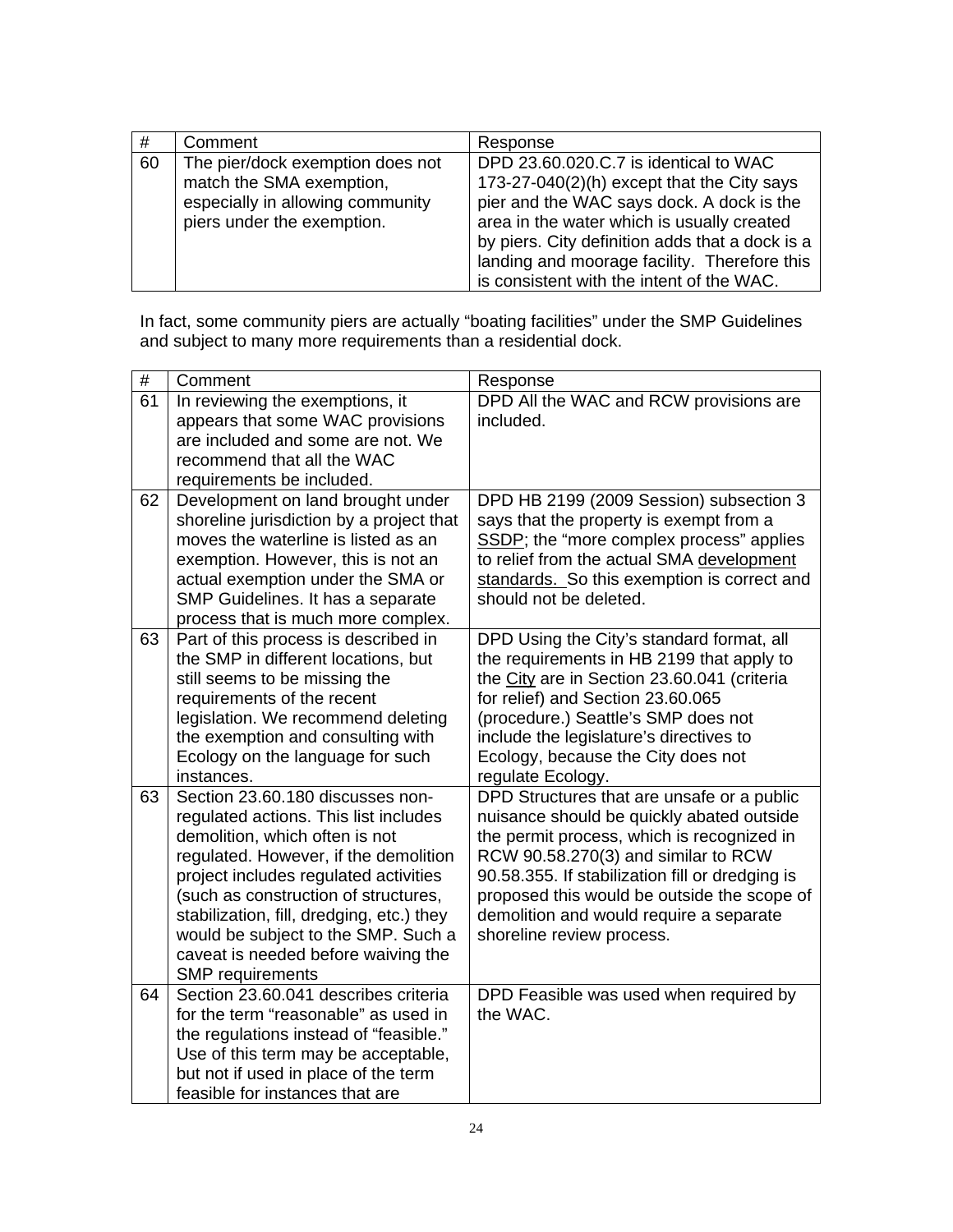| required in the SMP Guidelines. We |
|------------------------------------|
| recommending checking such         |
| instances.                         |

# *Mitigation Sequencing*

| #  | Comment                                                                                                                                                                                                                                                                                                                                                                          | Response                      |
|----|----------------------------------------------------------------------------------------------------------------------------------------------------------------------------------------------------------------------------------------------------------------------------------------------------------------------------------------------------------------------------------|-------------------------------|
| 65 | Section 23.60.158 describes<br>mitigation sequencing. However, the<br>table truncates the requirement to<br>use all the steps of mitigation<br>sequencing for many instances.<br>This is contrary to the whole point of<br>mitigation sequencing. We<br>recommend requiring all<br>development to follow the mitigation<br>sequence, as provided in the SMP<br><b>Guidelines</b> | Section revised as suggested. |

Many uses and modifications inherently have impacts that cannot be avoided – especially water-based development and subdivisions.

| #  | Comment                                                                                                                                                | Response                                                                                                                                                                                             |
|----|--------------------------------------------------------------------------------------------------------------------------------------------------------|------------------------------------------------------------------------------------------------------------------------------------------------------------------------------------------------------|
| 66 | We recommend that a new standard be added to<br>these sections stating a compensatory mitigation<br>plan shall be provided with the application.       | <b>DPD Suggested edit</b><br>included in Section<br>23.60.158 subsections D<br>and E.                                                                                                                |
| 67 | We also recommending being specific in how the<br>mitigation should be provided, similar to the<br>proposed buffer compensatory mitigation provisions. | DPD Guidance is provided<br>throughout the proposed<br>regulations regarding how<br>mitigation should be<br>provided. Specifically see<br>Section 23.60.152 and<br>Section 23.60.172 -<br>23.60.190. |

# *Trails and Recreation*

It is unclear how trails fit into the SMP. They are a form of recreation

| #  | Comment                                                                            | Response                                                                                                                                                                                                                                                                                                                                                          |
|----|------------------------------------------------------------------------------------|-------------------------------------------------------------------------------------------------------------------------------------------------------------------------------------------------------------------------------------------------------------------------------------------------------------------------------------------------------------------|
| 68 | but there is no recreation category that is<br>consistent with the SMP guidelines. | DPD WAC 173-26-241(3)(i) states<br>that "Master programs should<br>assure that shoreline recreational<br>development is given priority and<br>is primarily related to access to,<br>enjoyment and use of the water<br>and shorelines of the State." And<br>that "Provisions related to public<br>recreational development shall<br>assure that the facilities are |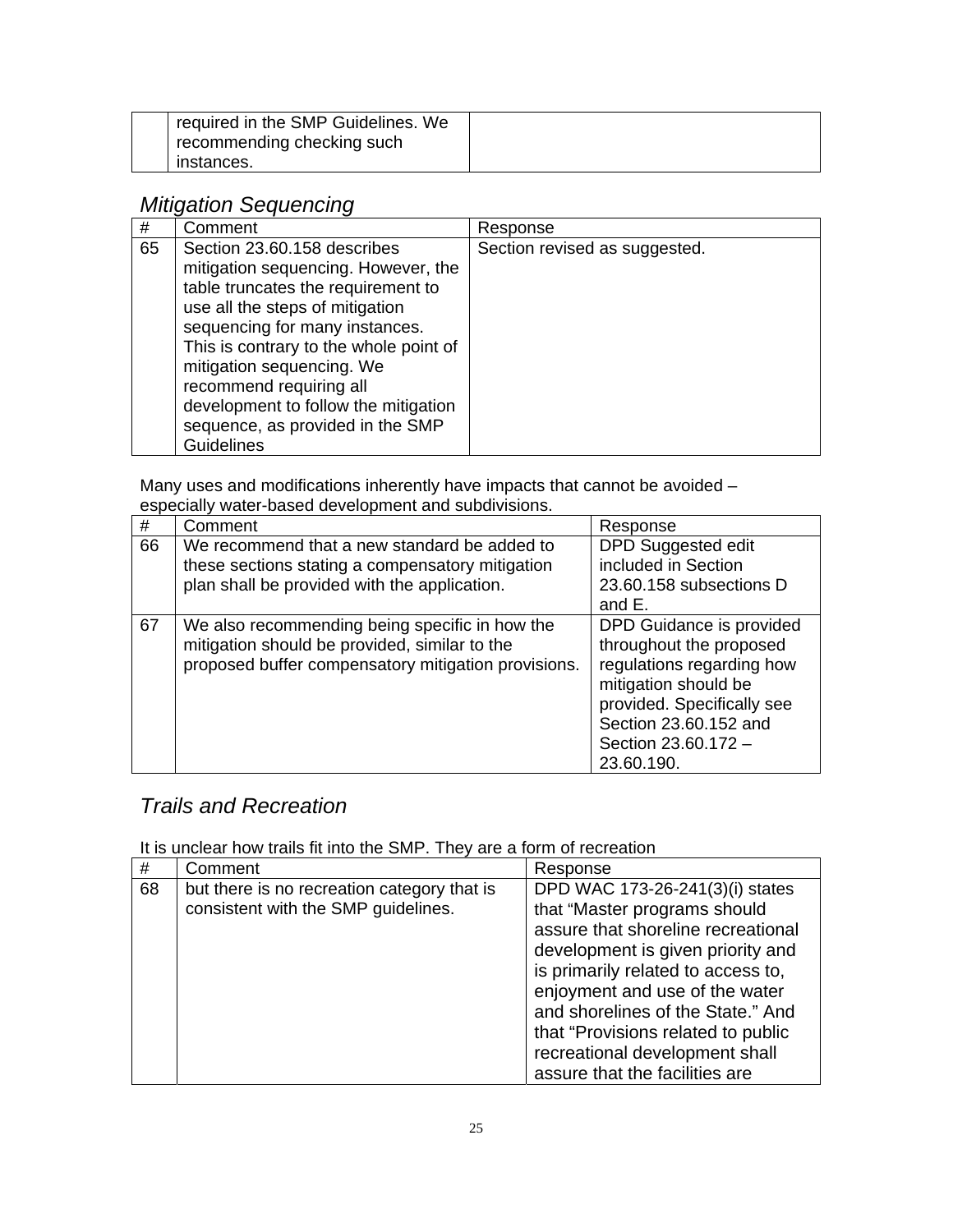|     |                                                                                                                                                                                                                                                                                                                                                        | located, designed and operated in<br>a manner consistent with the<br>purpose of the environment<br>designation in which they are<br>located and such that no net loss<br>of shoreline ecological functions or<br>ecosystem-wide processes<br>results." Please identify specific<br>inconsistencies that concern you.                                                                                                                                                                                                                                                              |
|-----|--------------------------------------------------------------------------------------------------------------------------------------------------------------------------------------------------------------------------------------------------------------------------------------------------------------------------------------------------------|-----------------------------------------------------------------------------------------------------------------------------------------------------------------------------------------------------------------------------------------------------------------------------------------------------------------------------------------------------------------------------------------------------------------------------------------------------------------------------------------------------------------------------------------------------------------------------------|
| 69  | Many forms of park and recreation<br>development have no water-dependency,<br>and many forms are of high intensity, thus<br>there are forms of recreation that would not<br>meet the SMA or SMP guidelines<br>preferences. Yet the SMP does not make<br>these distinctions.                                                                            | DPD the proposed regulations<br>distinguish between shoreline<br>recreational uses and general<br>recreational uses and provide<br>setback standards for each type of<br>recreational use in each of the<br>larger categories to meet the WAC<br>requirements.                                                                                                                                                                                                                                                                                                                    |
| 70  | Trails are one example that has no inherent<br>dependence on the water, unless they are<br>providing access to a water dependent<br>activity, and yet they may be acceptable in<br>intact areas. However, like other uses, they<br>should be required to "control pollution" and<br>"prevent damage to the environment" as<br>the SMA Policy requires. | DPD The WAC states that public<br>recreational use should be located,<br>designed and operated consistent<br>with the environment and to meet<br>NNL. That is what the use tables,<br>the setback requirements, and<br>Sections 23.60.152, and 23.60.158<br>achieve.                                                                                                                                                                                                                                                                                                              |
| 71a | Consequently, they should be located<br>outside the buffer, including science-based<br>buffers for intact areas, like other<br>development must do, except for hardship<br>situations. They can then provide spur trails<br>to the water when needed.                                                                                                  | Setbacks are one way of preventing<br>damage to the environment and<br>NNL. Mitigation sequencing<br>particularly step A, is another. Trails<br>are allowed in setbacks, and they<br>must be made of pervious surface<br>and designed to:<br>1. avoid reducing vegetation<br>coverage;<br>2. avoid adverse impacts to habitat;<br>3. minimize disturbance to natural<br>topography;<br>4. minimize impervious surface by<br>using permeable surfaces to the<br>maximum extent feasible; and<br>5. prevent the need for shoreline<br>stabilization to protect these<br>structures. |

All impacts still have to be compensated for. Other recreation uses need similar consideration.

## *SMP Policies*

| Comment                                     | Response                       |
|---------------------------------------------|--------------------------------|
| 71b   We recommend the edits to certain SMP | DPD Revised comprehensive plan |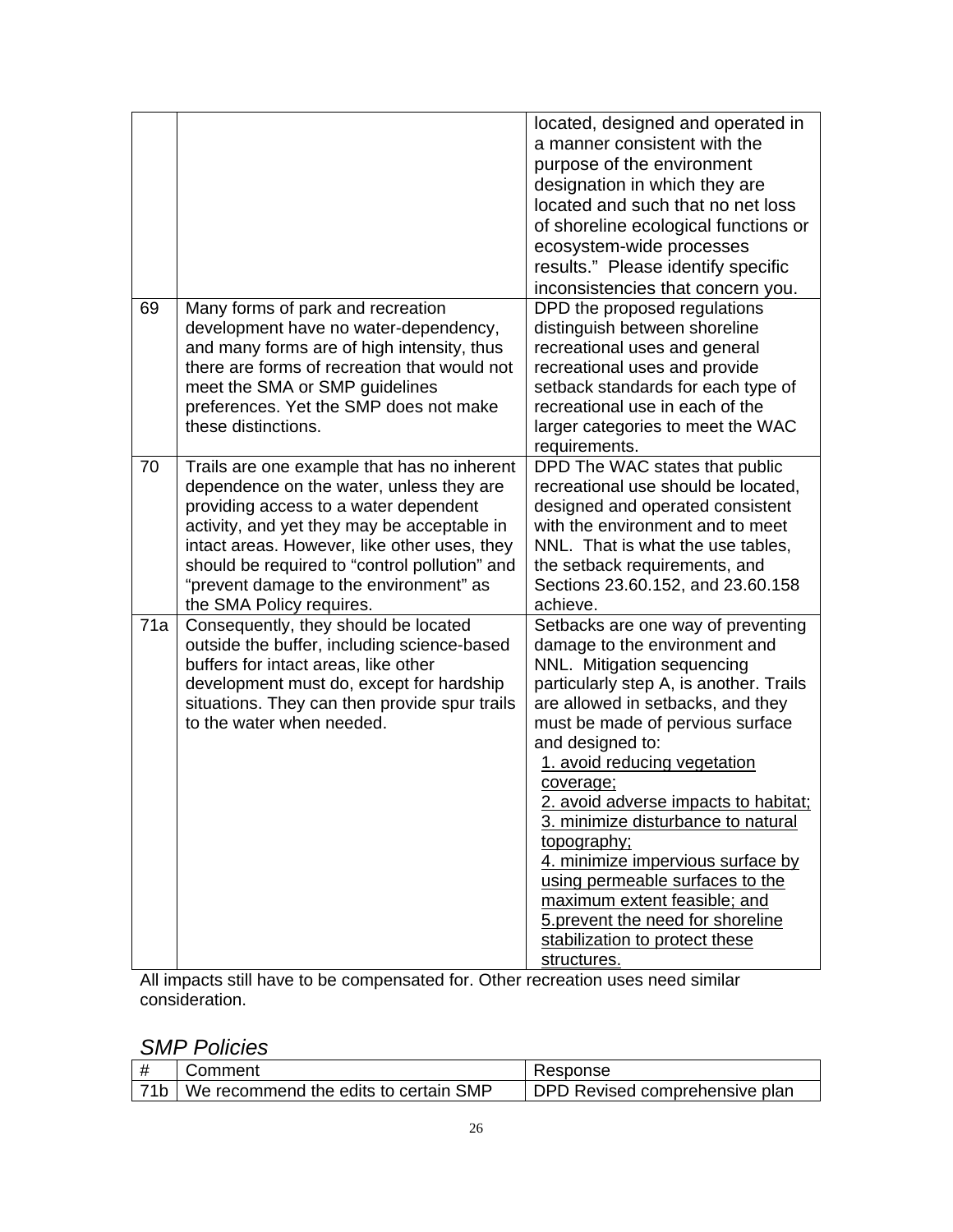| policies. | goals and policies as suggested<br>  (LU244, LU245, LUG52,LU256, LU<br>260, LU 261, LU274) |
|-----------|--------------------------------------------------------------------------------------------|
|-----------|--------------------------------------------------------------------------------------------|

LU244. "Encourage large vessels (cruise ships and cargo container ships) to connect to dock side electrical facilities or use other energy alternatives while in port, to reduce engine idling and exhaust emissions."

LU245. "Discourage and reduce over time vehicle parking on waterfront lots in the Shoreline."

LUG52 "Address and minimize the impacts of sea level rise on the shoreline environment with strategies that also meet the three main goals of the SMP; to protect shoreline ecological functions, allow water-dependent uses and provide public access." LU256 "Conserve existing shoreline vegetation and encourage new shoreline plantings, especially with native plants, to protect habitat and other ecological functions, reduce the need for shoreline stabilization structures, and improve visual and aesthetic qualities of the shoreline."

LU260 "Consider the Lower Duwamish Watershed Habitat Restoration Plan when conducting planning or permitting activities within the watershed." We are unable to determine which plan this is, or which the watershed it applies to (WRIA 9?). If so, the policy should be specified.

LU261 "Allow dredging in the minimum amount necessary and in a manner that minimizes short and long term environmental damage for water-dependent uses, environmental mitigation or enhancement, clean-up of contaminated materials, and installation of utilities and bridges."

LU274 is already composed of complex editing. Simply stated, we recommend that it should be modified to change its application from "no heavy ship traffic" to "minimal heavy ship traffic" – realistically, we have some level of ship traffic all along Puget Sound shoreline.

# *Other Development Standards*

We have the following recommendations on the development standards:

| #  | Comment                                      | Response                           |
|----|----------------------------------------------|------------------------------------|
| 72 | The regulations for bridge should include a  | DPD suggested language included in |
|    | mitigation sequencing regulation.            | subsection 23.60.196.B.1-3.        |
|    | Specifically, access points that do not      |                                    |
|    | require a crossing should be required to be  |                                    |
|    | used when available, options to share        |                                    |
|    | crossings should be used and required for    |                                    |
|    | subdivisions, crossings should span the      |                                    |
|    | floodway or channel migration zone.          |                                    |
| 73 | Utility crossings for individual development | DPD Section 23.60.217 was revised  |
|    | should use the same kinds of avoidance       | to include suggested changes.      |
|    | approaches as described for bridges. In      |                                    |
|    | addition, underground utility crossings      |                                    |
|    | should share nearby corridors, should use    |                                    |
|    | bridge attachment when possible, should      |                                    |
|    | use a sleeve under the water feature to      |                                    |
|    | assist future replacement/repair, should     |                                    |
|    | bore rather than trench, and should prevent  |                                    |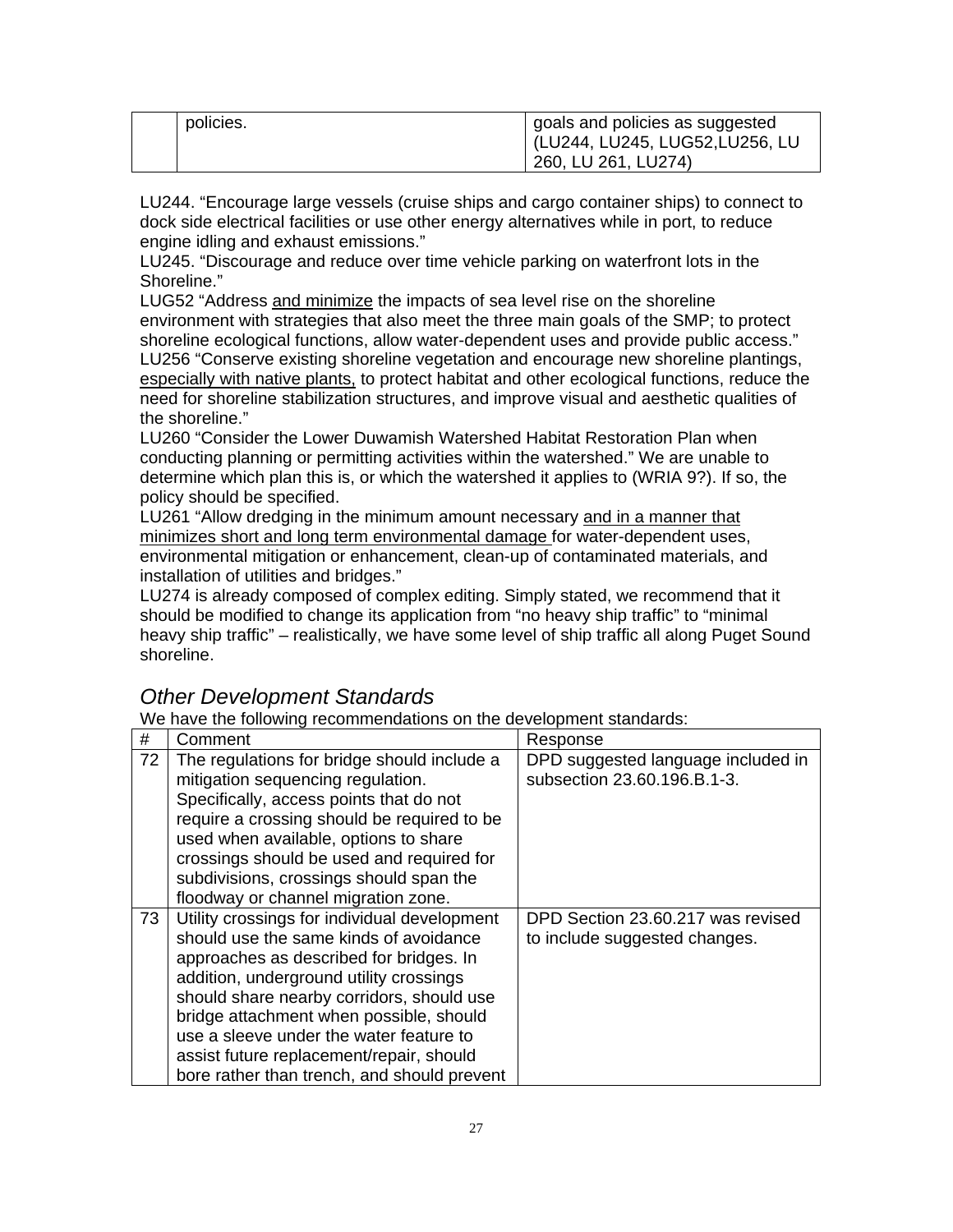|    | the french-drain effect in high-groundwater                                                                                                                                                                                                                                                                     |                                                                                                                                                                                                                                                        |
|----|-----------------------------------------------------------------------------------------------------------------------------------------------------------------------------------------------------------------------------------------------------------------------------------------------------------------|--------------------------------------------------------------------------------------------------------------------------------------------------------------------------------------------------------------------------------------------------------|
|    | areas.                                                                                                                                                                                                                                                                                                          |                                                                                                                                                                                                                                                        |
| 74 | Fill regulation (F) includes the allowance to<br>create dry land in limited instances.<br>However, regulation (G) contradicts this by<br>allowing it for erosion repair - which is<br>shoreline stabilization. Please note that the                                                                             | DPD The shoreline modification<br>section has been revised please see<br>new Section 23.60.172.<br>Regarding fill for "pocket erosion":                                                                                                                |
|    | SMP Guidelines do not allow creation of dry<br>land for shoreline stabilization, and only<br>very little dry-land backfill is allowed for<br>stabilization. We recommend that regulation<br>(G) be eliminated.                                                                                                  | The WAC does not address this;<br>however, Seattle's existing code<br>describes how pocket erosion can be<br>addressed and through experience<br>pocket erosion occurs. DPD's<br>proposal defines pocket erosion and<br>limits how it can be prepared. |
| 75 | Fill regulation that describes mitigation<br>sequencing should be supplemented to<br>include "loss or modification of upland and<br>shallow water vegetation functions and<br>habitat (both of high and low quality)."                                                                                          | DPD subsection 23.60.184.I revised<br>to include suggested edit.                                                                                                                                                                                       |
| 76 | <b>Restoration Planning and Cumulative</b><br><b>Impacts</b><br>While the draft SMP is one of the better<br>ones we have reviewed, it would still allow<br>development that would adversely impact<br>shoreline ecological functions. These<br>impacts must be identified in the<br>Cumulative Impact Analysis. | 233.60.152.A says NNL is required.<br>And these impacts will be identified in<br>the Cumulative Impact Analysis.                                                                                                                                       |

### *Restoration Planning and Cumulative Impacts*

Furthermore, these impacts must be compensated for by the City in its Restoration Plan, if not adequately addressed in the regulations. We would instead recommend covering these instances to prevent the impact, or being specific about compensatory mitigation. Our guidance document on no-net-loss, cumulative impacts, and restoration planning address this issue in detail.

DPD Guidance is provided throughout the proposed regulations regarding how mitigation should be provided. Specifically see Section 23.60.152 and Section 23.60.172 – 23.60.190. Additionally Section 23.60.158 Step E requires compensatory mitigation. Any remaining loss of ecological function through actions that aren't regulated will be addressed in the Cumulative Impact Analysis and the Restoration Plan.

*Additional comments (addressed in more detail in the attachment)*  **Live-a-boards and barge homes**. We are concerned about the impact of these uses in marinas, especially the discharge of grey water and other polluted materials. We recommend that the SMP require 100% control of both grey and black water. While it may be acceptable to be somewhat flexible on the final percentage of these that are allowed, it is unacceptable to continue to allow these uses to pollute the Puget Sound.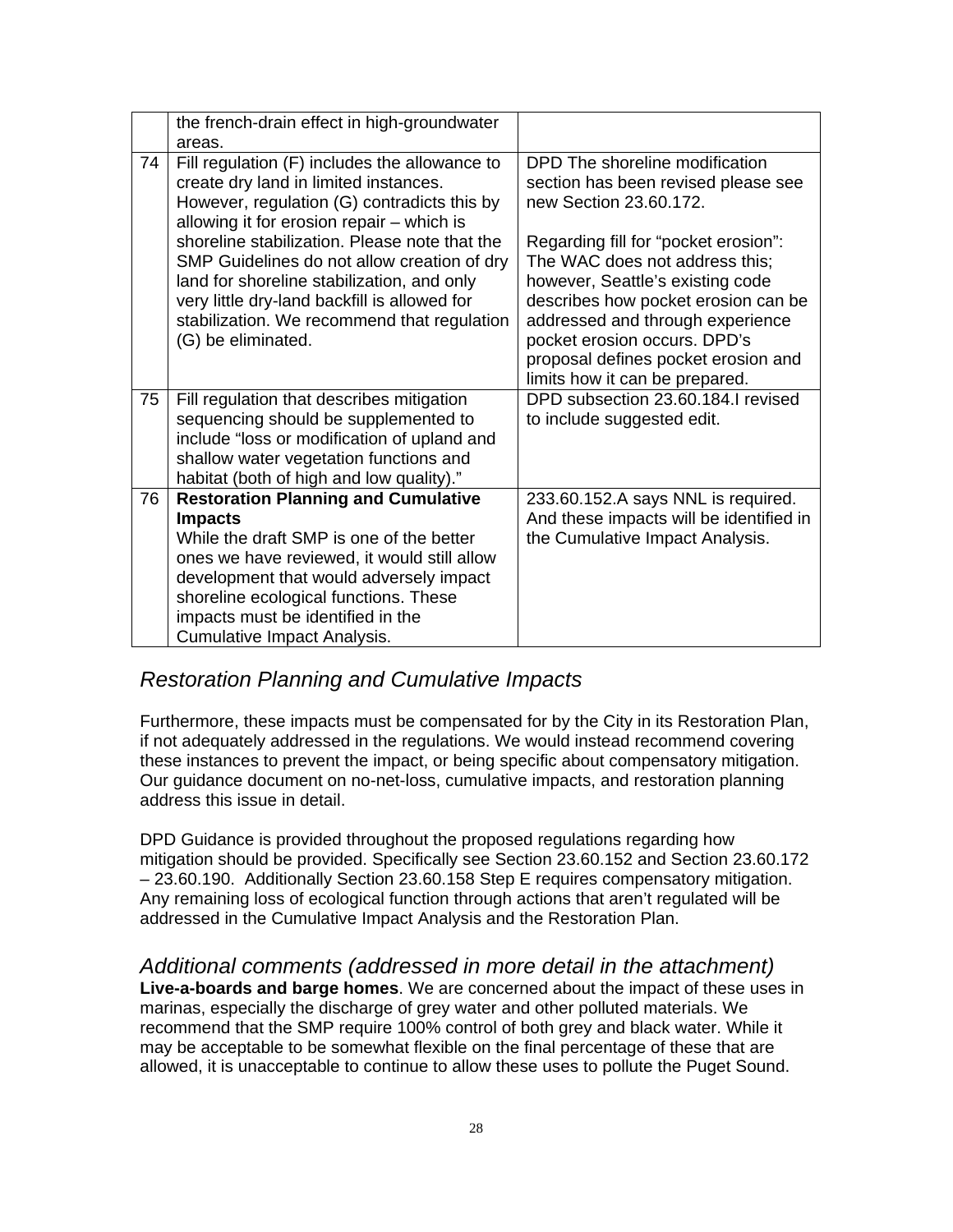See revised Section 23.60.

**Ecological function.** Some uses should include additional language that promotes ecological function, where feasible. These uses include Urban Industrial (UI) and Urban Maritime (UM). Although these areas are used for industrial purposes, habitat restoration has been successfully incorporated and can continue to be in the future as we restore the health of the Duwamish and as we clean up the contamination in the Superfund process.

**DPD "**and accommodates ecological restoration and enhancement were reasonable" was included in the purpose for the UI and UM shoreline environments.

**Overwater parking.** We would like to see an incentive for reduction of existing overwater parking incorporated into the SMP.

DPD Please provide additional information regarding the types of incentives that would result in a decrease in the amount of overwater parking.

**Aquaculture.** We recommend that aquaculture be prohibited in the conservation environment areas.

DPD proposed regulations were revised to include the suggested change.

**Extent of shoreline management regulatory area**. It would be helpful for the reader if the environments as shown on the map could be extended to the center of Puget Sound, etc. Many readers will be unaware that the regulations extend that far.

DPD is researching this request

Thank you for considering our comments. If you require additional information please contact me at dean@futurewise.org or 509-823-5481; or Heather Trim at htrim@pugetsound.org or (206) 382-7007X172. Sincerely, Dean Patterson, Shoreline Planner Futurewise Heather Trim, Urban Bays & Toxics Program Manager People For Puget Sound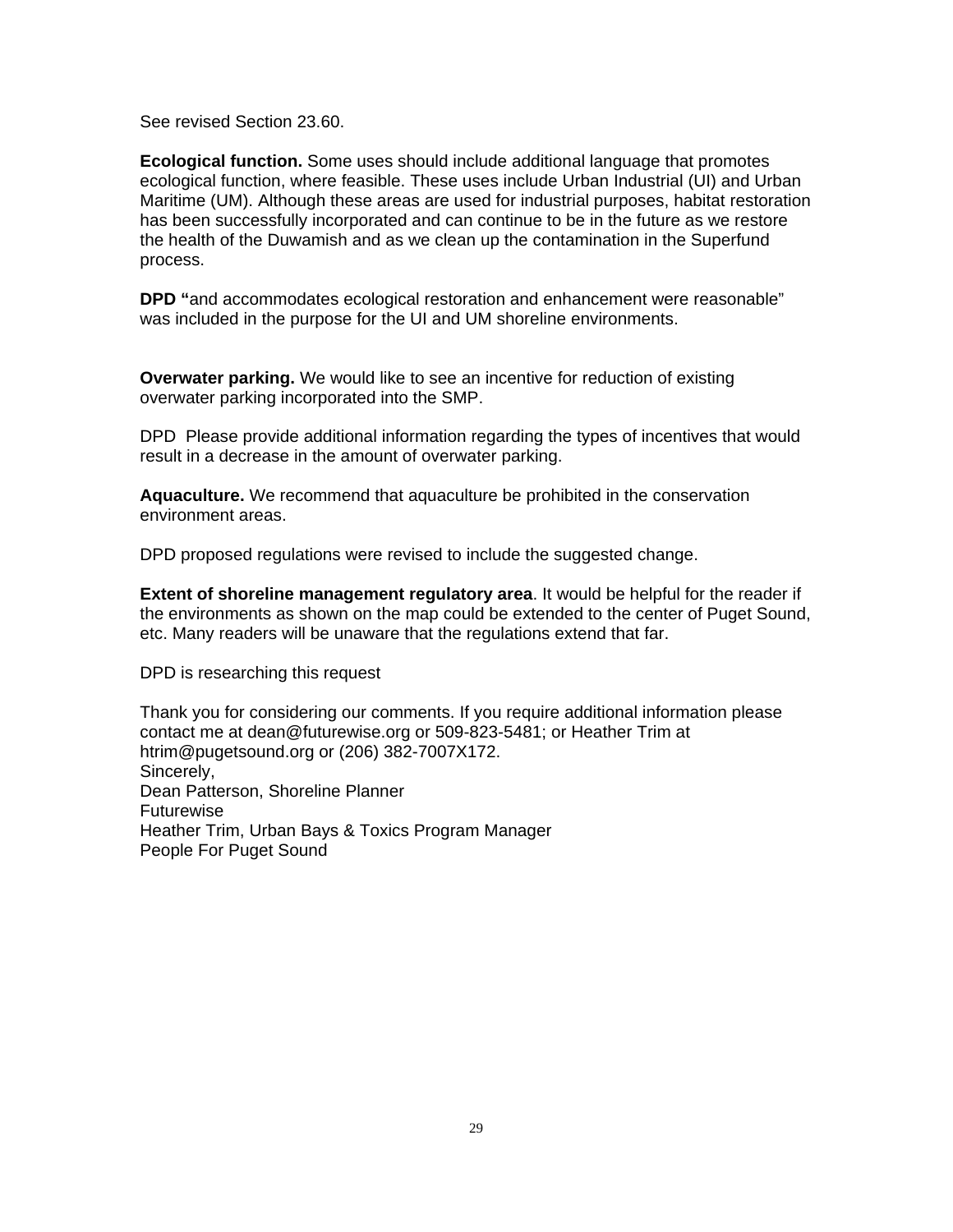# **Enclosure**

The following is an uncategorized list of comments on various parts of the SMP. Comments related to commercial, institutional, and industrial uses should keep in mind our overall position that such uses should be first subject to the water-dependency criteria for commercial and industrial uses in the SMP Guidelines.

#### **Director's report**

Table 2. Urban Commercial.

A.2. Aquaculture. Proposed upland use should be CU not A.

DPD Upland uses in the UC are now regulated by the underlying zone and this will result in accessory aquaculture uses being regulated as a CU as suggested.

C.2, C.3, C 4.a.b. and C.10 – Should not expand these waterfront uses to allow CU 72 (which is allowing it if they mitigate)

DPD Because there are many existing multi-storied buildings with no existing water dependent or water related uses on the upper levels the WAC 173-26-241(3)(d)provides guidance that allows for non-water-dependent or water-related uses if they are a mixed use development with water-dependent or water-related uses, if the proposed use is in an existing building overwater and if the project provides a significant public benefit with respect to the Shoreline Management Act's objectives such as providing public access and ecological restoration.

C.4.a. Food Processing. Proposed upland use should be A2, X4 rather than A. If it is not a water dependent food processing facility it should not be allowed.

DPD On upland lots, where there is no water access water dependent uses are not possible. WAC 173-26-211(5)(d) acknowledges that where there is no direct shoreline access water-dependent uses are not required.

C.11.c Retail sales, major durables. Proposed upland use should be A2, X4 rather than A.

DPD See response to previous question.

Table 3. Urban General Shoreline Environment A. Animal husbandry. Should be X for both areas.

DPD Use table revised as suggested.

C.7 Medical services. A 78 still is appropriate. But should meet water-dependency criteria too.

DPD One of the locational criteria for the UG shoreline environment is that there is no or very limited direct shoreline access; therefore, water-dependent uses are not possible.

Table 4. Urban Harborfront shoreline environment C.2. Eating and drinking establishments. CU 72 should be removed.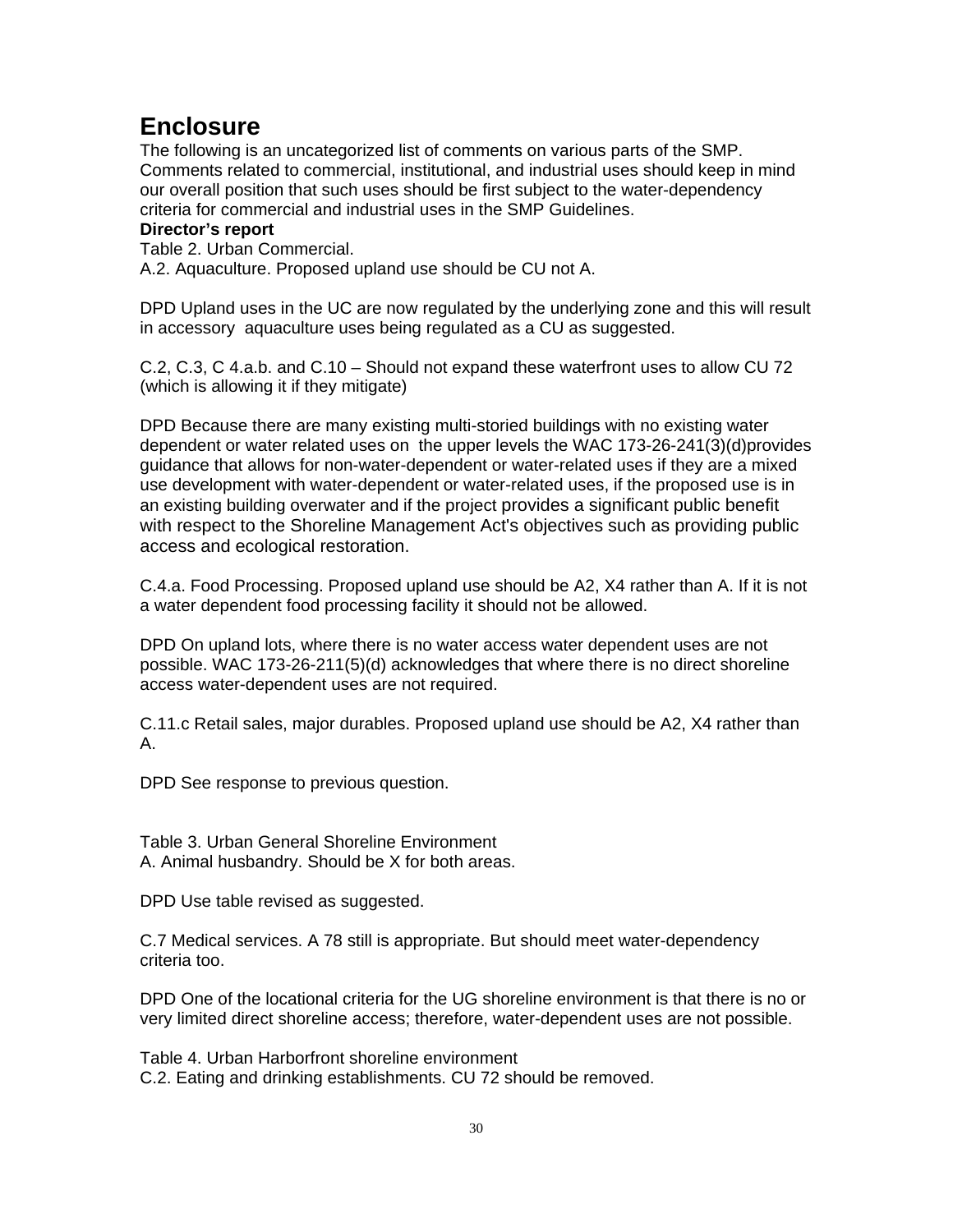C. 4. Food processing and craft work uses. CU 72 should be removed.

DPD Because there are many existing multi-storied buildings with no existing water dependent or water related uses on the upper levels the WAC 173-26-241(3)(d)provides guidance that allows for non-water-dependent or water-related uses if they are a mixed use development with water-dependent or water-related uses, if the proposed use is in an existing building overwater and if the project provides a significant public benefit with respect to the Shoreline Management Act's objectives such as providing public access and ecological restoration

C.5. Laboratories, research and development. Proposed upland use of A should be downgraded to A1,CU3

DPD On upland lots, where there is no water access water dependent uses are not possible. WAC 173-26-211(5)(d) acknowledges that where there is no direct shoreline access water-dependent uses are not required.

C. 11.c. Retail sales, major durables. Proposed upland use should be A2,X4 rather than A.

DPD See response to previous comment.

Table 5. Urban Industrial

G.1 and G.2. – Typo: A4 should be removed for proposed waterfront ??

MG - Don't understand the comment

M.1. Mini-warehouses. A24 – should be 10% not 20% non-water dependent use.

DPD Please explain why 10% instead of 20% and mini-warehouse uses are not allowed in the Duwamish area of the shoreline district.

Many pages: For all of the Conservancy uses, aquaculture should be not allowed.

Conservancy use tables edited as suggested.

#### **Shoreline regulations**

Throughout the regulations, references are made to citation numbers without the reader knowing what the purpose of the reference is. References should include the subject that is being referenced to put it in context.

| #  | Comment                                               | Response                     |
|----|-------------------------------------------------------|------------------------------|
| 77 | 23,60,016, C.1, Need to add reference to 25,09 to     | DPD Not necessary, 25.09     |
|    | this section. (Seattle Municipal Code Chapter 25.09,  | is incorporated by reference |
|    | <b>Regulations for Environmentally Critical Area)</b> | into SMP.                    |
| 78 | 23.60.027 - should add language that the program      | DPD City doesn't use that    |
|    | provides "compensatory mitigation":                   | term; it uses mitigation     |
|    |                                                       | sequencing, which includes   |
|    |                                                       | compensatory mitigation      |
|    |                                                       | based on the impacts of a    |
|    |                                                       | proposed development.        |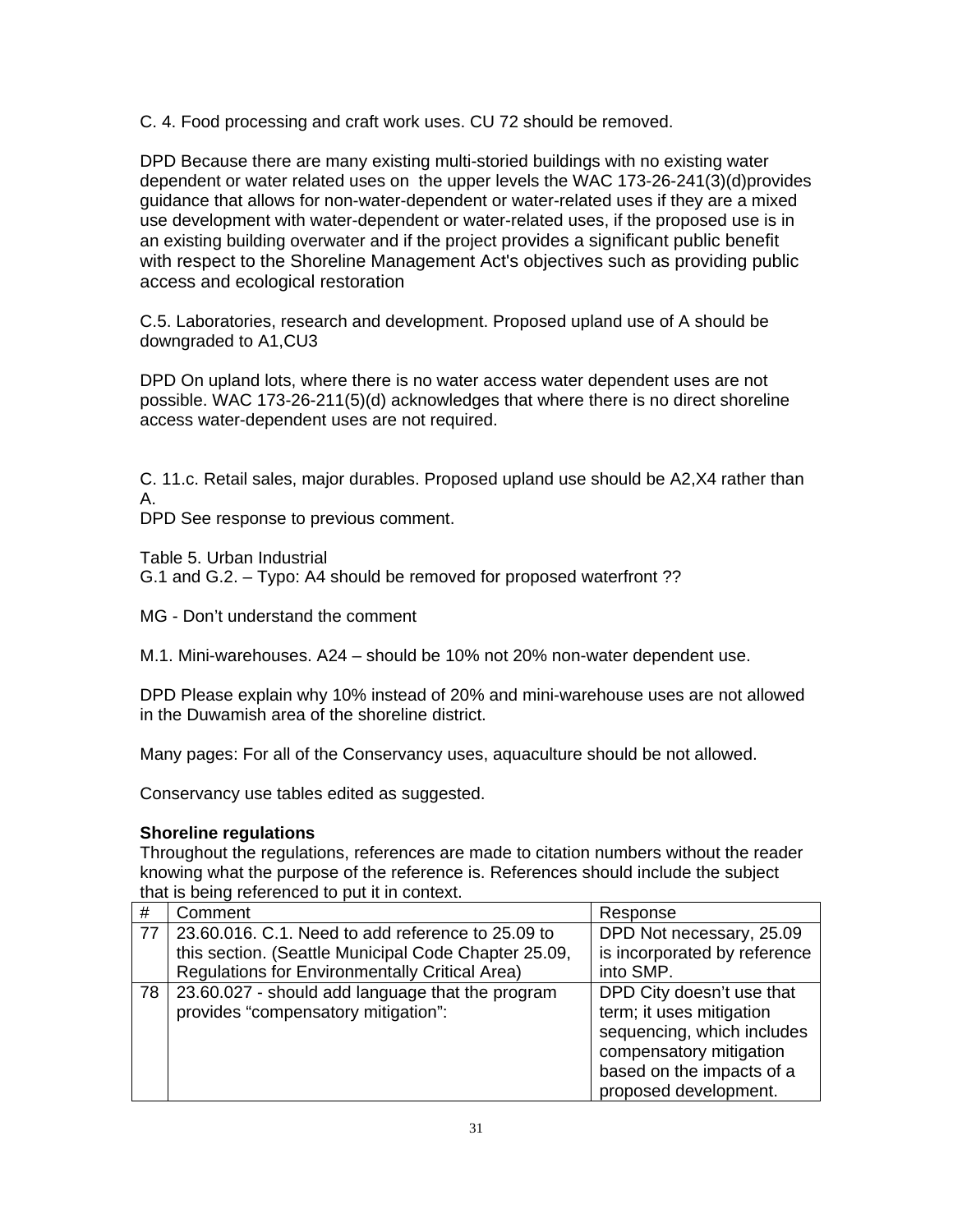|    |                                                         | Additionally this section has       |
|----|---------------------------------------------------------|-------------------------------------|
|    |                                                         | been revised. See                   |
|    |                                                         | 23.60.158                           |
| 79 | 23.60.092 - regarding temporary uses. Modify: "does     | DPD 23.60.092.B.1.c                 |
|    | not remove or harm native vegetation; and"              | modified as suggested.              |
| 80 | $23.60.152(H)$ – The protection should also prevent     | <b>DPD Protect means does</b>       |
|    | "harm" similar to the comment above.                    | not harm.                           |
| 81 | 23.60.152 General development. There is no mention      | <b>DPD See Section</b>              |
|    | of pesticide use, and there should be.                  | 23.60.190 for standards on          |
|    |                                                         | pesticide use.                      |
| 82 | 23.60.157 Essential Public Facilities should be         | DPD EPFs are regulated              |
|    | required to perform all mitigation sequencing steps     | the same as any use and             |
|    | like other development. They are not granted some       | are required to follow              |
|    | free pass by GMA.                                       | mitigation sequencing see           |
|    |                                                         | comment 65.                         |
| 83 | 23.60.176 Standards for breakwaters and jetties,        | <b>DPD WAC 173-26-</b>              |
|    | groins and weirs - When demonstrating need, the         | $231(3)(d)$ allows                  |
|    | structure should only be allowed for protecting a       | breakwater, jetties, groins         |
|    | navigation inlet. Other purposes are not important      | and weirs to be installed for       |
|    | enough to allow such a major impact to the shoreline    | the following uses: water-          |
|    | functions.                                              | dependent uses, public              |
|    |                                                         | access, shoreline                   |
|    |                                                         | stabilization, or other             |
|    |                                                         | specific public purpose.            |
|    | 23.60.202 Standards for floating homes and floating     |                                     |
| 84 |                                                         | DPD No expansion of                 |
|    | home moorages. We object to the expansion of any        | overwater coverage is               |
|    | floating home or moorage opportunities. Any             | allowed                             |
|    | expanded overwater coverage of residential use is       |                                     |
|    | contrary to the SMP.                                    |                                     |
| 85 | 23.60.206 Standards for residences. Apparently          | DPD See 23.60.282.E.2               |
|    | expansion of overwater residences is allowed. We        | The only expansion that             |
|    | object to the expansion of any overwater residence.     | can possibly occur if it is         |
|    | Any expanded overwater coverage of residential use      | vertical expansion and only         |
|    | is contrary to the SMP.                                 | if the project includes an          |
|    |                                                         | improvement to ecological           |
|    |                                                         | conditions such as removal          |
|    |                                                         | of creosote piles.                  |
| 86 | 23.60.220 Urban Industrial (UI) Environment. Need to    | DPD The WAC does not                |
|    | add a statement to the purpose section: "Ecological     | require that industrial uses        |
|    | function shall be protected and improved where          | improve ecological function         |
|    | feasible." This is a requirement for industrial uses in | where feasible. Protection          |
|    | the SMP Guidelines.                                     | is part of mitigation               |
|    |                                                         | sequencing.                         |
| 87 | 23.60.220 Urban Maritime (UM) Environment. Need         | DPD the WAC does not                |
|    | to add a statement to the purpose section:              | require that industrial uses        |
|    | "Ecological function shall be protected and improved    | improve ecological function         |
|    | where feasible." This is a requirement for industrial   | where feasible. Protection          |
|    | uses in the SMP Guidelines.                             | is part of mitigation<br>sequencing |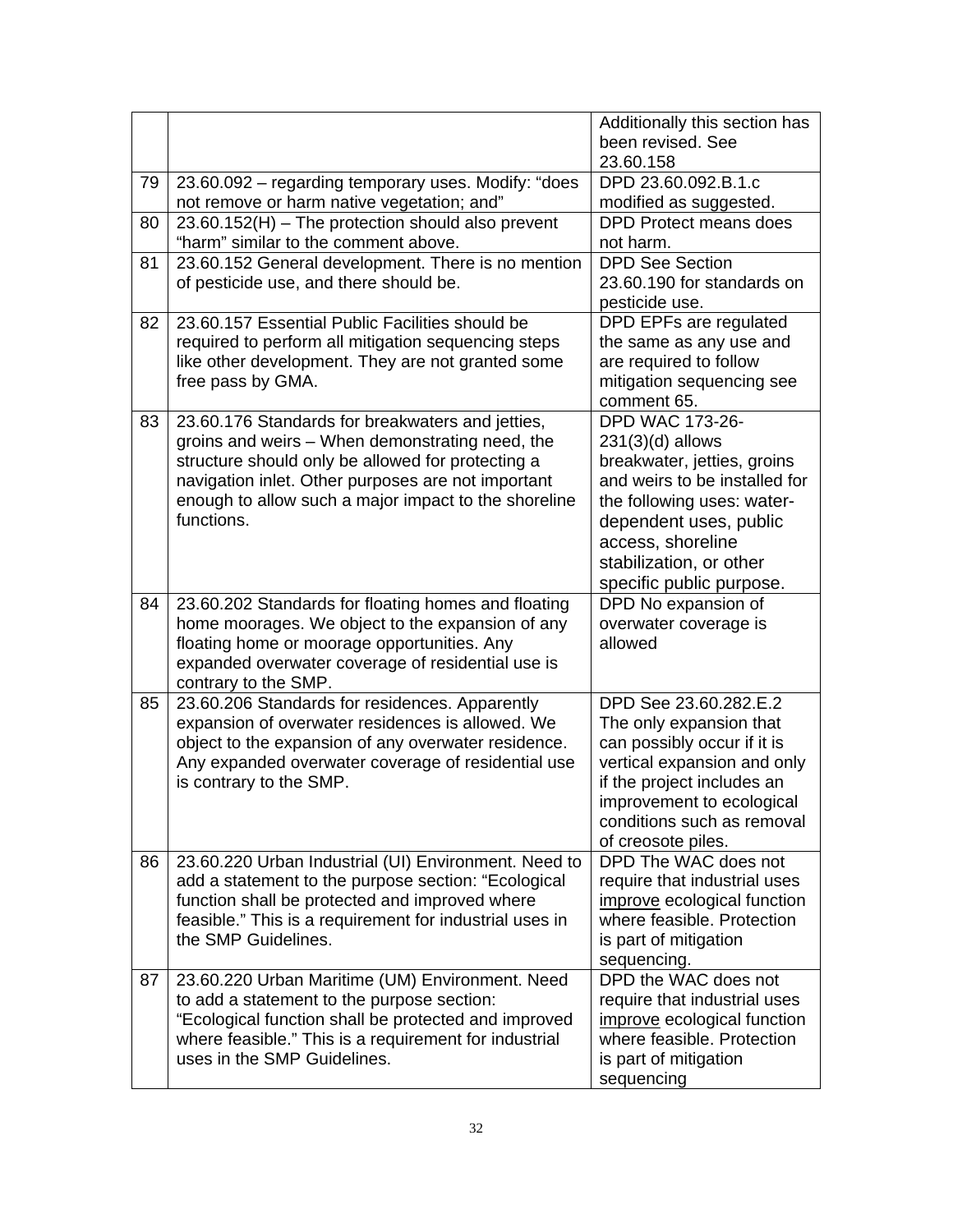23.60.041. A.2.b. Typo: "Additional regulatory requirements apply do DUE to a landward shift in required shoreline setbacks or other regulations of this Chapter 23.60"

DPD correction made

23.60.152(G) – The reference to a policy has no meaning to the reader. The subject should be listed too.

DPD The reference is to a Director's Rule that describes what best management practices should be used during construction. The subject of the Director's Rule was included as suggested.

23.60.152(T) – There appears to be a grammar problem or missing coma.

DPD Requirement deleted

23.60.152 General development. Some deleted items seem like they are important. While they may simply be moved to other locations, it is extremely difficult to tell.

DPD The deleted items have either been combined with other standards or moved to the specific section where the use or development is being regulated.

23.60.164 Standards for regulated public access: the list of facilities in B.1 should include other modes such as "hand boat launch or pullout, beach." The widths required should be adjusted lower and pervious surfaces used for walkways that are in Conservancy environments – especially Conservancy Preservation. Hours of availability should only be allowed to be limited by approval of the Director (two locations in regs). For the determination of adequate public access, item 2 should include the incorporation of bike stands.

DPD Section revised as suggested except did not reduce the widths.

23.60.170.B. View corridors. The view corridor width for the downtown area does not seem wide enough given the typical height of development. It would be benefit the public to provide additional width as long as native vegetation is removed to accommodate doing so. In addition, additions to the corridors obstruct the view. Landscaping should be maintained to preserve views, as long as it doesn't impact native vegetation areas. Benches, sculptures, etc. should be reviewed before placement, and not be allowed to obstruct views.

DPD 30% of the lot width is provided for views, which we believe is adequate. Additionally, with the redevelopment of the waterfront it is anticipated that there will be many viewing opportunities provided. There are standards provided for placement of structures in the view corridors to limit the view blockage within the view corridors.

23.60.174 Standards for artificial reefs – standards should prohibit the use of materials that contain toxics.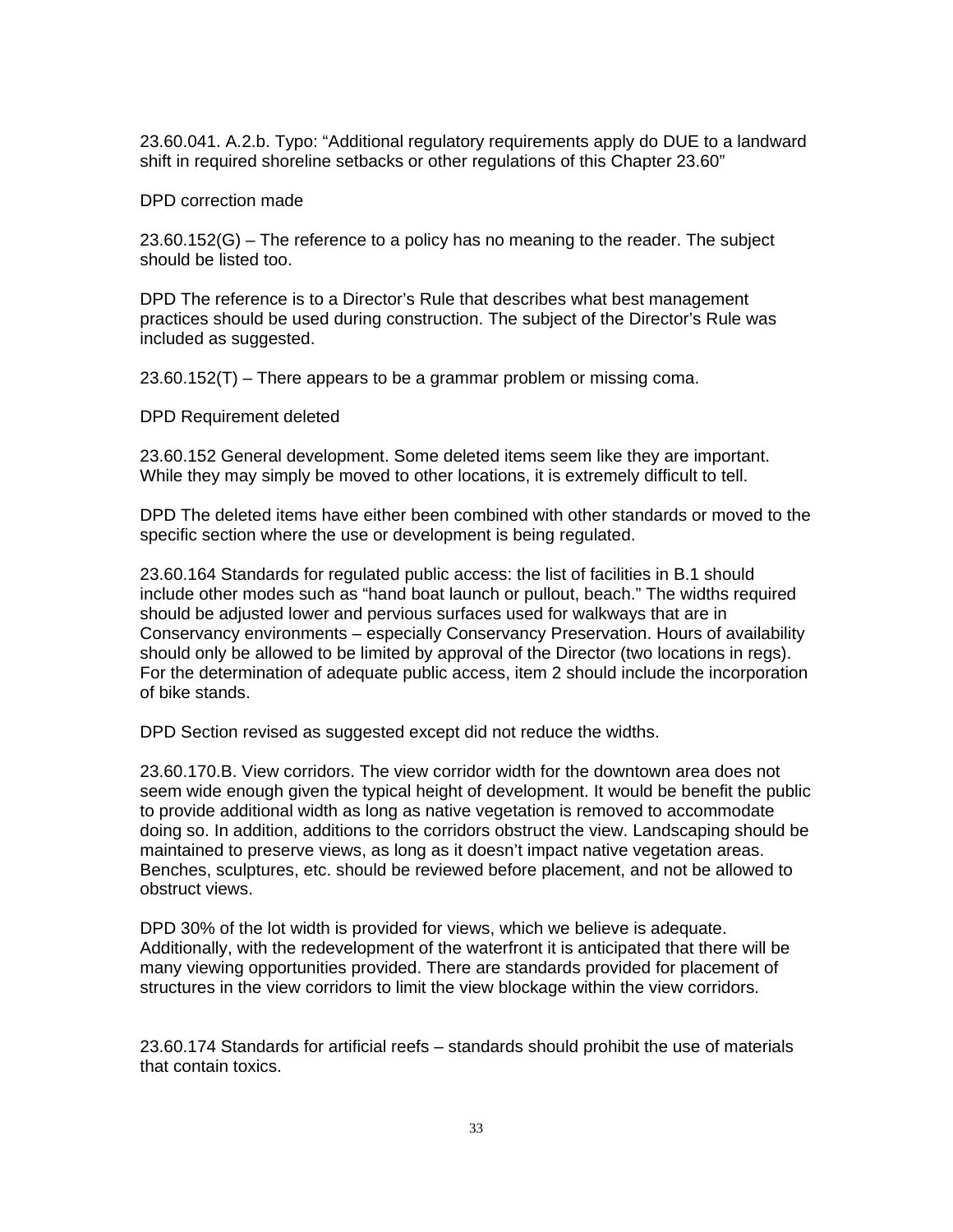DPD revised as suggested.

23.60.186 – Grading. (D) spray on concrete is not allowed, and "similar materials" should also not be allowed.

DPD revised as suggested

23.60.187 Standards for piers and floats. Swimming floats dimensional standards (10) should be required to be offshore a set distance (30 feet?) from the OHW so that they minimize impacts the shoreline?

DPD revised as suggested.

23.60.188 Standards for bulkheads shoreline stabilization. In the hard engineering priority list, add terraced and stepped bulkheads as options.

DPD Code Section revised as suggested.

23.60.190 Vegetation and Impervious Surface Management in the Shoreline District, Subsections A, B, and G. The language relating to noxious weeds requires that mechanical treatment (hand-pulling, harvesting and cutting, bottom barriers, weed rolling, etc.) be given priority over use of herbicides. Further, the use of herbicides must be approved by the Director of DPD and the applicant must demonstrate that the use of herbicides will have no adverse impact to fish and wildlife. While we are pleased that integrated pest management principles are included, as well as the CAO 50 foot restriction near waterbodies, we would like to see stronger language restricting aquatic pesticides per the CAC report: "*that prohibit or limit application of specific pesticides and fertilizers within the SMP shoreline jurisdiction*."

DPD These provisions limit the application of herbicides and se the standards that they can only be used when the all the methods that do not use herbicides are not feasible, not applicable or is more effective in reducing impacts to ecological functions.

23.60.190.C. Shoreline District landward of OHW. Item 3 needs to be strengthened so that re-landscaping does not include any existing, new, or previously required native vegetation.

DPD revision is not needed because re-landscaping with non-native vegetation is only allowed where there was non-native vegetation existing prior to the land disturbing activity.

23.60.217 Standards for utility lines. Modify: "G. All disturbed areas shall be restored to pre-project configuration or a more habitat friendly configuration subject to approval by the director, and planted with native vegetation upon completion of utility line installation or maintenance projects, pursuant to an approved maintenance plan that ensures that the newly planted vegetation is re-established."

DPD subsection modified as suggested